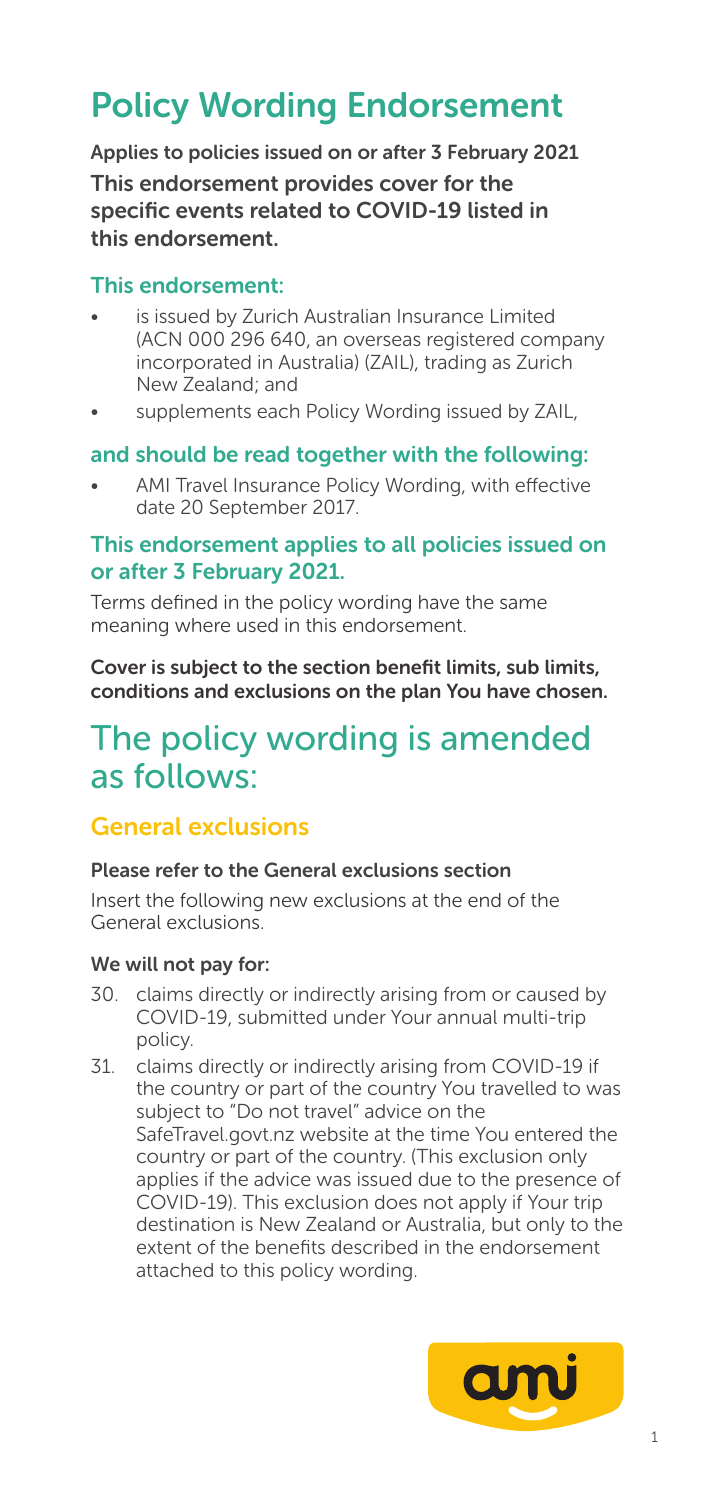32. claims directly or indirectly arising from or caused by a public health authority directing You into a period of quarantine or self-isolation which is mandatory for travellers related to cross area, border, region or territory travel. (This exclusion applies regardless of You being diagnosed with COVID-19 or having come into close contact with a person diagnosed with COVID-19).

## The policy wording is amended to include the following events related to COVID-19:

### Words with special meaning

#### Insert this additional wording:

"Natural Disaster" means a major adverse event resulting from natural processes of the earth; examples are bushfire, hurricane, tornado, volcanic eruption, earthquake, tsunami, falling object from space (including a meteorite), and in general any extraordinary atmospheric, meteorological, seismic, or geological phenomenon. It does not mean an Epidemic or Pandemic. (Note: This definition now applies to any reference of 'natural disaster' under Section 2: Additional Expenses).

### Benefits that apply to all destinations

### SECTION 1: Medical and dental expenses

### Insert this additional wording:

This section includes cover under Your single trip policy for usual and customary costs of medical treatment and ambulance transportation if You are diagnosed as having COVID-19 by a qualified medical practitioner.

### We will not pay for:

8. any claims caused by or arising from cruise travel which are directly or indirectly related to COVID-19.

### SECTION 2: Additional expenses

### 1. If You become sick

Insert this additional wording:

### Your quarantine or isolation due to COVID-19

This section is extended to include cover if during Your Journey You are quarantined overseas because You are diagnosed with COVID-19 by a qualified medical practitioner.

We will pay Your reasonable Additional accommodation expenses (room rate only) and Additional transport expenses (at the same fare class as originally booked). The benefit ceases when You are able to continue Your Journey, travel Home or on the completion of the Period Of Insurance, whichever is the earlier. You must obtain and provide Us with written evidence from the qualified medical practitioner or relevant local authority (as applicable) and receipts.

Note: there is no cover for any travel or accommodation costs or expenses arising from a government or public health authority directing You into a period of quarantine which is mandatory for travellers related to cross area, border, region or territory travel. (This applies regardless of You being diagnosed with COVID-19 or having come into close contact with a person diagnosed with COVID-19).

### 2. If You die

Insert this additional wording:

This section is extended to include cover if You die whilst on Your Journey and the cause of death is COVID-19.

### 3. If a Relative or Your business partner becomes sick

Insert this additional wording:

### The illness of Your non-travelling Relative or business partner due to COVID-19

#### 3.1 If Your non-travelling Relative or business partner residing in New Zealand or Australia becomes sick due to COVID-19

We will pay reasonable Additional transport expenses at the same fare class as originally booked if You are required to return Home because Your non-travelling Relative or business partner who resides in New Zealand or Australia is diagnosed with COVID-19 and the treating doctor confirms in writing the level of infection is life threatening. Exclusion 3 of 'We will not pay for claims caused by' of this section will not apply in this event. You must obtain and provide Us with written evidence from the qualified medical practitioner and receipts.

Replace point 3 and insert this additional wording:

### We will not pay for claims caused by:

3. claims under Section 2.3 and 2.6 arising from an Epidemic, Pandemic or outbreak of an infectious disease or any derivative or mutation of such viruses, or the threat, or perceived threat, of any of these. This exclusion will not apply for a claim related to COVID-19.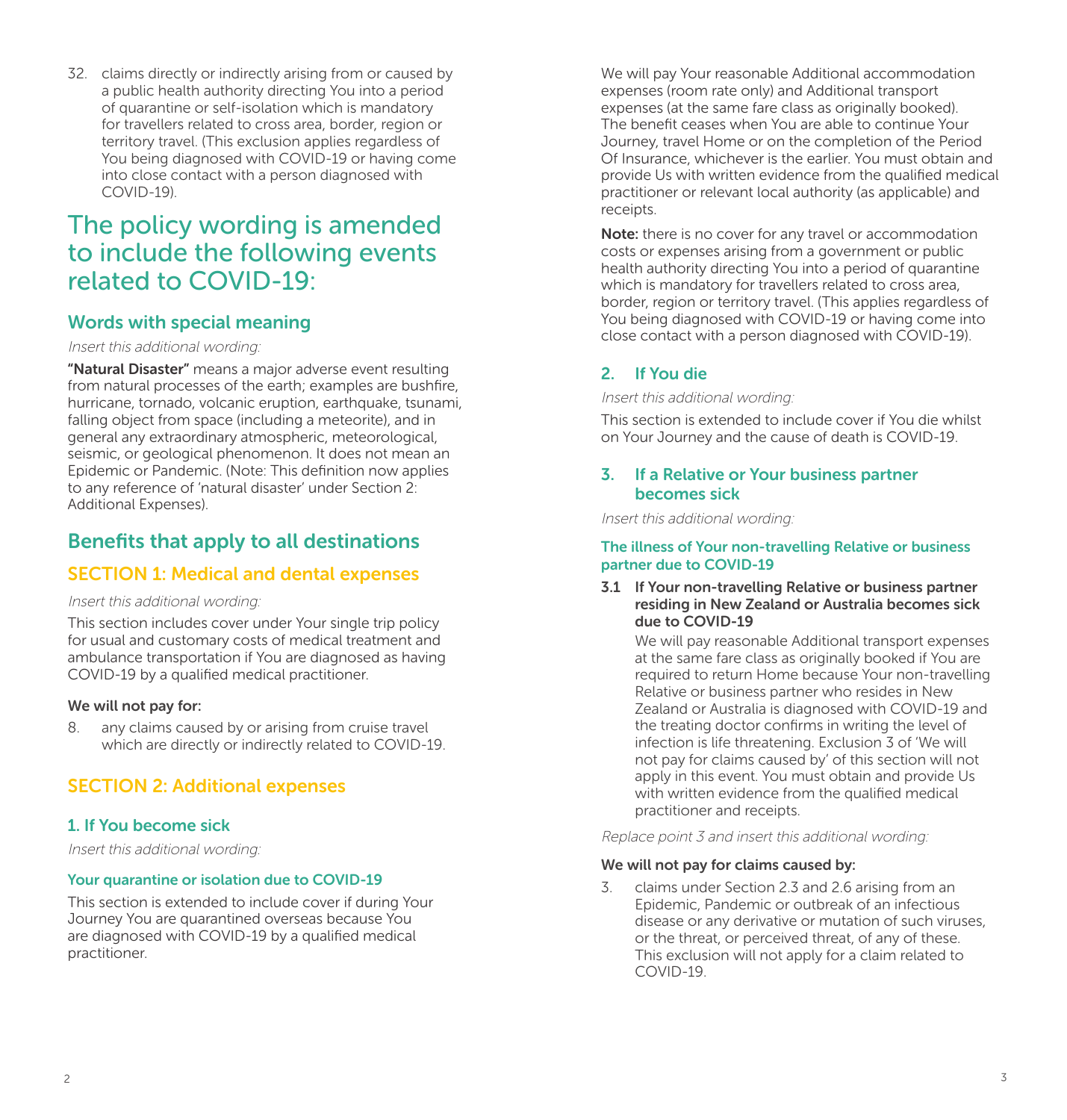- 4. claims directly or indirectly arising due to COVID-19 when Your non-travelling Relative or business partner resides in any country other than New Zealand or Australia.
- 5. any costs or expenses incurred prior to You being certified by a qualified medical practitioner as unfit to travel.
- 6. any claims caused by or arising from cruise travel which are directly or indirectly related to COVID-19.

### SECTION 3: Amendment or cancellation costs

Insert this additional wording:

### This section includes claims related to COVID-19 for the following events outside Your control and unforeseeable at the Relevant Time:

### 3.1 Your illness

If You are diagnosed by a qualified medical practitioner with COVID-19 and cannot travel. You must be certified by a qualified medical practitioner as unfit to travel prior to amending or cancelling Your Journey. Exclusion 16 of 'We will not pay for claims caused by' of this section will not apply in this event. You must obtain and provide Us with written evidence from the qualified medical practitioner or relevant local authority (as applicable).

### 3.2 The illness of Your non-travelling Relative or business partner residing in New Zealand or Australia

If You need to amend or cancel Your Journey because Your non-travelling Relative or business partner who resides in New Zealand or Australia is diagnosed by a qualified medical practitioner with COVID-19 and the treating doctor confirms in writing the level of infection is life threatening. Exclusion 16 of 'We will not pay for claims caused by' of this section will not apply in this event. You must obtain and provide Us with written evidence from the qualified medical practitioner or relevant local authority (as applicable).

### 3.3 If You are an essential health care worker whose leave is revoked

If You are deemed an essential health care worker under New Zealand's COVID-19 rules (i.e. a. pharmacist, nurse, doctor, paramedic or other health care professional) and Your leave is revoked by Your employer due to COVID-19 related reasons. Exclusion 12 and 16 of 'We will not pay for claims caused by' of this section will not apply in this event. A letter or email from Your employer is required to support a claim.

### We will not pay for claims caused by:

17. claims directly or indirectly arising due to COVID-19 when Your non-travelling Relative or business partner resides in any country other than New Zealand or Australia.

## Additional benefits that apply only for travel in New Zealand or Australia

### SECTION 2: Additional expenses

### 6. Other circumstances

Insert this additional wording:

### Other circumstances related to COVID-19

6.1 If You have been directed by a local public health authority into a period of quarantine because they have classified You as having close contact with a person diagnosed with COVID-19

If You have been directed by a local public health authority into a period of quarantine because they have classified You as having close contact with a person diagnosed with COVID-19 (including if that person is Your travelling companion), We will pay Your reasonable Additional accommodation expenses (room rate only) and Additional transport expenses (at the same fare class as originally booked). The benefit ceases when You are able to continue Your Journey, travel Home or on the completion of the Period Of Insurance, whichever is the earlier. You must obtain and provide Us with written evidence from the qualified medical practitioner or relevant local authority (as applicable) and receipts.

### 6.2 If the person You were due to stay with in New Zealand or Australia has COVID-19

If the person You were due to stay with in New Zealand or Australia is diagnosed by a qualified medical practitioner with COVID-19 or is directed by a local public health authority into a period of quarantine because they have been classified as having close contact with a person diagnosed with COVID-19 and You can no longer stay with them, and this was unforeseeable at the Relevant Time, We will pay up to \$250 per night for reasonable Additional accommodation expenses (room rate only) that You incur for alternative accommodation. You must obtain and provide Us with written evidence from the qualified medical practitioner or relevant local authority (as applicable), evidence of Your original accommodation arrangements and receipts for the new accommodation.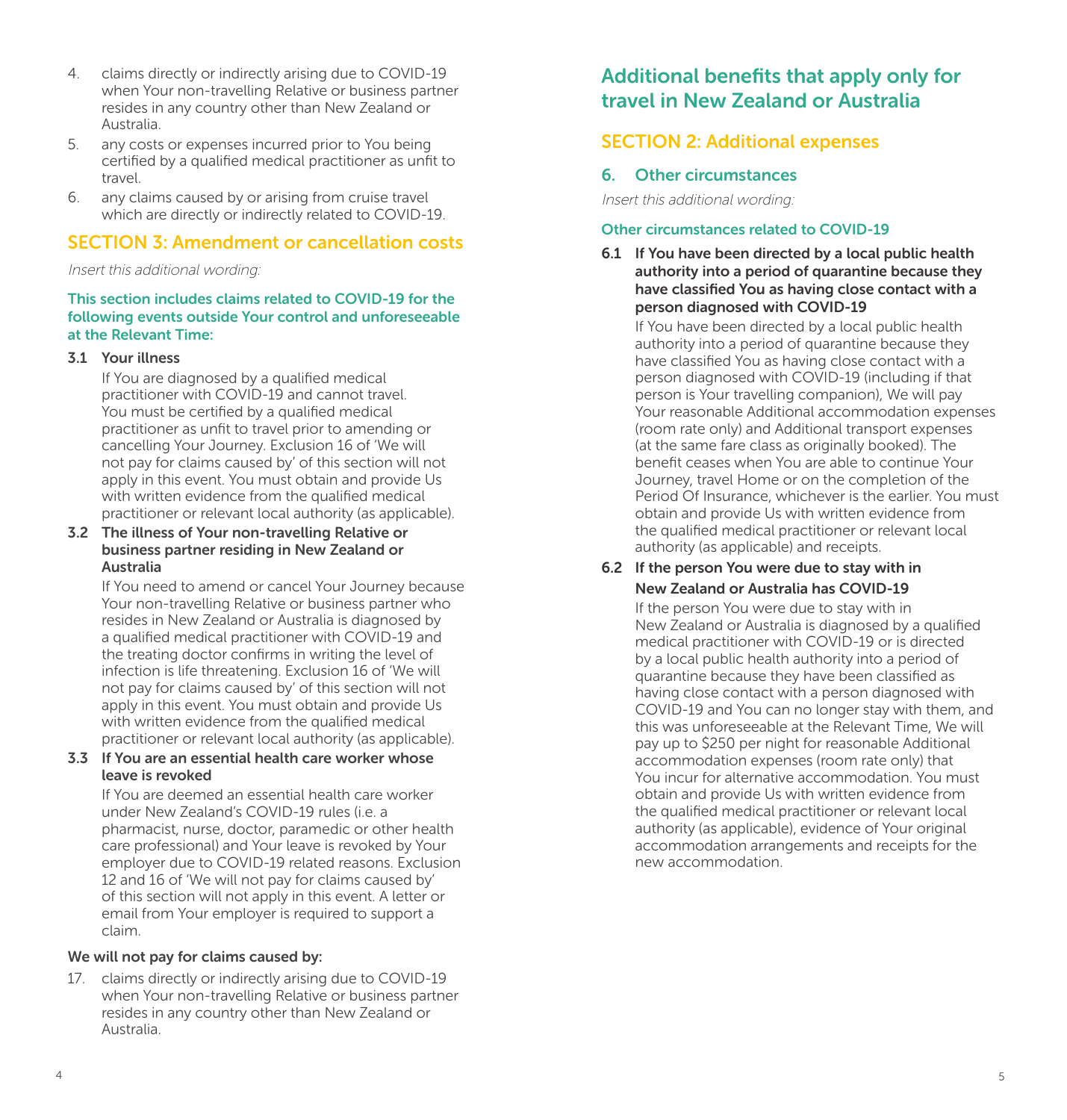If, after the Relevant Time, the prepaid accommodation You had planned to stay at in New Zealand or Australia is shutdown or closed due to a COVID-19 outbreak on the premises and hygiene measures are required, We will pay reasonable Additional expenses (in the same class as originally booked) that You incur for alternative accommodation. A letter or email from the accommodation provider and receipts are required to support a claim.

### SECTION 3: Amendment or cancellation costs

Insert this additional wording:

### This section includes claims related to COVID-19 for the following events outside Your control and unforeseeable at the Relevant Time:

3.4 If You have been directed by a local public health authority into a period of quarantine because they have classified You as having close contact with a person diagnosed with COVID-19

If You have been directed by a local public health authority into a period of quarantine because they have classified You as having close contact with a person diagnosed with COVID-19 and cannot travel. You must be certified by a qualified medical practitioner as unfit to travel prior to amending or cancelling Your Journey. Exclusion 16 of 'We will not pay for claims caused by' of this section will not apply in this event. You must obtain and provide Us with written evidence from the qualified medical practitioner or relevant local authority (as applicable).

### 3.5 If the person You were due to stay with in New Zealand or Australia has COVID-19

If the person You were due to stay with in New Zealand or Australia is diagnosed by a qualified medical practitioner with COVID-19 or directed by a local public health authority into a period of quarantine because they are classified as having close contact with a person diagnosed with COVID-19 and You can no longer stay with them, and this was unforeseeable at the Relevant Time, We will pay up to \$250 per night for reasonable Additional accommodation expenses (room rate only) that You incur for alternative accommodation. Exclusion 16 of 'We will not pay for claims caused by' of this section will not apply in this event. You must obtain and provide Us with written evidence from the qualified medical practitioner or relevant local authority (as applicable), evidence of Your original accommodation arrangements and receipts for the new accommodation.

### 3.6 If Your prepaid accommodation in New Zealand or Australia is shutdown

If the prepaid accommodation You had planned to stay at in New Zealand or Australia is shutdown or closed due to a COVID-19 outbreak on the premises and hygiene measures are required. Exclusion 10 and 16 of 'We will not pay for claims caused by' of this section will not apply in this event. A letter or email from the accommodation provider is required to support a claim.

### 3.7 If Your prepaid holiday activity in New Zealand or Australia is closed

If the destination activity venue in New Zealand or Australia (e.g. ski venue, theme park or cooking school) is closed due to COVID-19 You can claim a refund on the unused, prepaid, non-refundable tickets. Exclusion 16 of 'We will not pay for claims caused by' of this section will not apply in this event. A letter or email from the operator is required to support a claim.

## SECTION 8: Travel delay

Replace point 2 and insert this wording:

### We will not pay for:

- 2. claims arising from an Epidemic, Pandemic or outbreak of an infectious disease or any derivative or mutation of such viruses, or the threat or perceived threat, of any of these. This exclusion will not apply for a claim related to COVID-19.
- 3. claims directly or indirectly arising due to COVID-19 when You are travelling to any country other than New Zealand or Australia.
- 4. any claims caused by or arising from cruise travel which are directly or indirectly related to COVID-19.

### Travel warning or travel ban

Please note: This policy does not cover claims relating to government-issued travel bans; "Do not travel" warnings; government directed border closures; or mandatory quarantine or self-isolation requirements related to cross area, border, region or territory travel.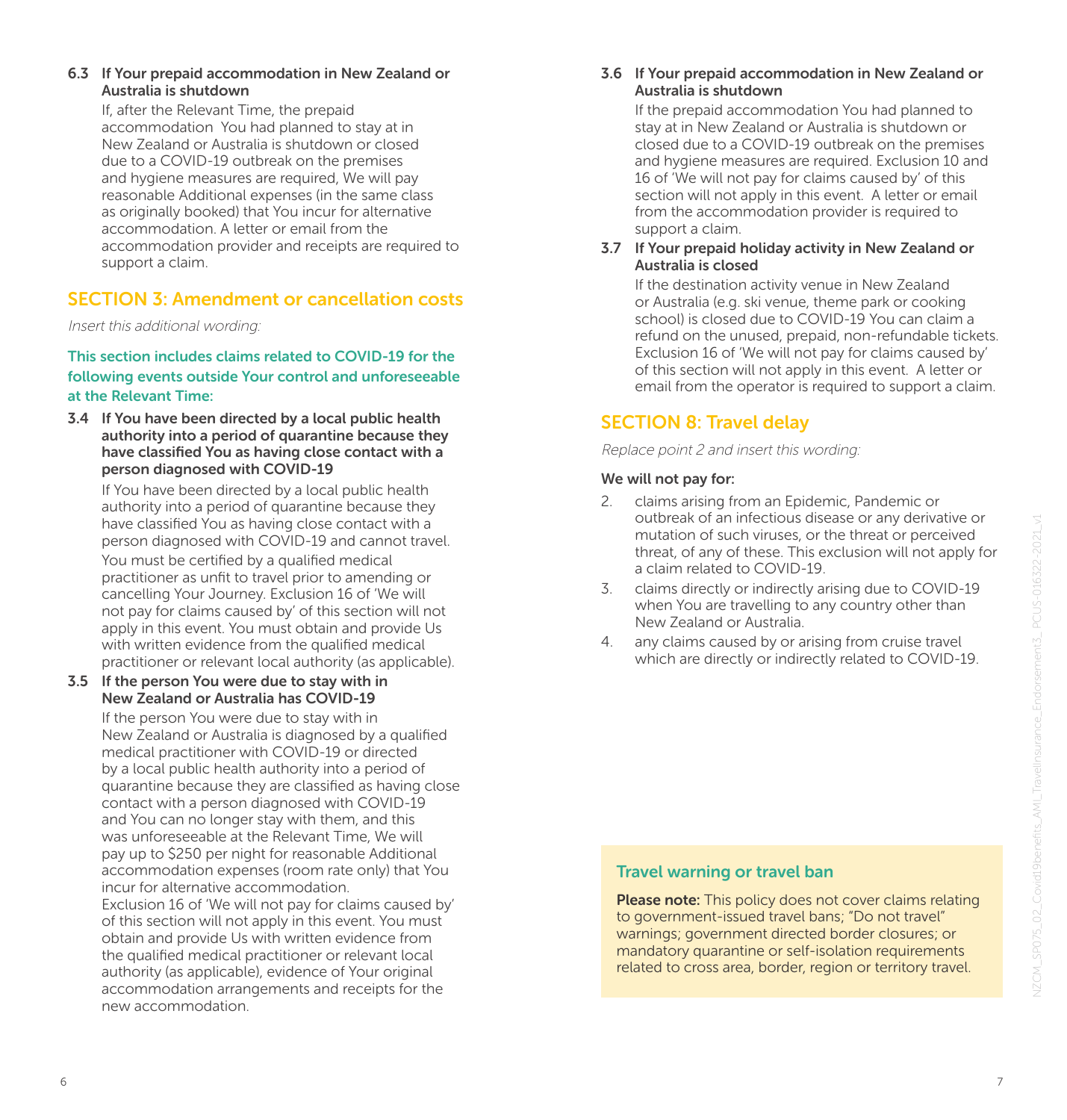

# **Travel** Insurance



Effective 20 September 2017

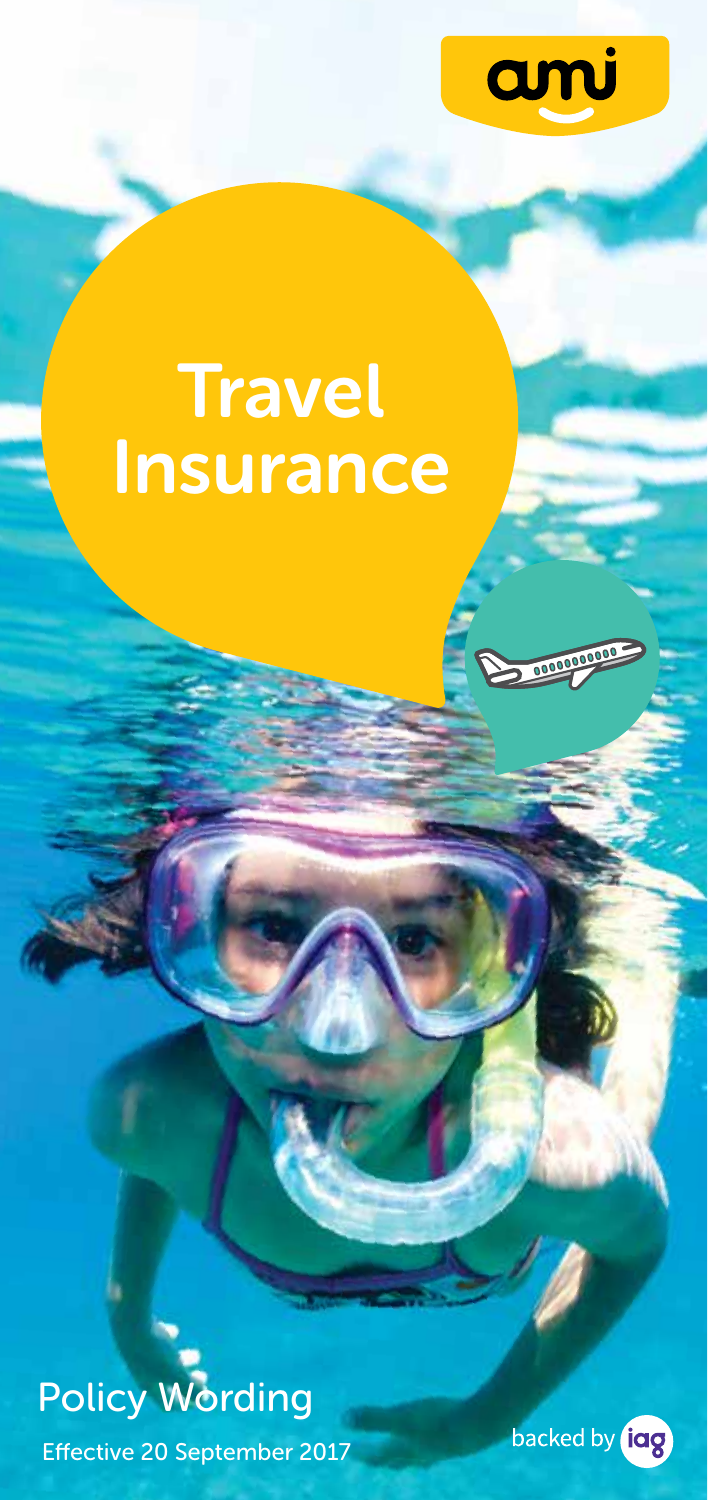## **Table of contents**

| The purpose of the policy wording document 3              |  |
|-----------------------------------------------------------|--|
|                                                           |  |
|                                                           |  |
| <b>Benefits table</b>                                     |  |
|                                                           |  |
|                                                           |  |
|                                                           |  |
|                                                           |  |
|                                                           |  |
|                                                           |  |
|                                                           |  |
|                                                           |  |
|                                                           |  |
| Add snow skiing, snowboarding and snowmobiling 9          |  |
|                                                           |  |
|                                                           |  |
|                                                           |  |
|                                                           |  |
| Travel and the health of other people (non-traveller)  18 |  |
|                                                           |  |
|                                                           |  |
|                                                           |  |
|                                                           |  |
|                                                           |  |
|                                                           |  |
|                                                           |  |
|                                                           |  |
|                                                           |  |
|                                                           |  |
|                                                           |  |
|                                                           |  |
|                                                           |  |
|                                                           |  |
|                                                           |  |
|                                                           |  |
|                                                           |  |
|                                                           |  |
|                                                           |  |
|                                                           |  |

## Welcome

This document contains information you need to know about the AMI Travel Insurance policy. If you have any questions, or if there's anything we can help with, get in touch today.

## The purpose of the policy wording document

This document provides information to help you understand this travel insurance policy, compare cover and make an informed decision about whether to buy a policy. Please read the policy wording document carefully to ensure it provides the cover you need. If you have any questions please contact us.

The policy wording document details:

- the benefits read these together with the options to vary cover;
- requirements if you have an Existing Medical Condition or are pregnant;
- obligations in relation to your duty of disclosure;
- definitions of 'Words with special meaning' where they are used in the policy; and
- what is and isn't covered.

When you purchase a policy, keep a copy of this policy wording document and the Certificate of Insurance we'll give you in a safe place for future reference.

## **Contact us**

- Call 0800 100 200
- · Visit ami.co.nz/travel-insurance
- · Email amitravel@covermore.co.nz
- Post: AMI Travel Insurance c/o Cover-More Travel Insurance PO Box 105-203 Auckland City Auckland 1143 New Zealand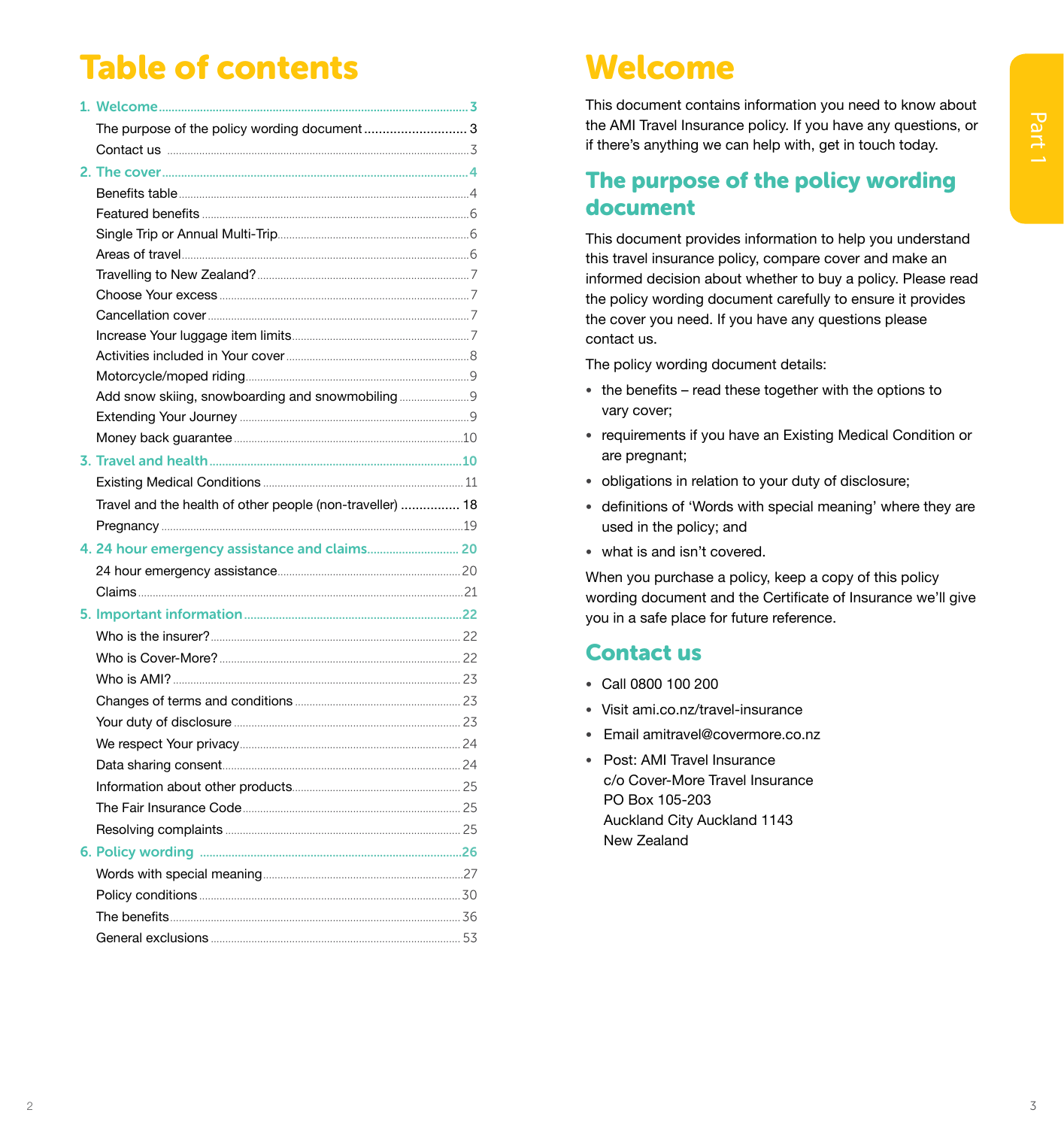## <span id="page-6-0"></span>The cover

## Benefits table

2 Additional experience<br>
3 American experiments<br>
4 Lagrange and Venetation Costs<br>
4 Lagrange and Venetation Costs<br>
5 Discover 3: The cover 5Part 2: The cover 5Part 2: The cover 5Part 2: The cover 5Part 2: The cover 5Part International Plan I Domestic Plan D Domestic Cancellation Plan C Policy benefits Single Trip or Annual Multi-Trip Maximum benefit limits (per adult) Single Trip Maximum benefit limits (per person) 1 Medical and dental expenses  $\sim$  1 Medical and dental expenses  $\sim$  1 Medical and dental expenses  $$1,500$ 2 Additional expenses  $\sim$  2 Additional expenses  $\sim$  2 Additional expenses  $\sim$  3 Unlimited<sup>+6</sup> ° \$10,000 Cover chosen# 3 Amendment or cancellation costs Cover chosen<sup>+^</sup> \$10,000 4 Luggage and travel documents  $$25,000"$  \$5,000° \$5,000° 5 Delayed luggage allowance  $$1,500$ 6 Money \$500 - 7 Rental Car insurance excess \$10,000 \$4,000 8 Travel delay \$2,000 \$750 a Resumption of Journey and the set of the set of the set of the set of the set of the set of the set of the set of the set of the set of the set of the set of the set of the set of the set of the set of the set of the set 10 Hospital incidentals **\$8,000** - the state of the state of the state of the state of the state of the state of the state of the state of the state of the state of the state of the state of the state of the state of the s 11 Hijacking the state of the state of the state of the state of the state of the state of the state of the st 12 Loss of income  $$9,000<sup>+</sup>$ up to \$1,000 per month \$2,250<sup>~</sup> up to \$250 per month 13 Disability  $$15,000+{^+}$  \$10,000 $$10,000$ 14 Accidental death  $$15,000+{^*}$$  \$10,000 $$10,000$ 15 Legal expenses  $$10,000$   $$5,000$ 16 Personal liability **\$2,500,000** \$200,000 \$200,000 \$200,000 \$200,000 \$200,000 \$200,000 \$200,000 \$200,000 \$200,000 \$200,000 \$200,000 \$200,000 \$200,000 \$200,000 \$200,000 \$200,000 \$200,000 \$200,000 \$200,000 \$200,000 \$200,00 Below is a summary of the benefits We provide and their maximum limits.

*\* Cover will not exceed 12 months from the onset of the illness or injury. Medical and dental expenses cover is limited to \$1,500 for treatment provided in New Zealand. This \$1,500 sub-limit does not apply to Plan I, Inbound area.*

*+ For customers 70 years or over reduced maximum limits may apply. Limits will be shown on the Certificate of Insurance.*

- *^ Cover chosen applies per policy. See page 7.*
- *• Item limits apply. See page 8.*
- *# Cover chosen applies per person. See page 7.*
- *~ The maximum liability collectively for Sections 12, 13 and 14, shall not exceed \$15,000 on Plan I and \$10,000 on Plan D.*
- *° Limits apply to sub-sections 2 and 6f. See pages 37-38.*

This is only a summary of benefits provided. Please refer to Part 6: Policy wording on pages 26-55 for full details of the cover provided. Please read the entire document carefully to understand what this policy covers. Importantly, please note that conditions, exclusions, limits and sub-limits apply.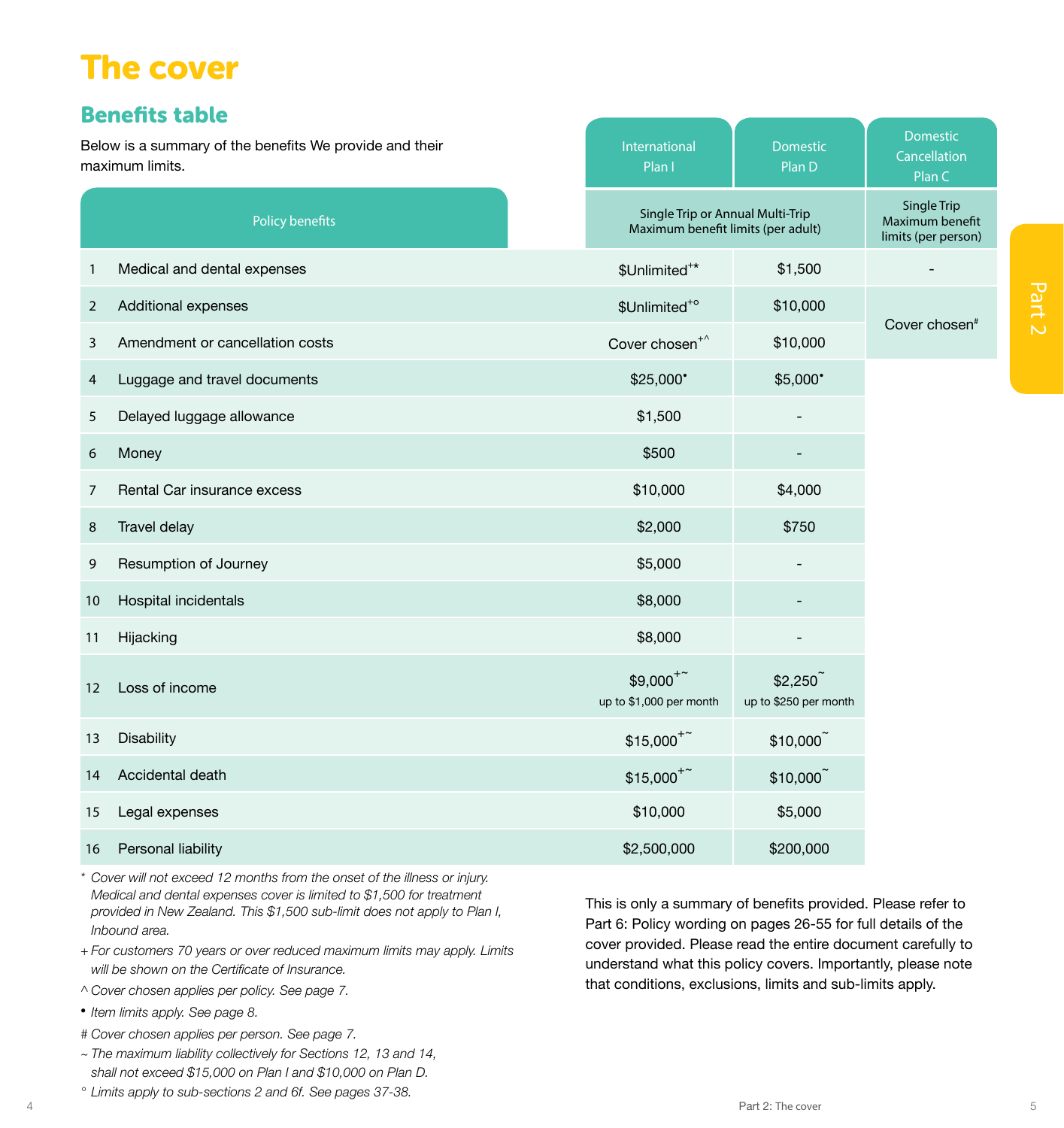## Featured benefits

24 hour emergency assistance: 24/7 access to a team of experts with a global network of doctors, nurses and logistical staff.

Medical cover: Cover for hospital, medical, surgical, nursing, ambulance expenses and emergency dental expenses. Our medical cover also assists You to find treatment and if necessary medical evacuation .

Cancellation cover: Only pay for the cancellation cover You need . Add the level which suits You to include cover for prepaid tickets, hotels, tours or other travel related expenses .

Additional expenses: Cover for emergency accommodation and transport expenses if a disaster like a volcano, tsunami, earthquake or flood disrupts Your Journey .

Rental Car insurance excess: If You hire a car and happen to have an accident, cover is included for the Rental Car insurance excess only .

## Single Trip or Annual Multi-Trip

You can choose a plan to cover one Single Trip or, for frequent travellers, an Annual Multi-Trip to cover any number of Journeys (up to the duration selected) over the next 12 months .

### Frequent travellers

If You are a frequent traveller then an Annual Multi-Trip offers year round cover for Your travels provided they are to destinations over 250 km from Home .

You can choose a trip duration limit to suit Your needs for the year.

## Areas of Travel

Single Trip: You will need to choose the main destination based on where You will spend the most time on Your Journey .

Annual Multi-Trip: You will need to choose the area which will cover all of Your trips for the year . If You select an international area, this also includes cover for travel more than 250 km from Home .

### Note:

• If 20% or more of any Journey will be spent in the Americas or Antarctica, You must nominate the area including these countries as the main destination .

If You are travelling inbound to New Zealand You can only select an International Plan I Single Trip option, the maximum age limit is 69 years of age and there is no cover for any Existing Medical Conditions other than those We automatically include .

## Travelling to New Zealand?

If You are visiting New Zealand, You can travel under Plan I, Inbound area .

## Choose Your excess

When travelling internationally You can choose the excess . The higher the excess chosen, the lower the premium.

The excess will be shown on Your Certificate of Insurance and only applies in the event of a claim .

## Cancellation cover

The International and Domestic Cancellation Plans do not automatically include cancellation cover however, You can add the amount of cancellation cover that suits You . Select an amount from the options available at the time of applying for cover.

The level of cancellation cover You choose will influence Your premium . Typically people look to choose an amount that will cover all prepaid travel tickets, hotels, tours or other travel related expenses for all travellers on the policy .

The level of cover You choose will be the total amount of cover available under Section 3, on a per policy basis (International Plan) and on a per person basis (Domestic Cancellation Plan) and will be shown on Your Certificate of Insurance .

## Luggage

### Your belongings

When You're at Home, You look after Your belongings. When You travel it should be no different. Unfortunately, many claims We see for loss or theft are caused by people being careless with their belongings. If You do not take good care of Your belongings We may not be able to pay Your claim. Not all belongings are covered by the policy.

What does this mean?

- Keep Valuables with You (where security regulations allow You to do so) rather than checking them in with the Transport Provider.
- Do not leave Valuables in a motor vehicle at any time .

"Valuables"means articles made of or containing gold, silver or precious metals; binoculars; jewellery; mobile phones; photographic, audio, video, tablet computer, computer and electrical equipment of any kind (including computer games, portable navigation equipment or media); precious stones; smart phones; telescopes and watches .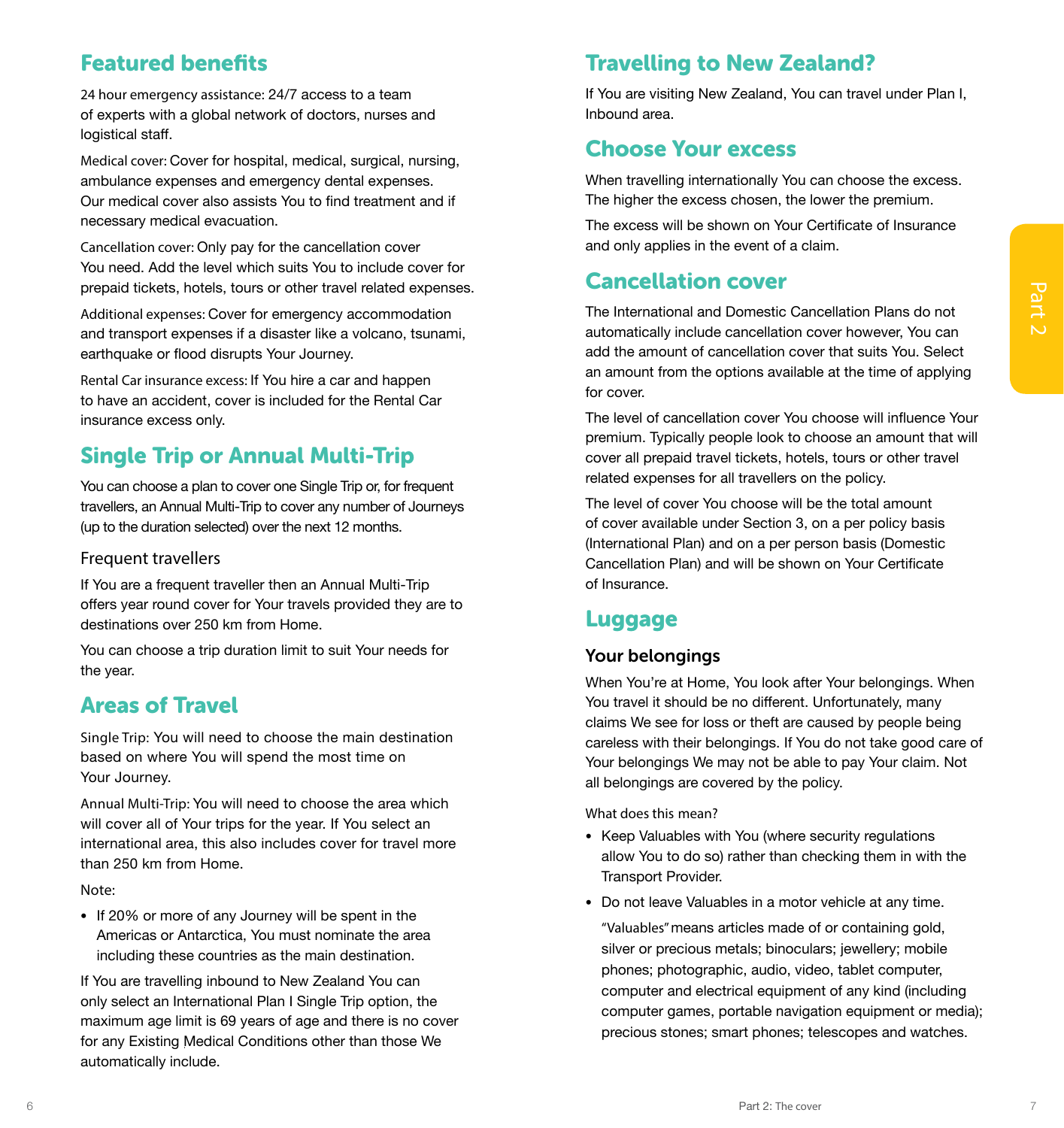- A maximum limit of \$2,000 applies to any other items left during the day in the boot of a locked motor vehicle. Also, don't leave items in a motor vehicle overnight as they are not covered.
- Report any loss or theft to the police within 24 hours as an original police report is required for any claim involving loss or theft.
- Additionally, We require the relevant report from the related party. For example, an Airline Property Irregularity Report (P.I.R) is also required if Your items were lost or stolen when travelling with an airline.

## Increase Your luggage item limits

| <b>Increase Your luggage item limits</b><br>The following limits apply to any one item, set or pair of items<br>(including attached and unattached accessories):                                                                                                                                                          |                                                   |                                              |                                                                                                                                    | • the engine capacity is 200cc or less;                                                                                                                                                   |
|---------------------------------------------------------------------------------------------------------------------------------------------------------------------------------------------------------------------------------------------------------------------------------------------------------------------------|---------------------------------------------------|----------------------------------------------|------------------------------------------------------------------------------------------------------------------------------------|-------------------------------------------------------------------------------------------------------------------------------------------------------------------------------------------|
|                                                                                                                                                                                                                                                                                                                           |                                                   |                                              |                                                                                                                                    | • You are wearing a helmet;                                                                                                                                                               |
|                                                                                                                                                                                                                                                                                                                           |                                                   |                                              |                                                                                                                                    | • You are not participating in a Professional capacity; and                                                                                                                               |
|                                                                                                                                                                                                                                                                                                                           |                                                   |                                              |                                                                                                                                    | • You are not racing.                                                                                                                                                                     |
| International Plan I                                                                                                                                                                                                                                                                                                      | <b>Cameras</b><br>and video<br>cameras<br>\$3,000 | Laptop<br>and tablet<br>computers<br>\$3,000 | Other<br>items<br>\$1,500                                                                                                          | Note: No cover will apply under Section 16 Personal Liability.<br>This means You are responsible to pay costs associated with<br>damage to the motorcycle, moped or property or injury to |
|                                                                                                                                                                                                                                                                                                                           |                                                   |                                              |                                                                                                                                    | another person.                                                                                                                                                                           |
| Domestic Plan D                                                                                                                                                                                                                                                                                                           | \$500                                             | \$500                                        | \$500                                                                                                                              | Add snow skiing, snowboarding and                                                                                                                                                         |
|                                                                                                                                                                                                                                                                                                                           |                                                   |                                              |                                                                                                                                    | snowmobiling                                                                                                                                                                              |
| For items which are valued higher, You may increase these<br>limits (on a per item basis) by paying an additional amount.<br>Please ask for a quote.                                                                                                                                                                      |                                                   |                                              |                                                                                                                                    | Claims involving participation by You (during the Journey) in<br>snow skiing, snowboarding or snowmobiling are specifically<br>excluded from this policy.                                 |
| Receipts or valuations (less than 12 months old) must be<br>available if requested by Us.<br><b>Activities included in Your cover</b><br>We know that not all travellers enjoy the same activities whilst<br>travelling so We have a comprehensive list of activities which<br>are covered while You are on Your Journey. |                                                   |                                              |                                                                                                                                    | If You wish to be covered for these activities during Your<br>Journey, You must pay an extra premium. Please ask for<br>a quote.                                                          |
|                                                                                                                                                                                                                                                                                                                           |                                                   |                                              |                                                                                                                                    | Even if You pay the extra premium, You will only be<br>covered if:                                                                                                                        |
|                                                                                                                                                                                                                                                                                                                           |                                                   |                                              |                                                                                                                                    | • You are skiing or snowboarding On-Piste;                                                                                                                                                |
| Our Plans automatically include:<br>• Abseiling<br>• Kayaking                                                                                                                                                                                                                                                             |                                                   |                                              | • You are not racing; and                                                                                                          |                                                                                                                                                                                           |
|                                                                                                                                                                                                                                                                                                                           |                                                   |                                              | • You are not participating in a Professional capacity.                                                                            |                                                                                                                                                                                           |
| • Archery                                                                                                                                                                                                                                                                                                                 |                                                   | • Paragliding                                |                                                                                                                                    | <b>Extending Your Journey</b>                                                                                                                                                             |
| • Ballooning                                                                                                                                                                                                                                                                                                              |                                                   | • Parasailing                                |                                                                                                                                    | If You wish to be insured for longer than the original period                                                                                                                             |
| • Bungy Jumping                                                                                                                                                                                                                                                                                                           |                                                   | • Skydiving                                  |                                                                                                                                    | You need to purchase a new policy with Us prior to the expiry<br>date shown on Your original Certificate of Insurance. It is not                                                          |
| • Flying Fox                                                                                                                                                                                                                                                                                                              |                                                   | • Snorkelling                                |                                                                                                                                    |                                                                                                                                                                                           |
| • Horse Riding                                                                                                                                                                                                                                                                                                            |                                                   | • White Water Rafting                        |                                                                                                                                    | an extension of the previous policy.                                                                                                                                                      |
| • Jet Boating                                                                                                                                                                                                                                                                                                             |                                                   | • Working Holidays                           |                                                                                                                                    | It is important to note that should a medical condition present<br>itself prior to the time of issue of the new policy, it may be                                                         |
| • Jet Skiing                                                                                                                                                                                                                                                                                                              |                                                   |                                              |                                                                                                                                    | considered an Existing Medical Condition under the new                                                                                                                                    |
| Your participation in any of the activities listed is subject to<br>the terms of cover and in particular General exclusion 27 on<br>page 55 and Section 16 Personal liability exclusions 3 and 4<br>on page 51.                                                                                                           |                                                   |                                              | policy and therefore may not be covered by the new policy.<br>Purchasing a longer duration policy up front may avoid<br>this risk. |                                                                                                                                                                                           |
|                                                                                                                                                                                                                                                                                                                           |                                                   |                                              | Note: Restrictions on durations may apply.                                                                                         |                                                                                                                                                                                           |
|                                                                                                                                                                                                                                                                                                                           |                                                   |                                              |                                                                                                                                    |                                                                                                                                                                                           |
|                                                                                                                                                                                                                                                                                                                           |                                                   |                                              |                                                                                                                                    | Part 2: The cover                                                                                                                                                                         |

## Activities included in Your cover

- **•** Abseiling
- **•** Archery
- **•** Ballooning
- **•** Bungy Jumping
- **•** Flying Fox
- **•** Horse Riding
- **•** Jet Boating
- **•** Jet Skiing
- **•** Kayaking
	- **•** Paragliding
	- **•** Parasailing
- **•** Skydiving
	- **•** Snorkelling
- **•** White Water Rafting
- **•** Working Holidays

## Motorcycle/moped riding

You may wish to hire a motorcycle (including a moped) as the driver or a pillion passenger during Your Journey. If You choose to do so You will only be covered if:

- whilst in control of a motorcycle or moped You hold a valid New Zealand motorcycle licence or New Zealand motor vehicle driver licence, and a licence valid in the relevant country;
- whilst You are a pillion passenger the driver holds a licence valid in the relevant country;
- the engine capacity is 200cc or less;
- You are wearing a helmet;
- You are not participating in a Professional capacity; and
- You are not racing.

## Add snow skiing, snowboarding and snowmobiling

- You are skiing or snowboarding On-Piste;
- You are not racing; and
- You are not participating in a Professional capacity.

### Extending Your Journey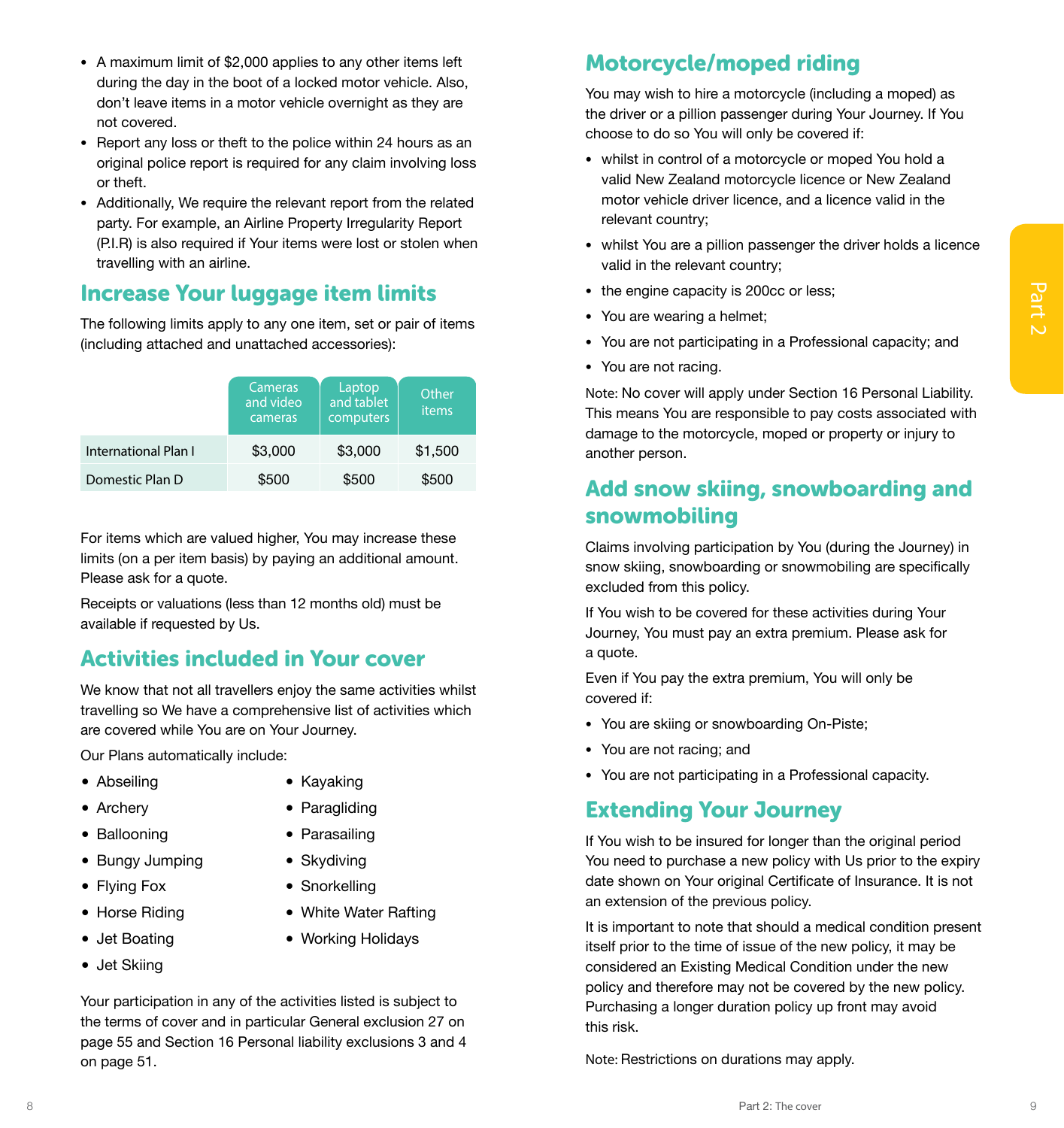## Money back guarantee

If You cancel this policy for any reason within the cooling off period which is within 15 working days (excluding public holidays) of the date of purchase, We will give You Your money back.

Our money back guarantee ensures a refund of the entire premium unless You have already:

- made a claim under the policy; or
- departed on Your Journey.

If You wish to cancel Your policy and receive a full refund, please contact Us within the cooling off period. If You wish to cancel or amend Your policy please contact Us.

## Travel and Health

## Do You have an Existing Medical Condition?

Claims directly or indirectly arising from or exacerbated by an Existing Medical Condition or related new infections are specifically excluded from this policy unless Your Existing Medical Condition is approved by Us.

#### What does this mean?

If You have an Existing Medical Condition and for example take medication to keep that condition in check, it doesn't mean You can't purchase travel insurance.

Claim directly principal from the material of the principal of the principal of the particle by exclusive to the state of the state of the state of the state of the state of the state of the state of the state of the state It does however, mean that You should tell Us about all Your Existing Medical Conditions including anything for which medication is prescribed so We can complete an online health assessment and, if We approve, offer You cover.

If You choose to declare some conditions and not others or choose not to declare any conditions, You run the risk of a claim being denied. See Existing Medical Conditions for more information.

### Assessing Your health

So We can assess the risk, We may also require You to answer some questions about Your general health as well as completing an online health assessment at the time of applying for this travel insurance.

## Existing Medical **Conditions**

(Of You or Your travelling companion)

Cover for claims directly or indirectly arising from or exacerbated by an Existing Medical Condition or related new infections are specifically excluded from this policy. However, We may separately provide cover for an Existing Medical Condition. If additional cover is applied for and approved, an additional premium may apply.

## What is an Existing Medical Condition?

"Existing Medical Condition" means a disease, illness, medical or dental condition or physical defect that at the Relevant Time meets any one of the following:

- a) has required an emergency department visit, hospitalisation or day surgery procedure within the last two years;
- b) requires
	- i. prescription medication from a qualified medical practitioner;
	- ii. regular review or check-ups;
	- iii. ongoing medication for treatment or risk factor control;
	- iv. consultation with a specialist;
- c) has
	- i. been medically documented involving the brain, circulatory system, heart, kidneys, liver, respiratory system or cancer;
	- ii. required surgery involving the abdomen, back, joints or spine;
	- iii. shown symptoms or signs however, a medical opinion or investigation has not been sought to confirm or provide a diagnosis; or
- d) is
	- i. chronic or ongoing (whether chronic or otherwise) and medically documented;
	- ii. under investigation;
	- iii. pending diagnosis; or
	- iv. pending test results.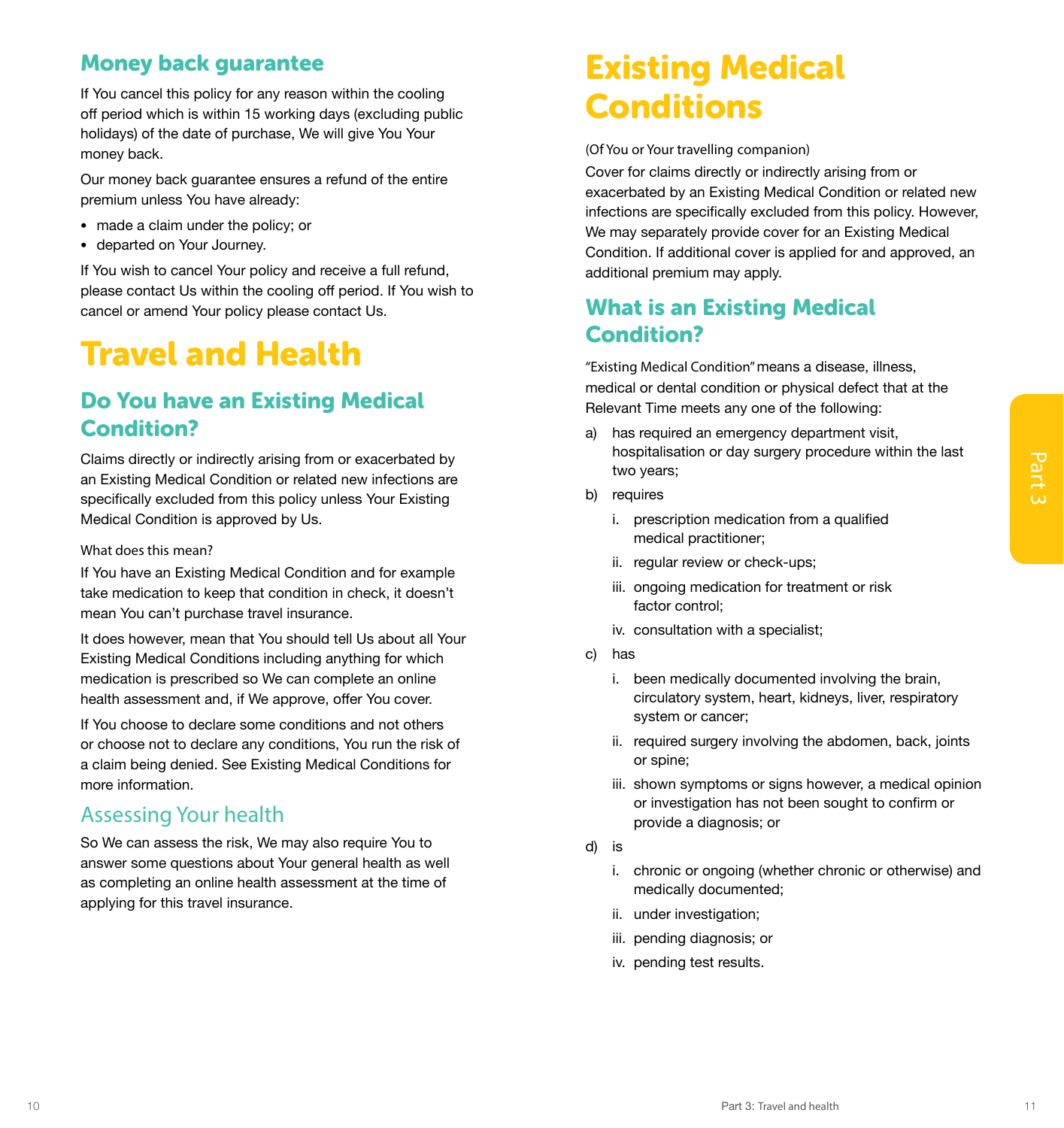- a) Single Trip policies means the time of issue of the policy.
- b) Annual Multi-Trip policies means the first time at which any part of the relevant trip is paid for or the time at which the policy is issued, whichever occurs last.

### Getting cover for Existing Medical Conditions

- Conditions We automatically include
- Conditions We need to assess
- Conditions which cannot be covered.

## Existing Medical Conditions We automatically include

- You have not been hospitalised or required treatment by a medical practitioner in the last 12 months for any of the listed conditions;
- You are not under investigation for any of the listed conditions;
- You are not awaiting investigation, surgery, treatment or procedures for any of the listed conditions;
- Your condition satisfies the criteria in the table following; and
- all Your Existing Medical Conditions are on this list.

<span id="page-10-0"></span>

| "Relevant Time" in respect of:                                                                                                                                                   | Condition                      | Criteria                                                                                                                                         |
|----------------------------------------------------------------------------------------------------------------------------------------------------------------------------------|--------------------------------|--------------------------------------------------------------------------------------------------------------------------------------------------|
| Single Trip policies means the time of issue of the policy.<br>a)                                                                                                                |                                |                                                                                                                                                  |
| Annual Multi-Trip policies means the first time at which<br>b)<br>any part of the relevant trip is paid for or the time at<br>which the policy is issued, whichever occurs last. | Acne<br>Allergy                | No additional criteria.<br>In the last 6 months, You haven't<br>required treatment by a medical                                                  |
| If You are unsure whether You have an Existing Medical<br>Condition, please call 0800 500 425 for assistance.                                                                    |                                | practitioner for this condition.<br>You have no known respiratory<br>conditions (e.g. Asthma).                                                   |
| <b>Getting cover for Existing Medical Conditions</b>                                                                                                                             | Asthma                         | You are less than 60 years of age                                                                                                                |
| There are three categories of Existing Medical Conditions:                                                                                                                       |                                | when You purchase the policy.                                                                                                                    |
| • Conditions We automatically include                                                                                                                                            |                                | In the last 12 months, You haven't<br>had an Asthma exacerbation requiring                                                                       |
| • Conditions We need to assess                                                                                                                                                   |                                | treatment by a medical practitioner.                                                                                                             |
| • Conditions which cannot be covered.                                                                                                                                            |                                | You have been a non-smoker for at                                                                                                                |
| Please review each of the categories to determine which<br>category applies.                                                                                                     |                                | least the last 18 months.<br>You don't need oxygen outside of a<br>hospital.                                                                     |
| <b>Existing Medical Conditions We</b>                                                                                                                                            |                                | You don't have a chronic lung                                                                                                                    |
| automatically include                                                                                                                                                            |                                | condition or disease (whether chronic                                                                                                            |
| We automatically include the Existing Medical Conditions<br>listed in the table following provided:                                                                              |                                | or otherwise) including Chronic<br>Asthma, Chronic Bronchitis, Chronic<br><b>Obstructive Pulmonary Disease</b><br>(COPD), Emphysema or Pulmonary |
| • You have not been hospitalised or required treatment by<br>a medical practitioner in the last 12 months for any of the                                                         | <b>Bell's Palsy</b>            | Fibrosis.<br>No additional criteria.                                                                                                             |
| listed conditions;                                                                                                                                                               | <b>Bunions</b>                 | No additional criteria.                                                                                                                          |
| • You are not under investigation for any of the listed<br>conditions;                                                                                                           | Carpal Tunnel                  | No additional criteria.                                                                                                                          |
| • You are not awaiting investigation, surgery, treatment or                                                                                                                      | Syndrome                       |                                                                                                                                                  |
| procedures for any of the listed conditions;<br>• Your condition satisfies the criteria in the table following;<br>and                                                           | Cataracts<br>Glaucoma          | In the last 90 days, You haven't had an<br>operation for this condition.<br>You have no ongoing complications of                                 |
|                                                                                                                                                                                  |                                | this condition.                                                                                                                                  |
| • all Your Existing Medical Conditions are on this list.<br>All time frames are measured in relation to the Relevant Time,<br>unless specified otherwise.                        | <b>Coeliac Disease</b>         | In the last 6 months, You haven't been<br>treated by a medical practitioner for<br>this condition.                                               |
|                                                                                                                                                                                  | Congenital<br><b>Blindness</b> | No additional criteria.                                                                                                                          |
|                                                                                                                                                                                  | Congenital<br>Deafness         | No additional criteria.                                                                                                                          |
|                                                                                                                                                                                  | <b>Diabetes</b>                | You were diagnosed over 6 months<br>ago.                                                                                                         |
|                                                                                                                                                                                  | Glucose<br>Intolerance         | You haven't had any complications of<br>this condition in the last 6 months.<br>You have a HbA1C score of mmol/mol<br>75 or less.                |
|                                                                                                                                                                                  |                                | You aren't currently undergoing any<br>treatment for kidney, eye or nerve<br>complications.                                                      |
|                                                                                                                                                                                  |                                | Part 3: Travel and health                                                                                                                        |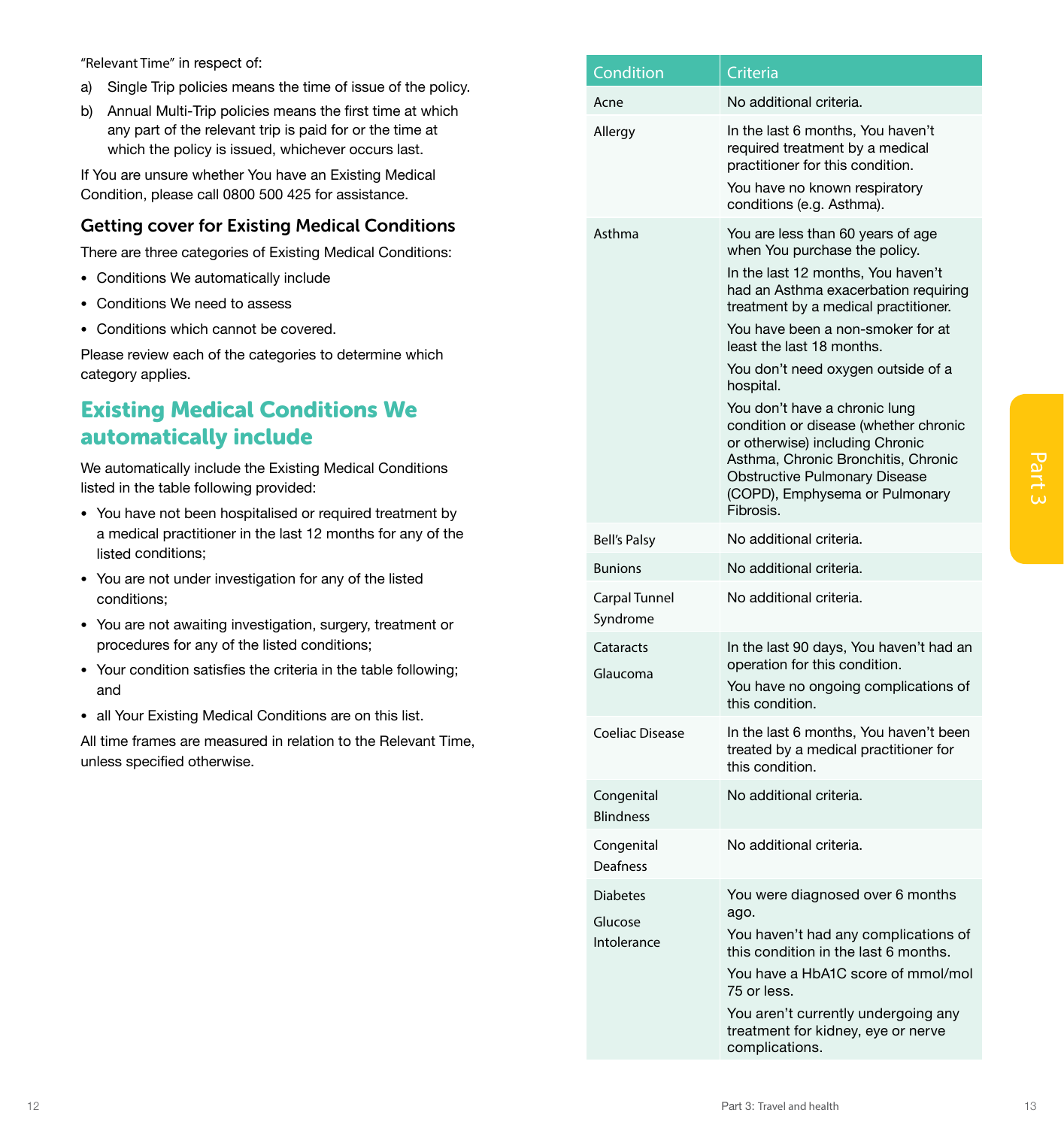<span id="page-11-0"></span>

| Condition                                                                                                                                              | Criteria                                                                                                                                                                                           | Condition                                                                                                               | Criteria                                                                                                                                                                       |
|--------------------------------------------------------------------------------------------------------------------------------------------------------|----------------------------------------------------------------------------------------------------------------------------------------------------------------------------------------------------|-------------------------------------------------------------------------------------------------------------------------|--------------------------------------------------------------------------------------------------------------------------------------------------------------------------------|
| <b>Ear Grommets</b>                                                                                                                                    | You don't have an ear infection.                                                                                                                                                                   | Raynaud's<br><b>Disease</b>                                                                                             | No additional criteria.                                                                                                                                                        |
| Epilepsy                                                                                                                                               | In the last 2 years, You haven't<br>required medical treatment for this<br>condition.<br>You don't have an underlying medical<br>condition (e.g. previous head trauma,<br>Brain Tumour or Stroke). | <b>Skin Cancer</b>                                                                                                      | Your Skin Cancer isn't a Melanoma.<br>You haven't had chemotherapy or<br>radiotherapy for this condition.<br>Your Skin Cancer does not require<br>any follow up treatment e.g. |
| <b>Gastric Reflux</b>                                                                                                                                  | Your Gastric Reflux doesn't relate to<br>an underlying diagnosis (e.g. Hernia/<br>Gastric Ulcer).                                                                                                  |                                                                                                                         | chemotherapy, radiotherapy or further<br>excision.                                                                                                                             |
| Goitre                                                                                                                                                 | No additional criteria.                                                                                                                                                                            | Stenosing<br>Tenosynovitis                                                                                              | No additional criteria.                                                                                                                                                        |
| Graves' Disease                                                                                                                                        | No additional criteria.                                                                                                                                                                            | (Trigger Finger)                                                                                                        |                                                                                                                                                                                |
| Gout                                                                                                                                                   | No additional criteria.                                                                                                                                                                            | Urinary                                                                                                                 | No additional criteria.                                                                                                                                                        |
| Hiatus Hernia                                                                                                                                          | No additional criteria.                                                                                                                                                                            | Incontinence                                                                                                            |                                                                                                                                                                                |
| Hip Replacement<br>Knee<br>Replacement                                                                                                                 | The procedure was performed more<br>than 6 months ago and less than 10<br>years ago.<br>You haven't had any post-operative                                                                         | Underactive<br>Thyroid<br>Overactive<br>Thyroid                                                                         | The cause of Your Underactive/<br>Overactive Thyroid wasn't a tumour.                                                                                                          |
| Shoulder<br>Replacement                                                                                                                                | complications related to that surgery.<br>Post-operative complications include<br>joint dislocation and infection.                                                                                 |                                                                                                                         | <b>Existing Medical Conditions We need</b>                                                                                                                                     |
| Hip Resurfacing                                                                                                                                        |                                                                                                                                                                                                    | to assess                                                                                                               |                                                                                                                                                                                |
| Hypercholes-<br>terolaemia                                                                                                                             | You don't have a known heart or<br>cardiovascular condition.                                                                                                                                       | If Your condition:                                                                                                      |                                                                                                                                                                                |
| (High Cholesterol)                                                                                                                                     |                                                                                                                                                                                                    | • does not meet the criteria above;                                                                                     | • You have one or more conditions which are not listed in the                                                                                                                  |
| Hypertension                                                                                                                                           | You don't have a known heart or                                                                                                                                                                    |                                                                                                                         | table of conditions we automatically include; or                                                                                                                               |
| (High Blood                                                                                                                                            | cardiovascular condition.                                                                                                                                                                          |                                                                                                                         | • a combination of both the above points                                                                                                                                       |
| Pressure)                                                                                                                                              | You don't have Diabetes (Type I or<br>Type II) or Glucose Intolerance.                                                                                                                             | You will need to complete an online health assessment by<br>declaring all Your Existing Medical Conditions to Us.       |                                                                                                                                                                                |
| Your Hypertension is stable and<br>managed by Your medical practitioner.<br>In the last 12 months, Your prescribed<br>blood pressure medication hasn't | beyond those on this list.                                                                                                                                                                         | To be clear, the conditions We automatically include only<br>apply if You do not have other Existing Medical Conditions |                                                                                                                                                                                |
|                                                                                                                                                        | changed.<br>You aren't suffering symptoms of                                                                                                                                                       | <b>Completing a health assessment</b>                                                                                   |                                                                                                                                                                                |
|                                                                                                                                                        | Hypertension.<br>You aren't having investigations related                                                                                                                                          |                                                                                                                         | You can complete an online health assessment with Your                                                                                                                         |
|                                                                                                                                                        | to blood pressure.                                                                                                                                                                                 |                                                                                                                         | consultant or by using a web link Your consultant can give<br>You. You may also call 0800 500 425 or email                                                                     |
| Menopause                                                                                                                                              | You don't have Osteoporosis.                                                                                                                                                                       | amitravel@covermore.co.nz for assistance.                                                                               |                                                                                                                                                                                |
| Migraine                                                                                                                                               | No additional criteria.                                                                                                                                                                            |                                                                                                                         |                                                                                                                                                                                |
| Peptic Ulcer<br><b>Gastric Ulcer</b>                                                                                                                   | In the last 12 months, the Peptic/<br>Gastric Ulcer has been stable.                                                                                                                               |                                                                                                                         |                                                                                                                                                                                |
| <b>Plantar Fasciitis</b>                                                                                                                               | No additional criteria.                                                                                                                                                                            |                                                                                                                         |                                                                                                                                                                                |

| Condition                                       | Criteria                                                                                                                                                                                                                             |
|-------------------------------------------------|--------------------------------------------------------------------------------------------------------------------------------------------------------------------------------------------------------------------------------------|
| Raynaud's<br>Disease                            | No additional criteria.                                                                                                                                                                                                              |
| Skin Cancer                                     | Your Skin Cancer isn't a Melanoma.<br>You haven't had chemotherapy or<br>radiotherapy for this condition.<br>Your Skin Cancer does not require<br>any follow up treatment e.g.<br>chemotherapy, radiotherapy or further<br>excision. |
| Stenosing<br>Tenosynovitis<br>(Trigger Finger)  | No additional criteria.                                                                                                                                                                                                              |
| Urinary<br>Incontinence                         | No additional criteria.                                                                                                                                                                                                              |
| Underactive<br>Thyroid<br>Overactive<br>Thyroid | The cause of Your Underactive/<br>Overactive Thyroid wasn't a tumour.                                                                                                                                                                |

## Existing Medical Conditions We need to assess

- does not meet the criteria above;
- You have one or more conditions which are not listed in the table of conditions we automatically include; or
- a combination of both the above points

## Completing a health assessment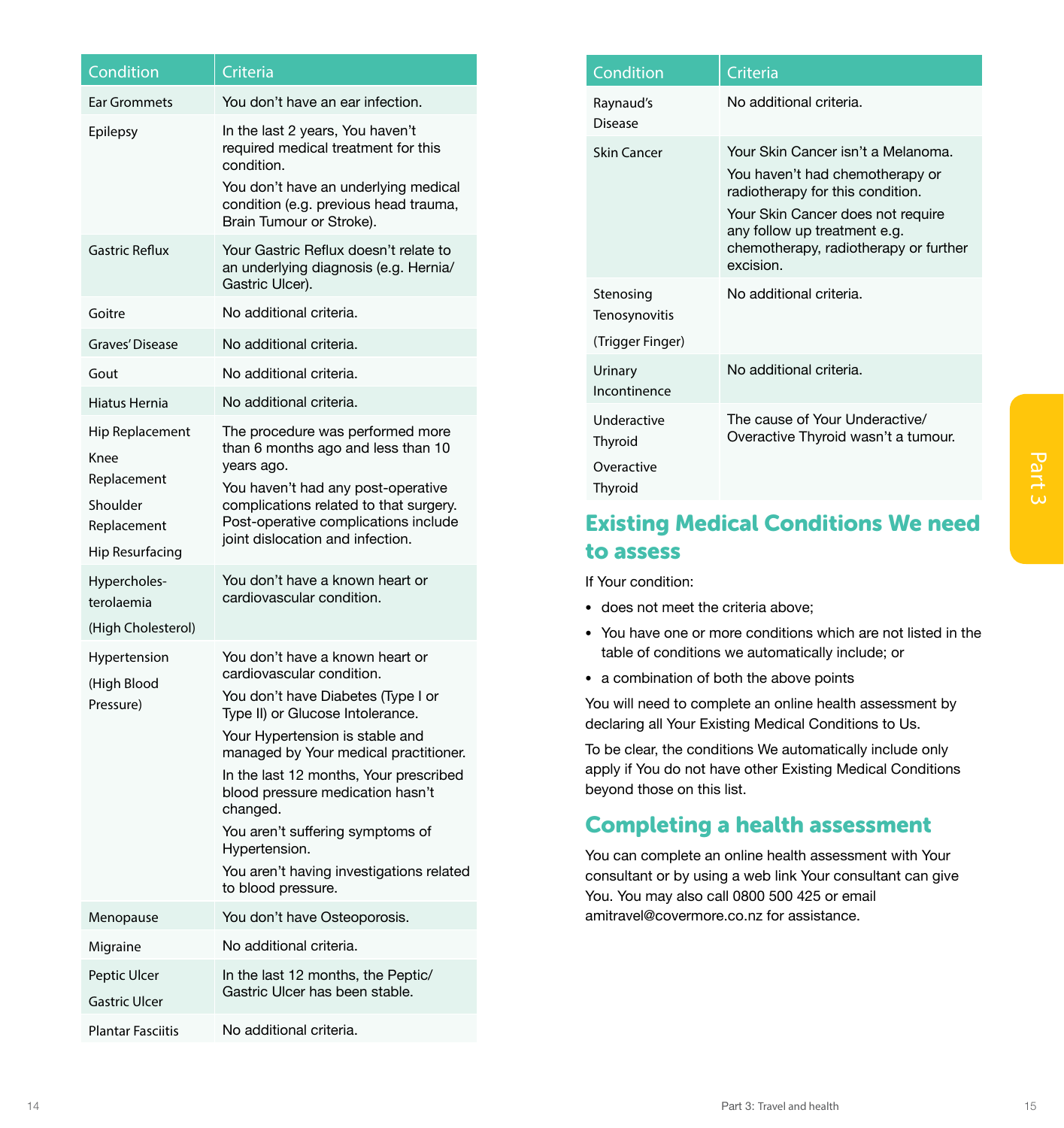<span id="page-12-0"></span>• You'll need to have sufficient knowledge about each Existing Medical Condition to be able to complete a full declaration so We can assess the risk.

For example, We need to know the name of the medical condition You take medication for, rather than the name of the medication. Check with Your doctor first if unsure.

- Check all Existing Medical Conditions have been disclosed to Us.
- We will provide Your assessment outcome and a number.
- If We can approve Your health assessment, You must pay an extra premium.
- An approval number for this cover will then be listed on the Certificate of Insurance We give You. Special conditions, limits and excesses may apply depending on Your Existing Medical Condition, age, trip destination and duration. This will be stated on Your Certificate of Insurance or separately advised to You in writing.

## Conditions to pay particular attention to

### Chronic lung conditions

If You have a chronic lung condition\*, unless You complete a health assessment for that condition at the Relevant Time which is then approved by Us and You pay the required extra premium, You won't be covered for claims directly or indirectly arising from or exacerbated by:

- that condition:
- a respiratory infection e.g. Influenza; or
- a lung infection e.g. Pneumonia.

\*Chronic lung condition includes Chronic Asthma, Chronic Bronchitis, Chronic Obstructive Pulmonary Disease (COPD), Emphysema or Pulmonary Fibrosis.

### What does this mean?

For example, if You have COPD and are diagnosed with a respiratory infection, Your claim will not be covered because We consider the respiratory infection to complicate and be a complication of the underlying Existing Medical Condition, COPD.

### Cardiovascular Disease

If You have a condition involving Your heart and blood vessels, collectively known as Cardiovascular Disease\*, unless You complete a health assessment for that condition at the Relevant Time which is then approved by Us and You pay the required extra premium, You won't be covered for claims directly or indirectly arising from or exacerbated by:

- that condition; or
- another heart/cardiovascular system problem including a Heart Attack or Stroke.

\*Cardiovascular Disease includes Aneurysms, Angina, Cardiac Arrhythmias (disturbances in heart rhythm) Cardiomyopathy, Cerebrovascular Accident (CVA or Stroke), previous heart surgery (including valve replacements, bypass surgery or stents), Myocardial Infarction (Heart Attack) or Transient Ischaemic Attack (TIA).

### What does this mean?

attention to the conditions and leaders are been been there in the three conditions and intervention in the conditions of the conditions of the conditions of the conditions of the conditions in the conditions are continued For example, if You have ever been diagnosed with Coronary Artery Disease, also known as Ischaemic Heart Disease (IHD), it is considered a life-long condition. The risk of disease is elevated whether or not You have been treated with bypass surgery or coronary artery stent insertion. If You haven't told Us about Your condition, We haven't approved it and You haven't paid the additional premium, We won't be able to consider Your claim if something goes wrong before or during Your Journey with respect to these conditions.

### Reduced immunity

If You have reduced immunity at the Relevant Time (e.g. as the result of a medical condition or medical treatment), unless You complete a health assessment which is then approved by Us and You pay the required extra premium, We won't be able to approve claims directly or indirectly arising from or exacerbated by the underlying medical condition or a new infection.

### What does this mean?

For example, if You currently suffer from a condition that is associated with significant immunosuppression or You require medication that significantly impairs immune function (e.g. Methotrexate, Azothiaprine or high dose steroids), You should tell Us about Your condition, otherwise We won't be able to cover Your claim if You develop an opportunistic infection with respect to these conditions.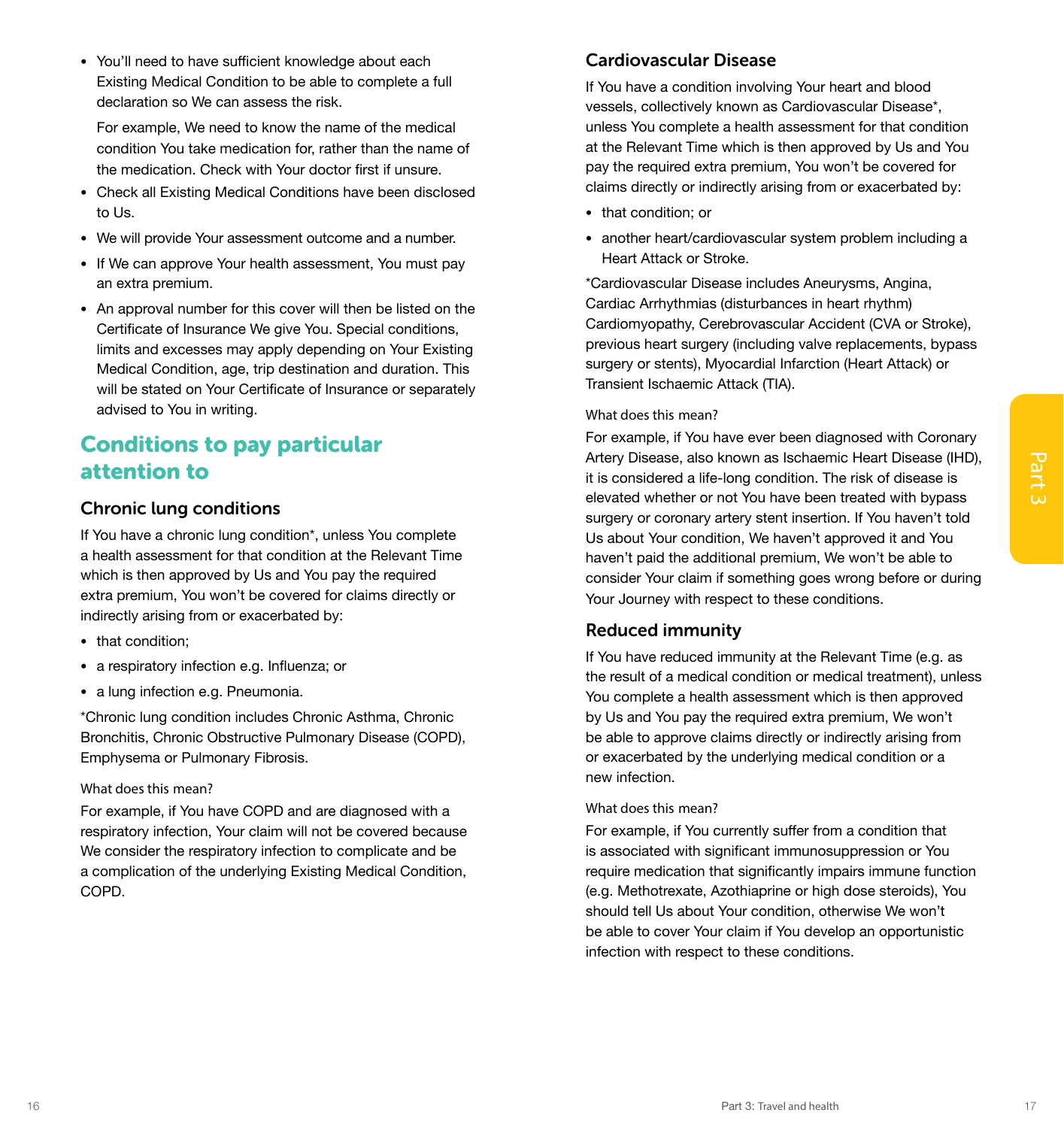## <span id="page-13-0"></span>Other Existing Medical Conditions which cannot be covered

Under no circumstances is cover available on this policy for claims directly or indirectly arising from or exacerbated by:

- Your Terminal Illness;
- conditions involving drug or alcohol dependency;
- travel booked or undertaken against the advice of any medical practitioner;
- routine or cosmetic medical or dental treatment, even if Your Existing Medical Condition has been approved; or
- conditions for which You are travelling to seek advice, treatment or review or to participate in a clinical trial.

## Travel and the health of other people (non-traveller)

When booking a trip and buying travel insurance please carefully consider the health of loved ones not travelling with You.

We can only consider claims by You arising from the health or death of a Relative or Your business partner who are not travelling with You if at the Relevant Time that person:

- had not been hospitalised in the previous 2 years for a condition that was directly or indirectly arising from or related to the condition that caused the claim;
- did not reside in a nursing home or require similar home care assistance;
- was not on a waiting list for, or did not know they needed surgery, inpatient treatment or tests at a hospital or clinic;
- did not have a drug or alcohol addiction; and
- did not have a Terminal Illness.

Claims caused by the health of other people (those people not listed above) are not covered by the policy.

## **Pregnancy**

## Are You pregnant?

If You know You are pregnant at the Relevant Time, You will need to apply for cover if:

- there have been complications with this pregnancy or a previous pregnancy;
- You have a multiple pregnancy e.g. twins or triplets; or
- the conception was medically assisted e.g. using assisted fertility treatment including hormone therapies or IVF.

Relevant Time in respect of:

- a) Single Trip policies means the time when the policy is issued.
- b) Annual Multi-Trip policies, means the first time when a part of the relevant trip is paid for or the time when the policy is issued, whichever occurs last.

Please complete additional questions in an online medical assessment in order to determine eligibility and obtain a quote. If You have any questions about the online assessment or prefer to talk with a customer service agent, please call 0800 100 200 or email

amitravel@covermore.co.nz for assistance. If cover is accepted by Us, an additional premium will apply.

### Pregnancy restrictions

Whether or not You have to apply for pregnancy cover, the following restrictions apply to claims arising in any way from the pregnancy of any person.

- When booking a trip and buying travel learning plane assessment in oder to determine signing and column and contain and the state of the state of the state of the state of the state of the state of the state of the state o • Cover is only provided for serious, unexpected pregnancy complications that occur up until the 24th week of pregnancy i.e. up to 23 weeks, 6 days. Gestational age is measured in weeks and days and is calculated from the last known date of Your menstrual period or calculated from staging ultrasound.
	- Childbirth is not covered.
	- Costs relating to the health or care of a newborn child are not covered, irrespective of the stage of pregnancy when the child is born.

#### What does this mean?

Expectant mothers should consider if Our products are right for them when travelling after 23 weeks and 6 days gestation as costs for childbirth and neonatal care overseas can be expensive.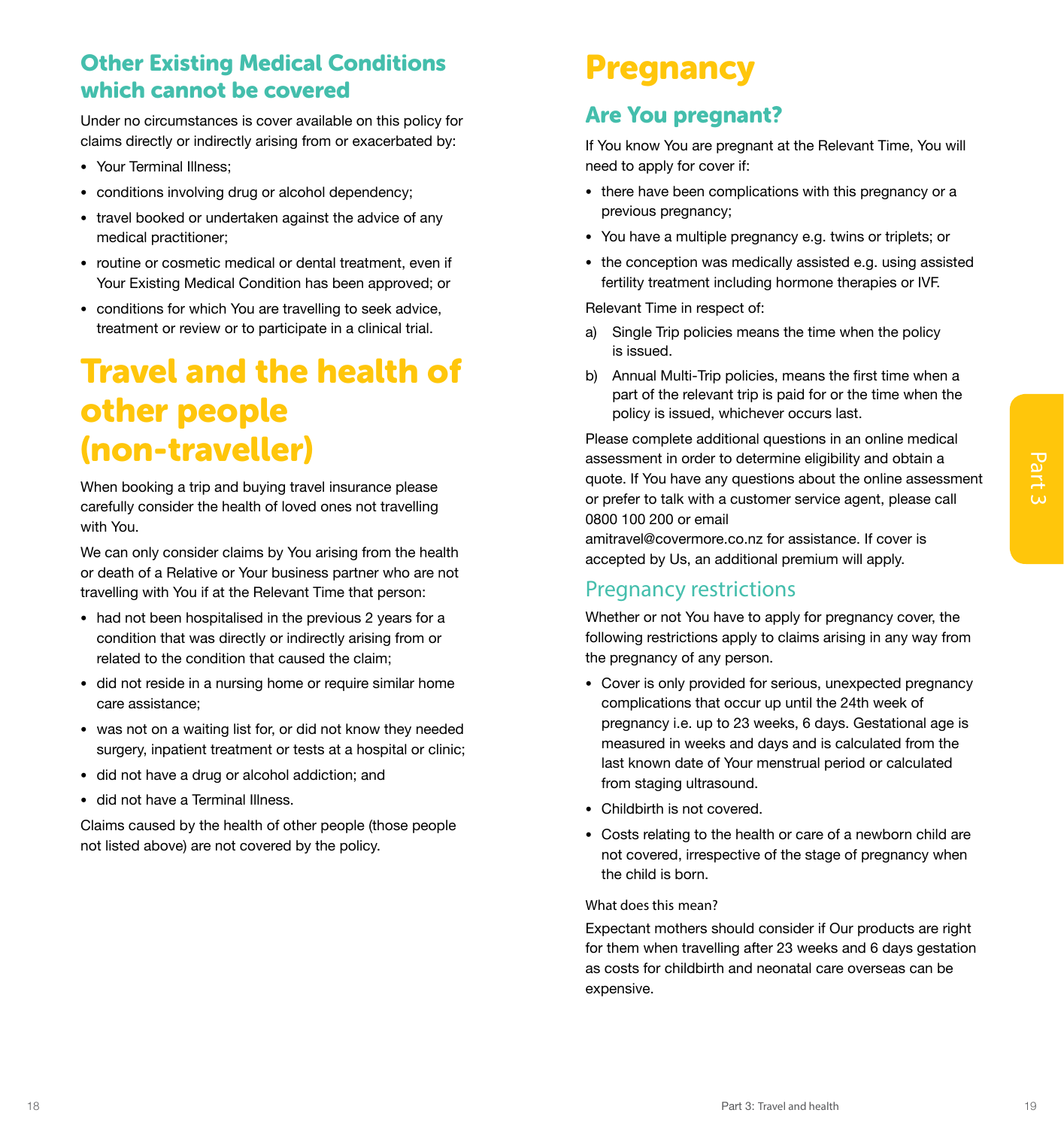## <span id="page-14-0"></span>24 hour emergency assistance and claims

## 24 hour emergency assistance

All policyholders have access to Our emergency assistance team when travelling. 24 hours a day, 365 days a year, Our team of doctors, nurses, case managers and travel agents provide the following services:

- Help to find a medical facility and monitor Your medical care
- Paying bills

Becoming ill overseas can be very expensive so those significant medical expenses can be paid by Us directly to the hospital if Your claim is approved.

- Keeping You travelling or getting You Home Our team can decide if and when it is appropriate to move You or bring You Home and will coordinate the entire exercise.
- Help if passports, travel documents or credit cards are lost

If You need assistance in contacting the issuer of the document, Our emergency assistance team can help.

• Help to change travel plans

If Your travel consultant is not available to assist with rescheduling in an emergency, Our team can help.

- Your policy number
- a phone number to call You back on

| rescheduling in an emergency, Our team can help.                                                                                                                                |                      | Your claim. We may approve and settle, investigate or decline                     |
|---------------------------------------------------------------------------------------------------------------------------------------------------------------------------------|----------------------|-----------------------------------------------------------------------------------|
| Certain services are subject to a claim being accepted under<br>Your policy.                                                                                                    |                      | the claim or request further information.                                         |
|                                                                                                                                                                                 |                      | Can We help You?                                                                  |
| You must phone Our emergency assistance team as soon as<br>possible if You are admitted to hospital or if You anticipate<br>Your medical or related expenses will exceed \$500. |                      | We are here to help You. Should You require any additional<br>assistance, You can |
| When You call, please have the following information:                                                                                                                           |                      | Call: 0800 500 425 or +64 (0) 9 300 8583                                          |
| • Your policy number                                                                                                                                                            |                      | Email: claims.amitravel@covermore.co.nz                                           |
| • a phone number to call You back on<br>Please call DIRECT and TOLL FREE from:                                                                                                  |                      |                                                                                   |
| <b>USA</b>                                                                                                                                                                      | 1866 945 3167        |                                                                                   |
| Canada                                                                                                                                                                          | 1800 840 1151        |                                                                                   |
| <b>UK</b>                                                                                                                                                                       | 0808 234 4362        |                                                                                   |
| Australia                                                                                                                                                                       | 1800 805 998         |                                                                                   |
| Charges may apply if calling from a pay phone or mobile phone.                                                                                                                  |                      |                                                                                   |
| From all other countries                                                                                                                                                        | $+64$ (0) 9 300 8581 |                                                                                   |
| If You are experiencing difficulties please try the<br>following numbers:                                                                                                       |                      |                                                                                   |
| Call                                                                                                                                                                            | +64 (0) 9 300 8581   |                                                                                   |
| Fax                                                                                                                                                                             | +61 (0) 2 9954 6250  |                                                                                   |
|                                                                                                                                                                                 |                      | Part 4: 24 hour emergency assistance and claims                                   |

## Claims

### How to make a claim

Complete an online claim Visit claims.covermore.co.nz and follow the prompts; or

#### Download and print a claim form

Download, print and complete a claim form from ami.co.nz/travel.

- Add receipts and other supporting documents
- Follow the checklist on the claim form for the supporting documents You need to send with Your completed form.
- We need original documents, so please keep a copy of any documents before sending them in.

Send in Your claim

Send the completed claim form and/or any additional documents to support Your claim to:

AMI Travel Insurance c/o Cover-More Claims Department PO Box 105-203 Auckland City Auckland 1143 New Zealand

### How long will my claim take?

We aim to process claims as quickly as possible. You will hear back within 10 working days from the time We receive Your claim. We may approve and settle, investigate or decline the claim or request further information.

### Can We help You?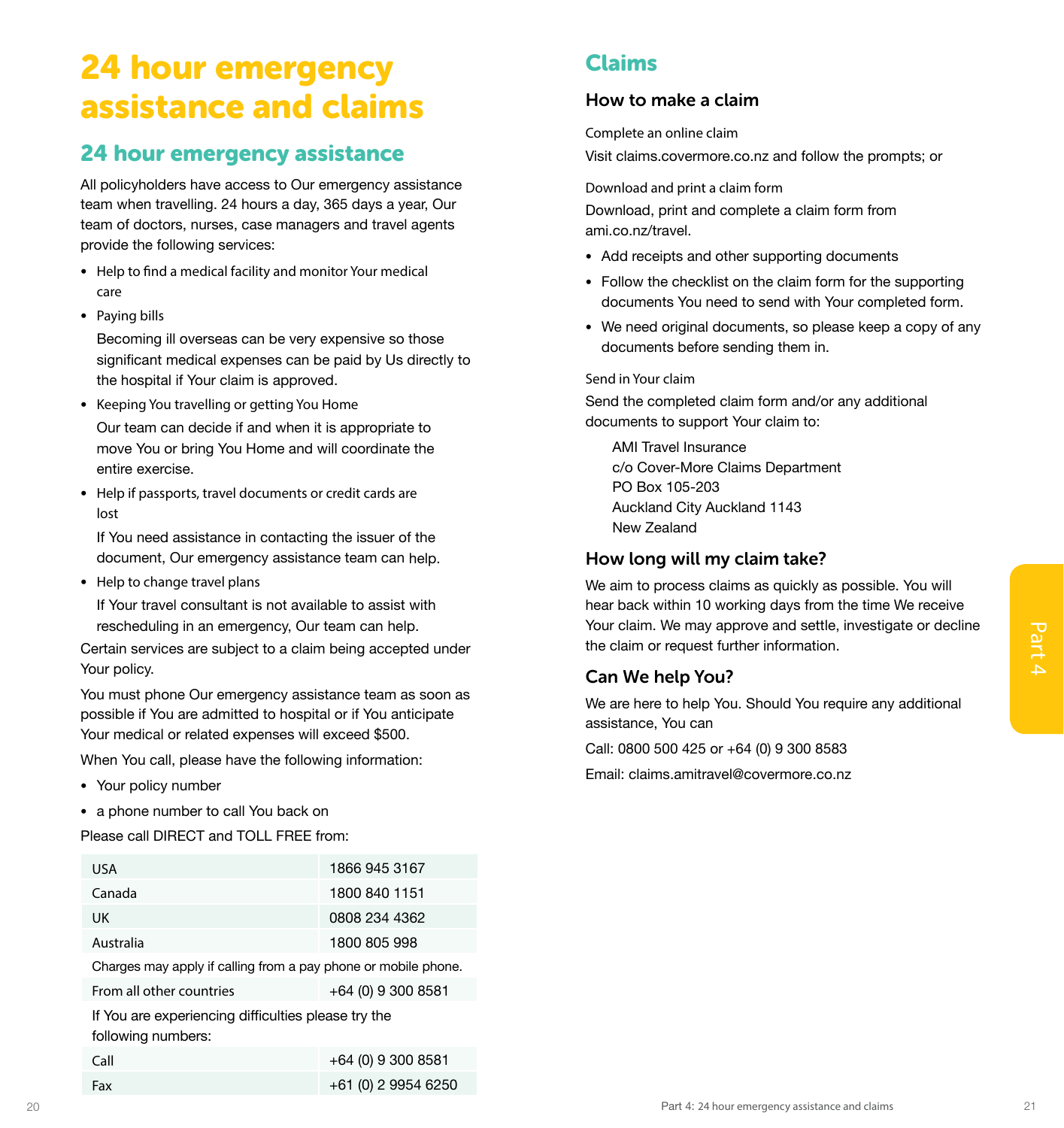## Important information

## Who is the insurer?

The insurer of this product is Zurich Australian Insurance Limited (ACN 000 296 640, an overseas registered company incorporated in Australia) (ZAIL), trading as Zurich New Zealand.

References to "Us", "We" and "Our" in this Policy Wording refer to Zurich New Zealand.

ZAIL is part of the Zurich Insurance Group, a leading multiline insurer that serves its customers in global and local markets. Zurich provides a wide range of general insurance and life insurance products and services in more than 210 countries and territories. Zurich's customers include individuals, small businesses, and mid-sized and large companies, including multinational corporations.

As at the date of issue of this document, ZAIL has an insurer financial strength rating of A+ from Standard & Poor's (Australia) Pty Ltd. This rating shows that the company has strong financial security characteristics. This is reviewed annually and may change from time to time, so please refer to www.zurich.co.nz/content/zurich\_nz/about\_us/financialstrength to ensure it has not changed.

Standard & Poor's rating scale for an insurer's financial strength, together with a summary of Standard & Poor's description is: AAA (Extremely Strong), AA (Very Strong), A (Strong), BBB (Good), BB (Marginal), B (Weak), CCC (Very Weak), CC (Extremely Weak), R (Regulatory Supervision), NR (Not Rated). Ratings from 'AA' to 'CCC' may be modified by the addition of a plus  $(+)$  or minus  $(-)$  sign to show relative standing within the major rating categories. Further information on these ratings is available from www. standardandpoors.com.

An overseas policyholder preference applies. Under Australian law, if ZAIL is wound up, its assets in Australia must be applied to its Australian liabilities before they can be applied to overseas liabilities. To this extent, New Zealand policyholders may not be able to rely on ZAIL's Australian assets to satisfy New Zealand liabilities.

## Who is Cover-More?

Cover-More (NZ) Limited (Cover-More), administers the policy (including customer service, medical assessments and claims management) and will usually arrange for the issue of the insurance, either directly or through one of Cover-More's representatives.

## Who is AMI?

AMI Travel Insurance is underwritten by Zurich Australian Insurance Limited trading as "Zurich New Zealand". IAG New Zealand Limited ("IAG"), of which AMI is a business division, is not the insurer. IAG receives a commission for the issue of AMI-branded travel policies arranged through Cover-More (NZ) Limited ("Cover-More"). Cover-More administers the policy and acts on behalf of Zurich New Zealand. IAG does not guarantee Zurich New Zealand. or Cover-More.

## Changes of terms and conditions

From time to time and where permitted by law, We may change parts of the Policy Wording document. We will issue You with an endorsement or other document to update the relevant information except in limited cases. Any updates which are not materially adverse to You from the view of a reasonable person deciding whether to buy this insurance, may be found on ami.co.nz/travel-insurance. You can obtain a paper copy of any updated information without charge by calling 0800 500 425.

## Your duty of disclosure

You have a legal duty of disclosure to Us whenever You apply for or change an insurance policy.

### What You must tell Us

You have a general duty to disclose to Us everything You know, or could reasonably be expected to know, that is relevant to Our decision whether to insure You and, if We do, on what terms.

However, Your duty does not require You to disclose anything:

- that reduces the risk to be undertaken by Us:
- that is generally well known;
- that We know or, in the ordinary course of Our business, ought to know; or
- in respect of which We have waived Your duty.

### If You do not tell Us

Australian, in ZAIL is Womb up, its assess in Australian individues before they can be applied to coverseas liabilities. To this extent, New Zealand<br>
applied to coverseas liabilities. To this extent, New Zealand<br>
policyhol If You do not answer Our questions honestly or do not properly disclose to Us, We may reduce or refuse to pay a claim or may cancel the policy. If You act fraudulently in answering Our questions or not disclosing to Us, We may refuse to pay a claim or treat the policy as never having existed.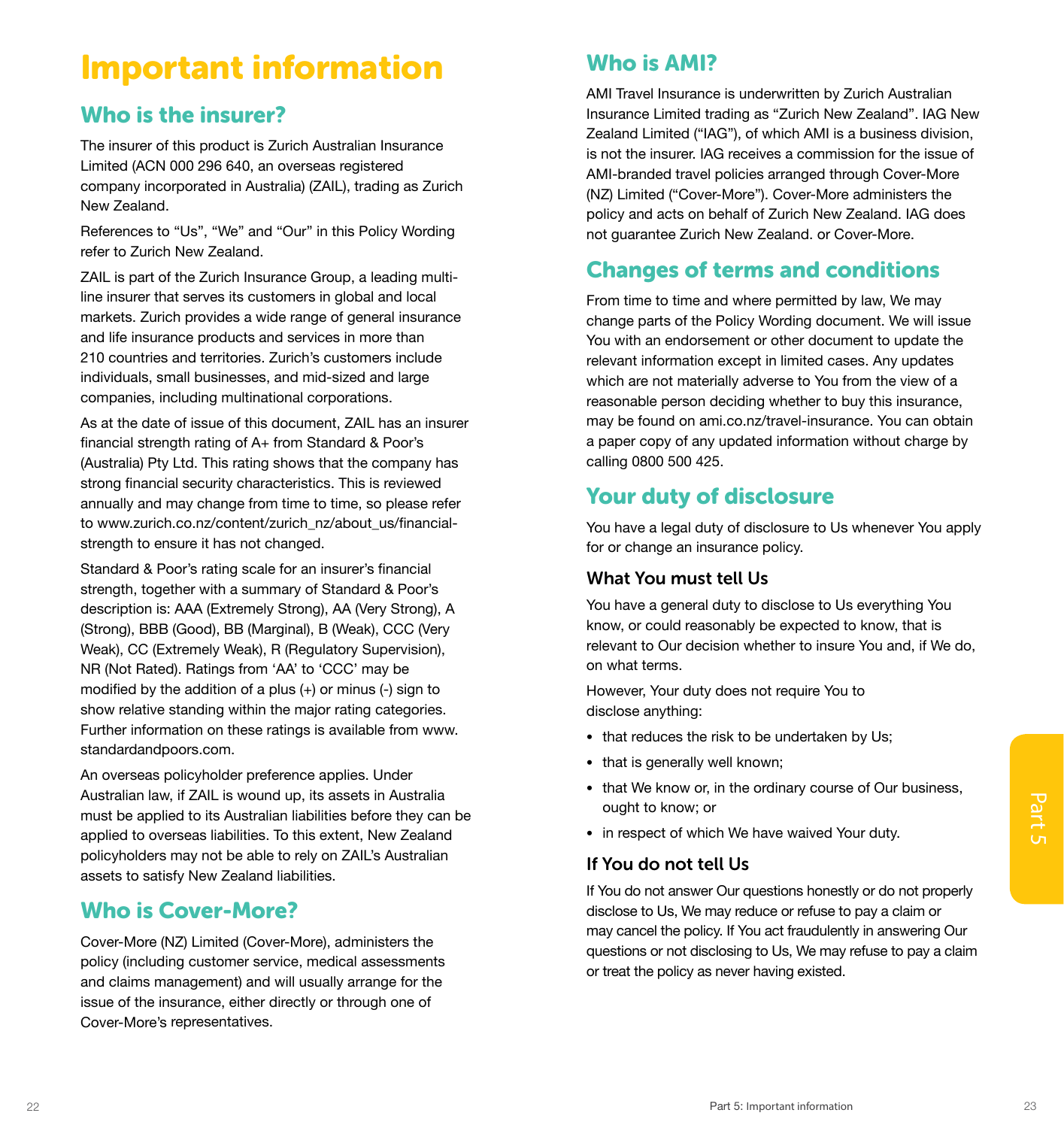### <span id="page-16-0"></span>Your general duty applies to changes

Your general duty applies in full when You change or reinstate the insurance policy.

### Who needs to tell Us

It is important that You understand You are disclosing to Us and answering Our questions for Yourself and anyone else You want to be covered by the policy.

## We respect Your privacy

We adhere to the Privacy Act 1993 when We collect and handle Your personal information. You have the right to access and correct Your personal information. We collect personal information for the purposes of providing AMI-branded insurance ("Insurance") services to You, including:

- evaluating Your Insurance application;
- evaluating any request for a change to any Insurance provided;
- providing, administering, and managing the Insurance services following acceptance of an application; and
- investigating and if covered, managing claims made in relation to any Insurance You have with Us or other companies within the same group.

## Data sharing consent

In order to provide a seamless insurance service globally, Cover-More transfers data to Zurich New Zealand, the Insurer. Zurich New Zealand may transfer any data it has received from and any data it holds on You ('policyholder') to other units of Zurich Insurance Group Ltd, such as branches, subsidiaries, or affiliates within Zurich Insurance Group Ltd, cooperative partners of Zurich Insurance Group Ltd, coinsurance and reinsurance companies located in the country of the policyholder or abroad.

Cover-More, Zurich New Zealand and such recipients<br>
may use, process and store the data, in particular for the<br>
purpose of risk evaluation, policy execution, premium setting,<br>
premium collection, claims assessment, claims Cover-More, Zurich New Zealand and such recipients may use, process and store the data, in particular for the purpose of risk evaluation, policy execution, premium setting, premium collection, claims assessment, claims processing, claims payment, statistical evaluation or to otherwise ensure Zurich's global insurance service delivery.

If Cover-More or their agent is acting on Your behalf, Zurich New Zealand is authorised to use, process and store data of the policyholder received from Cover-More or such agent, and to forward to Cover-More or such agent data of the policyholder relating to the execution of the policy and the collection of premiums and payment of claims.

Cover-More or Zurich New Zealand may procure data from government offices and third parties relating to the policyholder to assess a claim in the event of loss or damage.

ZAIL's contact details are:

Mail: Zurich New Zealand PO Box 497, Shortland Street Auckland 1140

## Information about other products

IAG and its related companies may from time to time provide information to You regarding other products and services offered by IAG, its related companies and/or its affiliates. You authorise IAG and its related companies to use Your name, phone number, email address and address to advise You of those other products and services. If You do not wish to receive this information please call 0800 100 200 or email CustomerContacts@ami.co.nz.

## The Fair Insurance Code

Zurich New Zealand is a signatory to the Fair Insurance Code. The Fair Insurance Code is a code of practice that:

- sets minimum service standards for insurance companies;
- describes the responsibilities that you and your insurance company have to each other; and
- encourages professionalism in the insurance industry.

The Code covers all insurance products except health insurance and life insurance. The Code only applies to individuals and entities with 19 or fewer employees. Further information about the Code can be obtained from www.icnz.org.nz.

### Resolving complaints

If You think We have let You down in any way, or Our service is not what You expect (even if through one of Our representatives), please tell Us so We can help. If You have a complaint:

• Call 0800 500 425 or email amitravel@covermore.co.nz. You will be put in contact with someone who can help resolve Your complaint.

Visit covermore.co.nz for details of Our complaints process.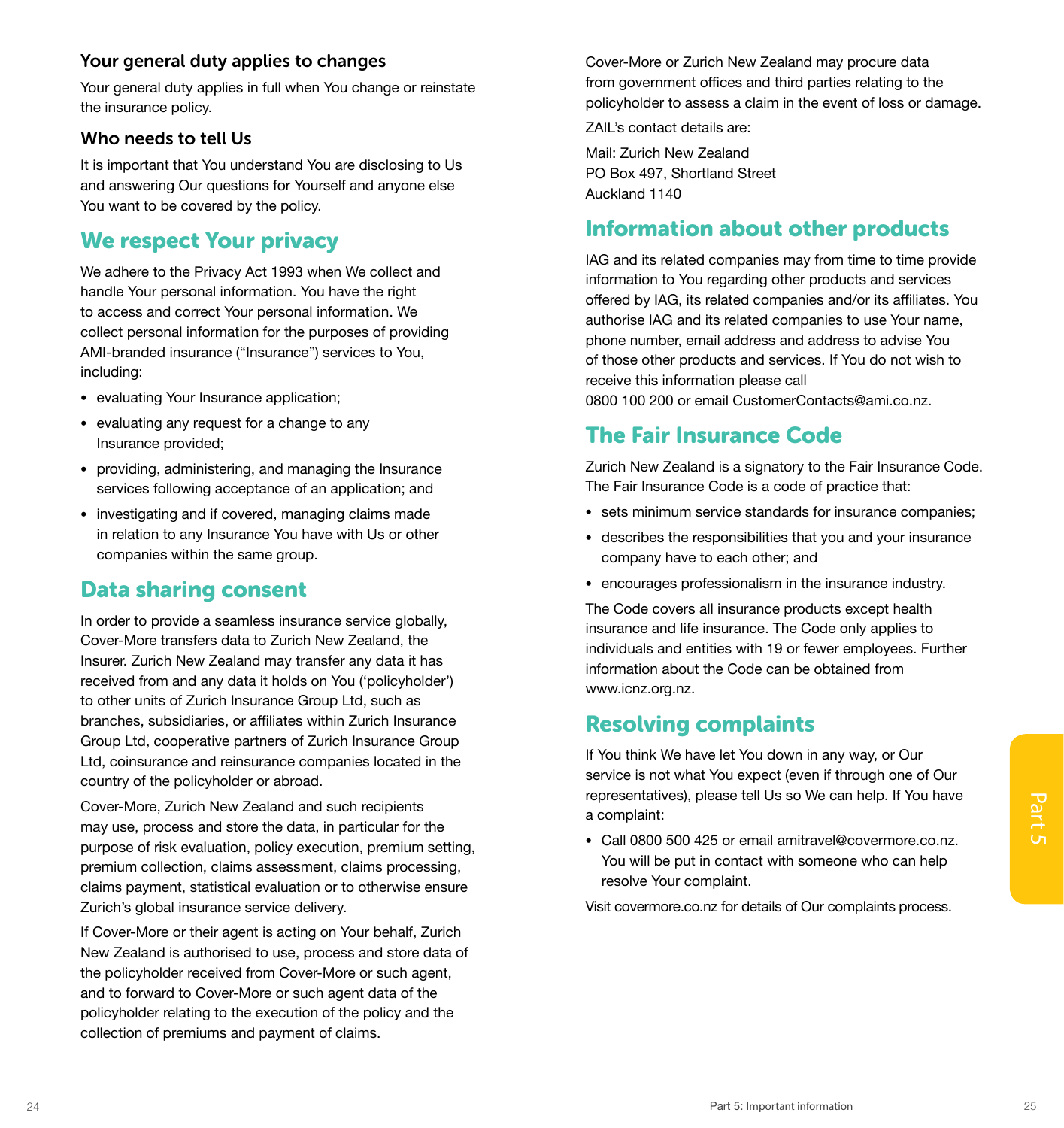We aim to resolve Your complaint fairly and promptly. However, if You are not satisfied You can refer the matter to the Insurance and Financial Services Ombudsman (IFSO), an independent body whose services are free to You. As a member We agree to accept the IFSO's decision where We are bound to do so.

You can contact the IFSO by:

Mail: Insurance and Financial Services Ombudsman PO Box 10-845 Wellington 6143 New Zealand Phone: 0800 888 202 or +64 (0) 4 499 7612

Fax: +64 (0) 4 499 7614

Website: ifso.nz

Email: info@ifso.nz

## Policy wording

The benefits described in this policy wording should be read in conjunction with The cover (pages 4–10), Travel and health (pages 10–19), Your duty of disclosure (pages 23–24), Words with special meaning (pages 27–30), Policy conditions (pages 30–35) and General exclusions (pages 53–55).

THE POLICY IS NOT VALID UNLESS THE CERTIFICATE OF INSURANCE IS ATTACHED

We will give You the insurance cover described in the policy in return for receiving the total Amount Payable.

The policy is issued on the basis that, and it is a condition of this policy that:

- You are not aware of any circumstance which is likely to give rise to a claim;
- You are a resident of New Zealand, or a non-resident of New Zealand travelling on Plan I, Inbound area, and will be returning to Your country of residence at the completion of the Period Of Insurance and within 12 months of the Journey commencing;
- if You purchase the Annual Multi-Trip policy, cover will only extend to a Journey that involves travel to a destination which is more than 250 km from Home and the length of each Journey cannot exceed the maximum duration shown on Your Certificate of Insurance.

## Words with special meaning

In this policy the following words have the following meaning:

"We", "Our", "Us" means Zurich New Zealand.

"You", "Your", "Yourself" means the people listed as adults on the Certificate of Insurance and includes Accompanied Children except on Plan C in which case cover applies on a per person basis only. Where more than one person is listed as an adult on the Certificate of Insurance all benefits, limitations, conditions and exclusions will be interpreted as if a separate policy was issued to each of the persons listed as an adult other than:

- a) in the event a claim arising from the one event is made, an excess (if applicable) will only be applied once
- b) in the case of luggage item limits which shall be as per a single policy
- c) for Section 3 on Plan I where the limit chosen applies per policy.

"Accompanied Children" means Your children or grandchildren plus one non-related child per adult policyholder who are identified on the Certificate of Insurance and travelling with You on the Journey, provided they are not in full-time employment, they are financially dependent on You and they are under the age of 21 years.

"Act Of Terrorism" means an act, including but not limited to the use of force or violence, of any person or group(s) of persons, whether acting alone or on behalf of or in connection with any organisation(s) or government(s), which from its nature or context is done for, or in connection with, political, religious, ideological, ethnic or similar purposes or reasons, including the intention to influence any government and/or to put the public, or any section of the public in fear.

"Additional" means the cost of the accommodation or transport You actually use less the cost of the accommodation or transport You expected to use had the Journey proceeded as planned.

"Amount Payable" means the total amount payable shown on Your Certificate of Insurance.

"Disabling Injury, Sickness or Disease" means a disabling injury, sickness or disease which first shows itself during the Period Of Insurance and which requires immediate treatment by a qualified medical practitioner.

disease or illness in an area as documented by a recognised<br>public health authority. "Epidemic" means a fast-spreading contagious or infectious disease or illness in an area as documented by a recognised public health authority.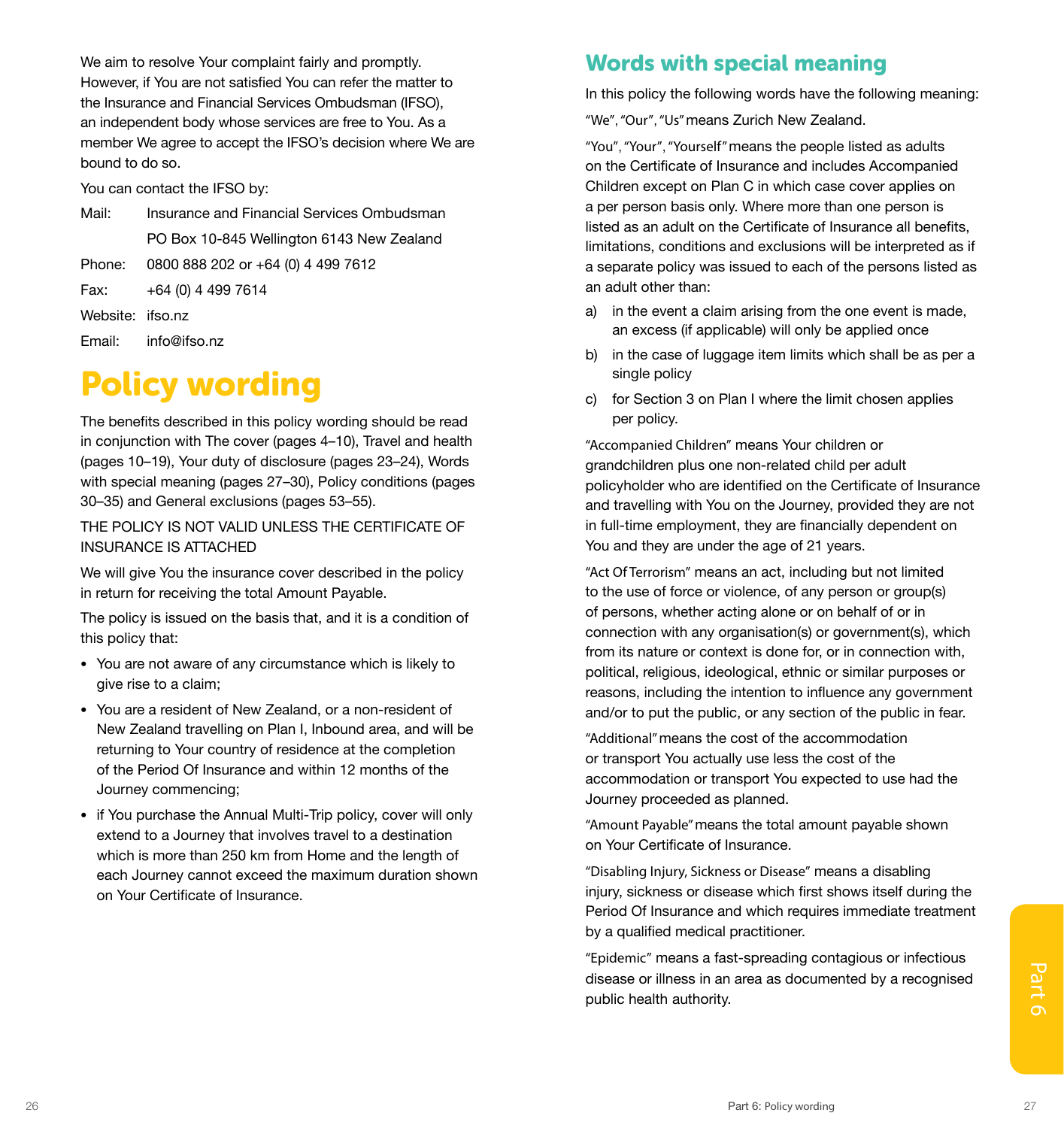"Existing Medical Condition" means a disease, illness, medical or dental condition or physical defect that at the Relevant Time meets any one of the following:

- a) has required an emergency department visit, hospitalisation or day surgery procedure within the last two years;
- b) requires
	- i. prescription medication from a qualified medical practitioner;
	- ii. regular review or check-ups;
	- iii. ongoing medication for treatment or risk factor control;
	- iv. consultation with a specialist;
- c) has
	- i. been medically documented involving the brain, circulatory system, heart, kidneys, liver, respiratory system or cancer;
	- ii. required surgery involving the abdomen, back, joints or spine;
	- iii. shown symptoms or signs however, a medical opinion or investigation has not been sought to confirm or provide a diagnosis; or
- d) is
	- i. chronic or ongoing (whether chronic or otherwise) and medically documented;
	- ii. under investigation;
	- iii. pending diagnosis; or
	- iv. pending test results.

"Home" means Your usual place of residence in New Zealand.

"Insolvency" means bankruptcy, provisional liquidation, liquidation, insolvency, appointment of a receiver or administrator, entry into a scheme of arrangement, statutory protection, presentation of a petition for the compulsory winding up of, stopping the payment of debts or the happening of anything of a similar nature under the laws of any jurisdiction.

"International Waters" means waters outside the jurisdiction territory of any country.

"Journey" means the period commencing at the time You leave Home and ceasing at the time You return Home.

"Limbs" means a hand at or above the wrist or a foot at or above the ankle.

"On-Piste" means a marked trail or slope prepared for the purpose of skiing or snowboarding within the boundary of the ski field or ski resort and used in accordance to any regulations published by the ski field or ski resort.

"Pandemic" means an Epidemic that is expected to affect an unusually large number of people or involves an extensive geographic area.

"Period Of Insurance" means:

- a) In respect of Single Trip policies from the time You commence the Journey or the travel start date shown on Your Certificate of Insurance (whichever is later) until the time You complete the Journey or the travel end date shown on Your Certificate of Insurance (whichever is the earlier).
- b) In respect of Annual Multi-Trip policies from the time You commence each Journey or the travel start date shown on Your Certificate of Insurance (whichever occurs last) until the earliest of the following times:
	- i. the time that You complete the Journey; or
	- ii. the expiry of the maximum insured duration per Journey (this maximum duration is shown on Your Certificate of Insurance); or
	- iii. 12 months from the travel start date shown on Your Certificate of Insurance.

Cover under Section 3 begins from the time the policy is issued.

In respect of Section 9, cover is suspended while You are in New Zealand and will recommence once You resume the Journey, subject to the original expiry date.

"Permanent" means a period of time lasting 12 consecutive months after the expiry of which We consider there is no reasonable prospect of improvement.

"Professional" means undertaking any activity for which financial payment is received from another person or party.

"Public Place" means any place the public has access to including but not limited to airports, beaches, hotel foyers and grounds, ports, private car parks, restaurants, shops and streets.

"Registered Psychiatrist" means a psychiatrist registered with and accredited by the Medical Council of New Zealand or, if You are overseas, an equivalent regulatory body which governs psychiatrists in the jurisdiction in which You seek medical assistance.

%"Limbs" means a hand at or above the wrist or a foot at or<br>above the ankle.<br>above the ankle.<br>discrepending the ankle.<br>above the ankle.<br>above the ankle.<br>discrepending the state, son-in-law, daughter-in-law, parent-in-law, "Relative" means Your spouse, de facto, parent, grandchild, brother, sister, son-in-law, daughter-in-law, parent-in-law, grandparent, child, step-parent, brother-in-law, sister-in- law, fiancé(e), first cousin, aunt, uncle, niece and nephew.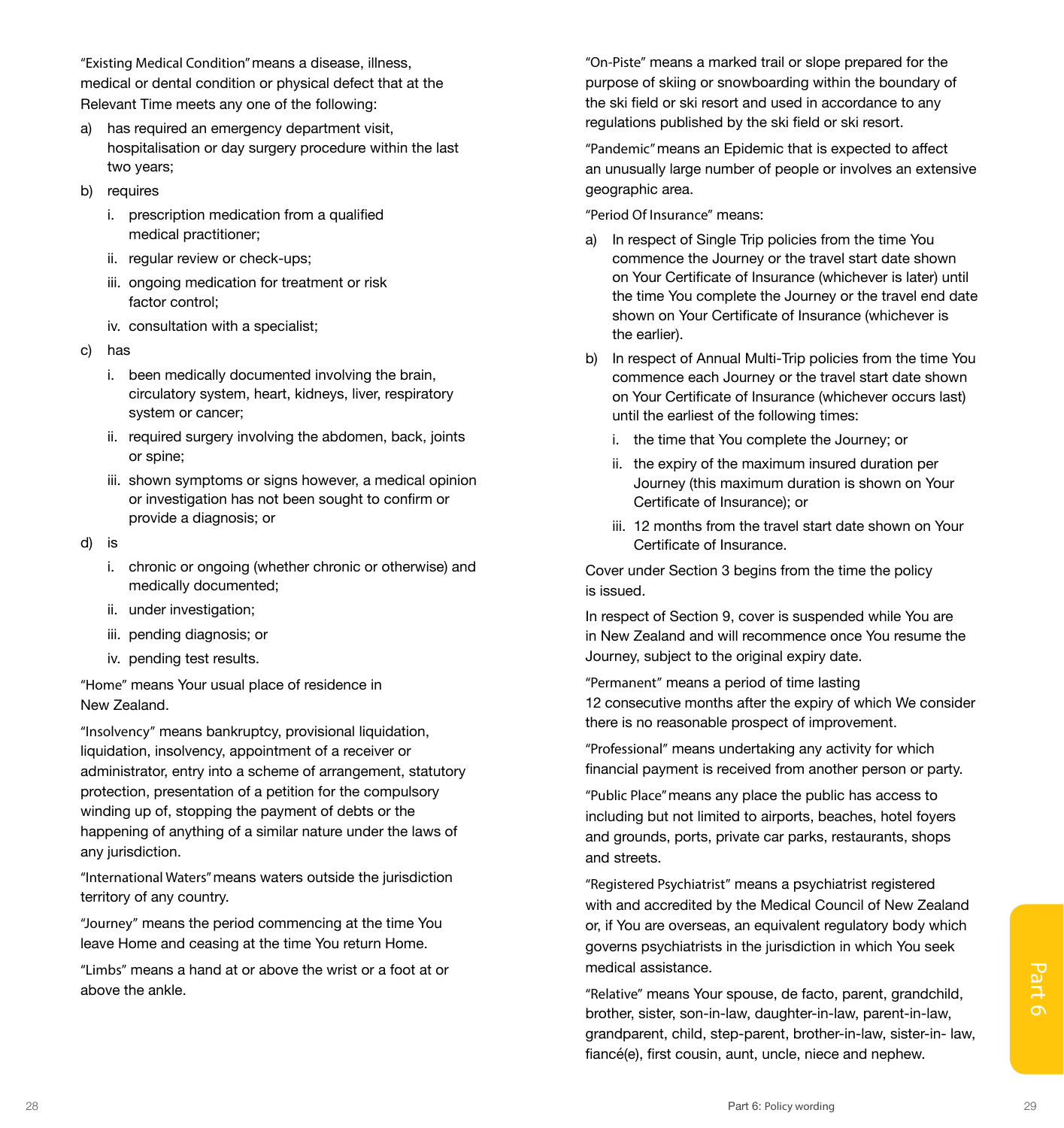"Relevant Time" in respect of:

- a) Single Trip policies means the time of issue of the policy.
- b) Annual Multi-Trip policies means the first time at which any part of the relevant trip is paid for or the time at which the policy is issued, whichever occurs last.

"Rental Car" means a rented sedan, campervan, motorhome or people mover that each does not exceed 6 tonnes; hatchback or station-wagon (including 4WDs) rented from a licensed motor vehicle rental company.

"Terminal Illness" means a medical condition for which a terminal prognosis has been given by a qualified medical practitioner and which is likely to result in death.

"Transport Provider" means a properly licensed coach operator, airline, shipping line or railway company.

"Unattended" means:

- a) You did not observe the loss/theft; or
- b) at a distance from You such that You do not have a good chance of preventing any attempted theft.

"Valuables" means articles made of or containing gold, silver or precious metals; binoculars; jewellery; mobile phones; photographic, audio, video, tablet computer, computer and electrical equipment of any kind (including computer games, portable navigation equipment or media); precious stones; smart phones; telescopes and watches.

## Policy conditions

### 1. Excess

The excess is the first amount of a claim which We will not pay for. The excess, if applicable, applies to any claim arising from a separate event in respect of Sections 1, 2, 3, 4, 5 and 9 of the policy only. The excess is the amount shown on Your Certificate of Insurance.

An additional excess may apply in certain circumstances, such as cover for Existing Medical Conditions where You do not meet the provisions on pages 13-15. If an additional excess applies We will notify You in writing.

### 2. Sections of the policy applicable to each Plan

Refer to the benefits table on pages 4-5.

### 3. Limits of liability

The limits of Our liability for each Section of the policy are the amounts shown in the relevant table for Plan I and D (on pages 4–5) and the amount shown on Your Certificate of Insurance for Plan C except:

- a) for the policy limit for Section 3 on Plan I which will be shown on Your Certificate of Insurance;
- b) on Plan C where the maximum liability collectively shall not exceed in total the sum insured stated on Your Certificate of Insurance for Sections 2 and 3;
- c) where additional luggage cover has been affected;
- d) the maximum liability collectively for Sections 12, 13 and 14, shall not exceed \$15,000 on Plan I and \$10,000 on Plan D; or
- e) where We have notified You in writing of different limits.

### 4. Cooling off period/refund of Amount Payable

You have the right to cancel the policy by notifying the providing agent who issued this policy in writing within 15 working days (i.e. Monday to Friday excluding public holidays where You are) of the date the policy was issued to You (cooling off period). Provided the circumstances specified in paragraphs a) or b) below do not apply, You are entitled, during the cooling off period, to a complete refund of the amount You have paid for the policy. You are not entitled to a complete refund if, during the cooling off period, You:

- a) make a claim under the policy; or
- b) cancel the policy after the commencement of the Journey.

We will not refund any of the Amount Payable if notified outside the cooling off period. We may give a partial refund if You change Your policy before You depart for Your Journey.

### 5. Claims

- a) The loss or theft of luggage, personal effects, travel documents or money must be reported within 24 hours to the police and responsible Transport Provider (where applicable) and a written report must be obtained at that time.
- b) If You are admitted to hospital or You anticipate Your medical expenses and Additional Expenses are likely to exceed \$500 You must phone the emergency assistance number as soon as physically possible.
- 30 Part 6: Policy wording 31 c) You must take all reasonable steps to prevent or minimise a claim.
	- d) You must not make any offer, promise of payment or admit any liability without Our written consent.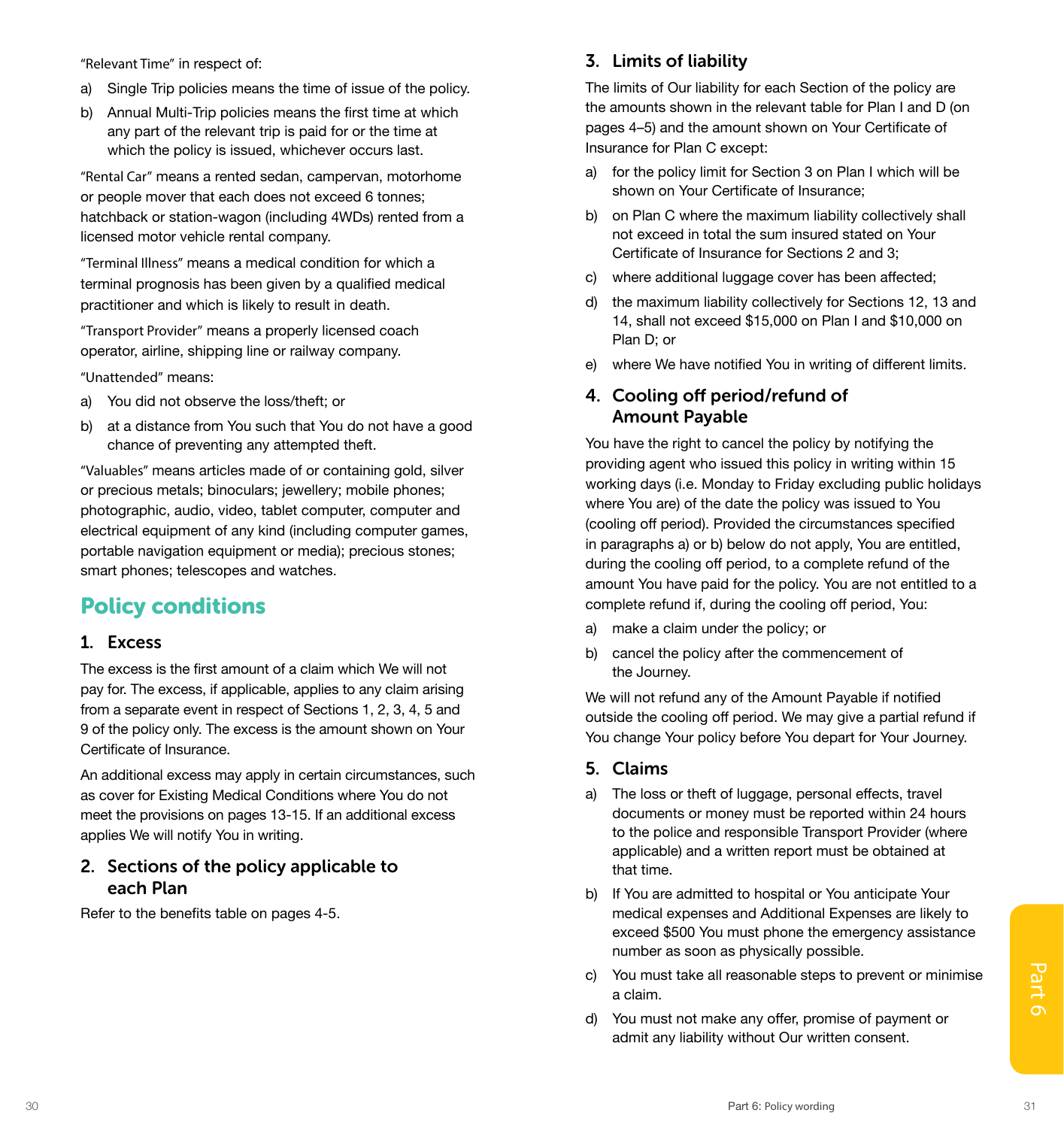- e) You must advise Us of any claim or occurrence which may give rise to a claim as soon as possible and within 60 days of the return date shown on Your Certificate of Insurance by sending a completed claim form.
- f) You must at Your own expense, supply any documents in support of Your claim which We may request, such as an original police report, a Property Irregularity Report (P.I.R.), receipts, valuations, a repair quote, a death certificate and/or medical certificate.
- g) You must co-operate fully in the assessment or investigation of Your claim.
- h) If You make or try to make a false, exaggerated or fraudulent claim or use any false, exaggerated or fraudulent means in trying to make a claim, We will not pay Your claim, Your cover under this policy will be voided (without any return of the amount You have paid), We may report You to the appropriate authorities and You may be prosecuted.
- i) If We agree to pay a claim under Your policy We will base any claim payment on the Goods and Services Tax (GST) inclusive costs (up to the relevant policy limit).
- j) You must supply a medical certificate showing Your diagnosis for any medical expenses You wish to claim for.

### 6. If You are able to claim from another party

If You are able to claim against another household insurer, private health fund, hotel, carrier, workers' compensation scheme, travellers' compensation fund, New Zealand Accident Compensation Scheme (application is compulsory for all injuries incurred overseas) or other statutory fund or anyone else for monies otherwise payable under this policy You must do so and the policy will only cover the balance of Your claim.

### 7. You must help Us to make any recoveries

We have the right to sue any other party in Your name to recover money payable under the policy or to choose to defend any action brought against You. You must provide reasonable assistance to Us.

### 8. Claims payable in New Zealand dollars

All amounts payable and claims are payable in New Zealand dollars at the rate of exchange applicable at the time the expenses were incurred.

### 9. Policy interpretation and dispute resolution

The policy shall be interpreted in accordance with the law<br>
of New Zealand. The parties submit to the jurisdiction of the<br>
courts of New Zealand.<br>
<sup>33</sup> The policy shall be interpreted in accordance with the law of New Zealand. The parties submit to the jurisdiction of the courts of New Zealand.

### 10.Emergency assistance

- a) Where Your claim is excluded or falls outside the policy coverage, the giving of emergency assistance will not in itself be an admission of liability.
- b) The medical standards, sanitary conditions, reliability of telephone systems and facilities for urgent medical evacuations differ from country to country.

Responsibility for any loss, medical complication or death resulting from any factor reasonably beyond Our control cannot be accepted by the emergency assistance network, AMI Insurance, Cover-More or Us.

### 11. Free extension of insurance

Where Your Journey is necessarily extended due to an unforeseeable circumstance outside Your control, Your Period Of Insurance will be extended until You are able to travel Home by the quickest and most direct route. The Period Of Insurance will not be extended for any other reason.

### 12. Special conditions, limitations, excesses and amounts payable

### If You:

a) want cover for an Existing Medical Condition or pregnancy which does not satisfy the provisions set out on pages 10-19, You will need to complete a health assessment. We will notify You of the outcome.

If We are able to approve cover for the condition(s) or pregnancy You must pay an extra premium to Us. Cover may be subject to special conditions, limitations, limits, and excesses.

- b) in the last 5 years have:
	- i. made 3 or more travel insurance claims;
	- ii. had insurance declined or cancelled or had a renewal refused or claim rejected; or
	- iii. been in prison or had any criminal conviction (other than driving offences)

cover must be separately applied for and accepted by Us, and it may be subject to special conditions, limitations, excesses and amounts payable.

We will notify You in writing of these before We issue the policy.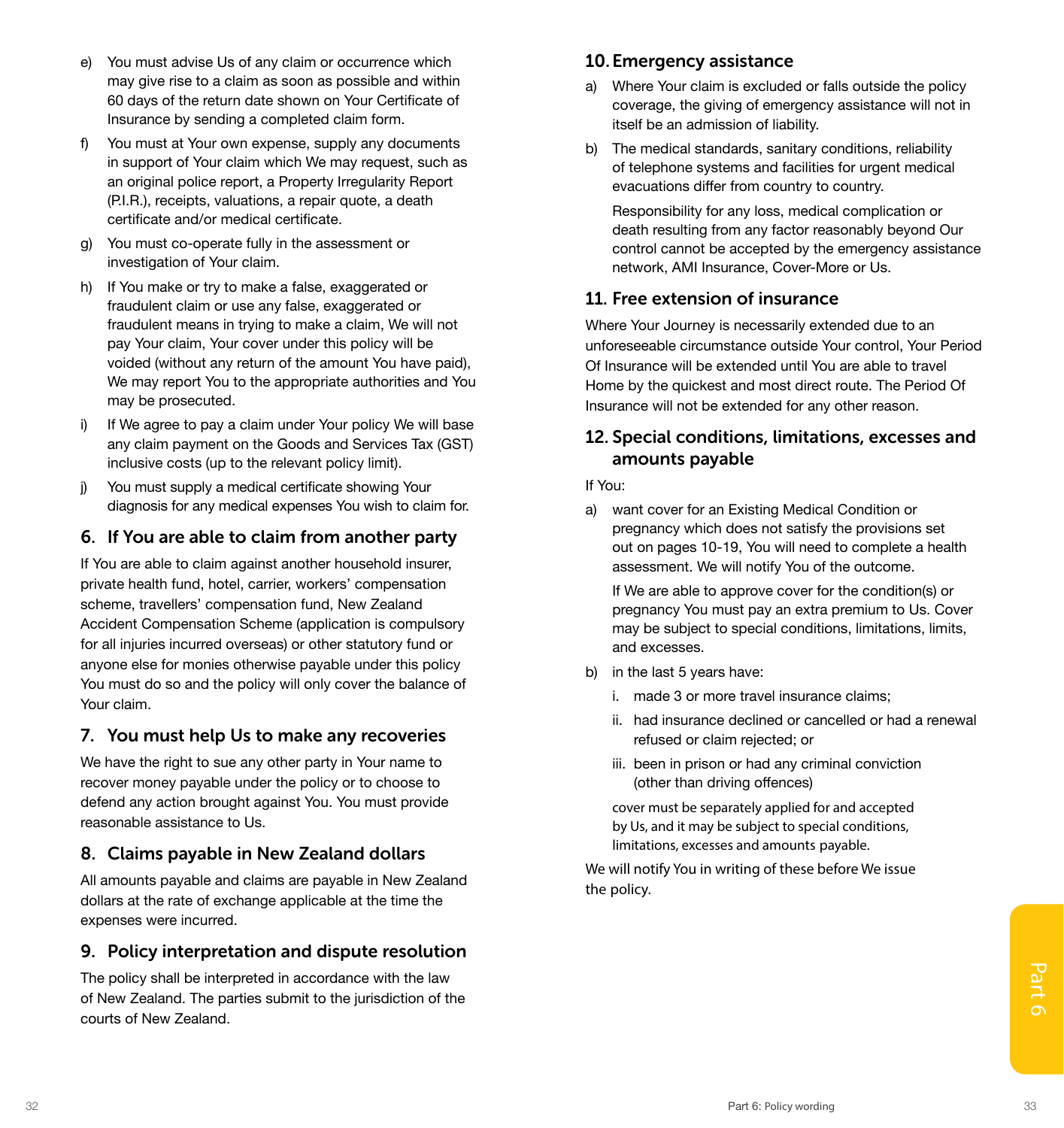### 13. Automatic reinstatement of sums insured

If You purchase a Single Trip policy, in the event of a claimable loss, or damage to Your luggage is incurred, We will automatically reinstate the sum insured (once only) in respect of Section 4 for the Plan selected.

If You purchase the Annual Multi-Trip policy the sums insured under each Section of the policy are automatically reinstated on completion of each Journey and in respect of Section 4, also once on each Journey.

### 14. Policy conditions applying to Sections 1 and 2 only

- a) We have the option of returning You to New Zealand if the cost of medical and/or Additional Expenses overseas are likely to exceed the cost of returning You to New Zealand subject always to medical advice. We also have the option of evacuating You to another country.
- b) In all cases the cost of evacuation or to bring You back to New Zealand will only be met if it was arranged by and deemed necessary by Our emergency assistance network.
- c) If We request that You be moved to another hospital, return to New Zealand or be evacuated to another country and You refuse, We will only consider:
	- i. Your costs and expenses per Sections 1 and 2 (as applicable) incurred up to the time of Our request; and
	- ii. the lesser of:
		- an amount equivalent to the costs and expenses per Sections 1 and 2 (as applicable) that You would have incurred after Our request had You moved to another hospital, returned to New Zealand or been evacuated to another country as requested; or
		- Your costs and expenses actually incurred after Our request.
- d) If You are hospitalised We will pay for a share room. If a share room is not available We will, at Our discretion and that of Our medical advisers, pay to upgrade You to a single room.
- e) If You do not hold a return airline ticket an amount equal to the cost of an economy class one way ticket will be deducted from Your claim for repatriation expenses.

### 15. Policy conditions applying to Sections 12, 13 and 14 only

- a) If the conveyance You are travelling in disappears, sinks or crashes and Your body has not been found after 12 months You will be presumed to have died.
- b) You must obtain and follow advice and treatment given by a qualified medical practitioner as soon as possible after suffering a disabling injury, during the Period Of Insurance.

### 16. Travelling to New Zealand – Plan I, Inbound area

This policy condition applies if You have paid the Plan I, Inbound area Amount Payable. In this policy wording (other than in this policy condition and the second bullet point on page 26):

- a) the word "New Zealand" should be replaced with Your country of residence; and
- b) the word "overseas" should be interpreted to mean a place outside Your country of residence.

### 17. Sanctions regulation

Notwithstanding any other terms or conditions under this policy, We shall not be deemed to provide coverage and will not make any payments nor provide any service or benefit to You or any other party to the extent that such cover, payment, service, benefit and/or activity of Yours would violate any applicable trade or economic sanctions, law or regulation.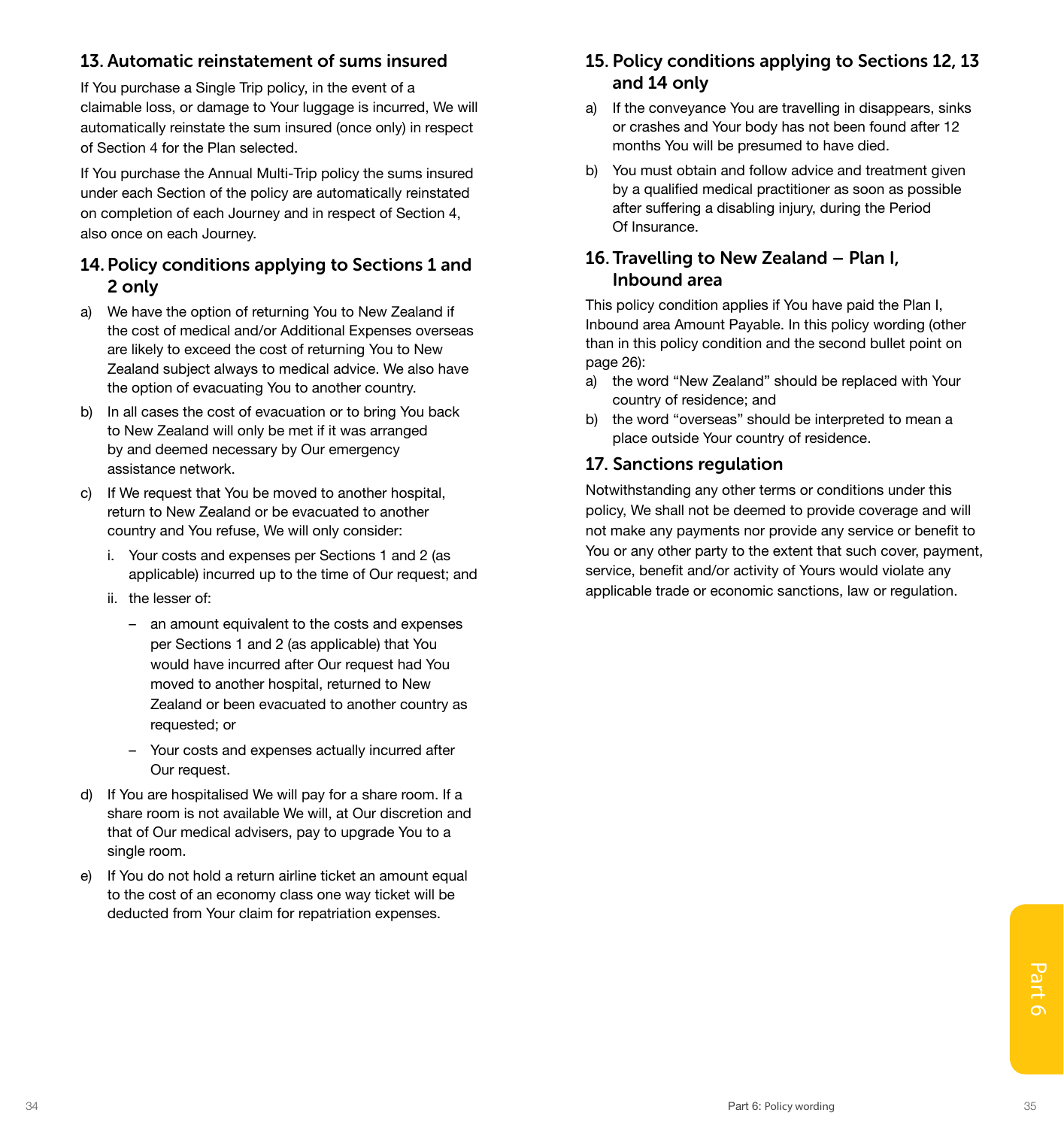## <span id="page-22-0"></span>The benefits

### SECTION 1: Medical and dental expenses

If You suffer a Disabling Injury, Sickness or Disease We will pay the usual and customary cost of medical treatment, ambulance transportation and emergency dental treatment which is provided outside New Zealand by or on the advice of a qualified medical practitioner or dentist. In these circumstances We will also pay the reasonable Additional cost of medically required transportation.

Upon Your return Home We will also pay up to \$1,500 for continued medical, surgical and hospital treatment on Plan I. If no treatment was sought overseas, We will also pay up to \$1,500, but You must seek treatment within 72 hours of Your arrival in New Zealand.

Cover applies for a maximum of 12 months from the date of suffering the Disabling Injury, Sickness or Disease.

The maximum benefit limit for this section is:

| Plan I      | Plan D  | Domestic<br><b>Cancellation Plan</b> |
|-------------|---------|--------------------------------------|
| \$Unlimited | \$1,500 | No cover                             |

We will not pay for:

- 1. more than \$1,500 for medical or dental treatment which is provided in New Zealand. This exclusion does not apply if You have paid the Plan I Inbound Amount Payable and You are a non-New Zealand resident.
- 2. dental treatment caused by or related to the deterioration and/or decay of teeth or associated tissue; involving the use of precious metals; or involving cosmetic dentistry.
- 3. the continuation or follow-up of treatment (including medication and ongoing immunisations) started prior to Your Journey.
- 4. routine medical or dental treatment or prenatal visits.
- 5. private medical treatment in New Zealand when public care or treatment is available.
- 6. private medical treatment overseas where public care or treatment is available under any reciprocal health agreement between the New Zealand and foreign governments unless We agree to the private treatment.
- 7. on Plan I Inbound, medical treatment, dental treatment or ambulance transportation which is provided in Your country of residence.

Also refer to: General exclusions — pages 53–55. Policy conditions — pages 30–35.

### SECTION 2: Additional expenses

### 1. If You become sick

Cover is subject to the written advice of the treating qualified medical practitioner and acceptance by Our emergency assistance team.

If You suffer a Disabling Injury, Sickness or Disease, We will pay the reasonable Additional accommodation (room rate only) expenses and Additional transport expenses, at the same fare class and accommodation standard as originally booked, incurred by:

- a) You. The benefit ceases when You are able to continue Your Journey, travel Home or on the completion of the Period Of Insurance, whichever is the earlier.
- b) Your travelling companion who remains with or escorts You until You are able to continue Your Journey, travel Home or on the completion of the Period Of Insurance, whichever is the earlier.
- c) one person (e.g. a Relative) (if You don't have a travelling companion with You already) who travels to and remains with You following You being hospitalised as an inpatient. The benefit ceases when You are able to continue Your Journey, travel Home or on the completion of the Period Of Insurance, whichever is the earlier.

We will also pay the reasonable expenses incurred in returning Your Rental Car to the nearest depot if You suffer a Disabling Injury, Sickness or Disease provided that, on the written advice of the treating qualified medical practitioner, You are unfit to drive it.

### 2. If You die

We will pay reasonable overseas funeral or cremation expenses or the cost of returning Your remains to New Zealand if You die during the Period Of Insurance. In either event the maximum amount We will pay in total will not exceed \$20,000.

3. If a Relative or your business partner becomes sick

We will pay reasonable Additional transport expenses at the same fare class as originally booked if You are required to return Home due to the sudden Disabling Injury, Sickness or Disease or death of a Relative or Your business partner.

4. If your Home is destroyed by fire, earthquake or flood

country of residence.<br>
Also refer to: General exclusions — pages 53–55.<br>
Policy conditions — pages 30–35.<br>
Part 6: Policy wording 37<br>
Part 6: Policy wording 37 We will pay the reasonable Additional transport expenses at the same fare class as originally booked for Your early return Home if it is destroyed by fire, earthquake or flood while You are on Your Journey.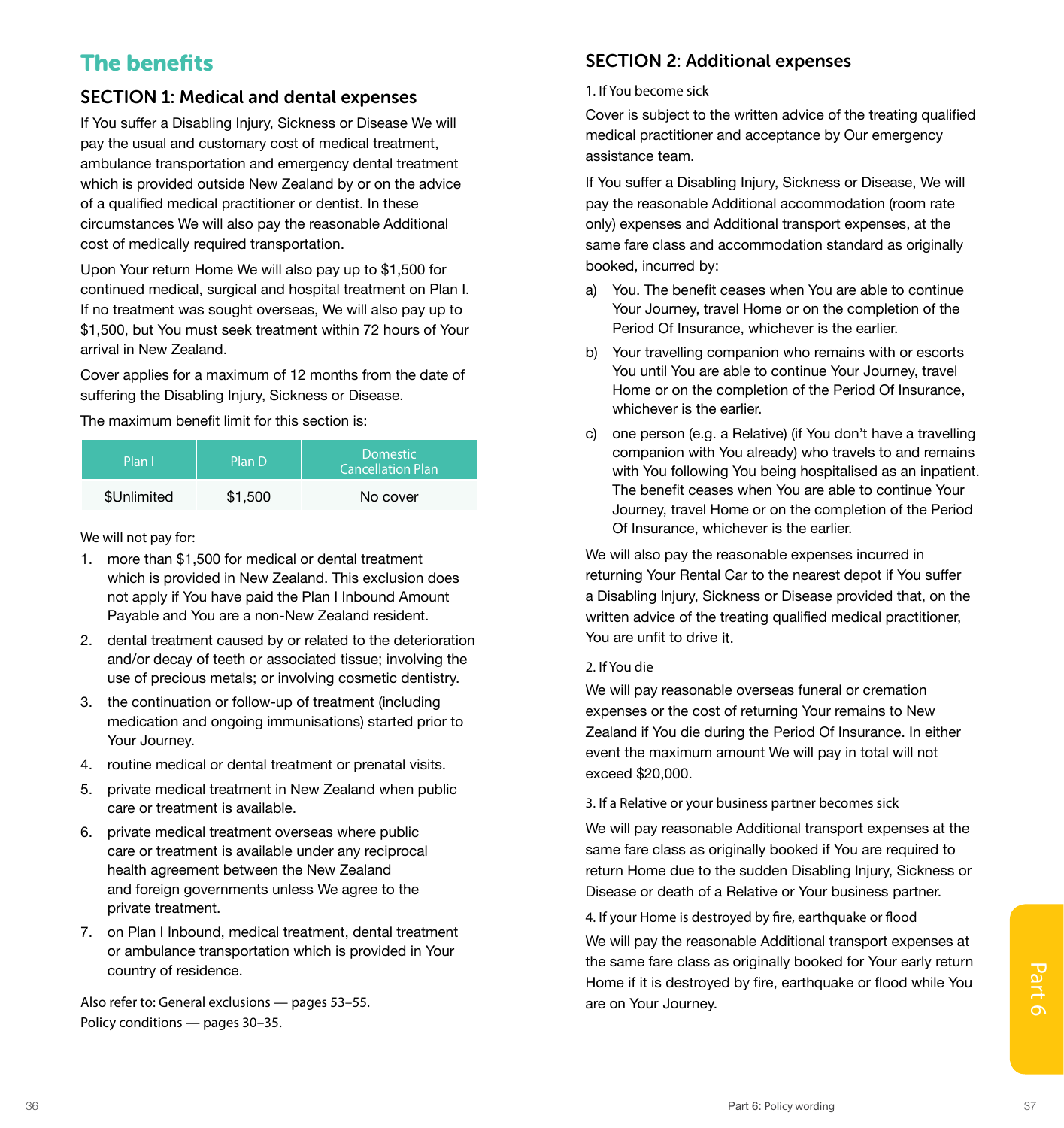#### 5. Missed connection

If during the Period Of Insurance You are on a Journey from or to New Zealand and You miss Your pre-booked connection due to unforeseeable circumstances outside Your control, where You have allowed the minimum connection time between flights as stipulated by Your airline(s), We will pay the reasonable costs to use alternate public transport services to catch up on Your planned itinerary, or get to a special event such as a wedding, sporting event or conference. If You claim under this section, You are not entitled to make a claim under any other section of this policy for the same incident.

#### 6. Other circumstances

We will pay Your reasonable Additional accommodation (room rate only) and Additional transport expenses, at the same fare class and accommodation standard as originally booked, incurred on the Journey due to an unforeseeable circumstance outside Your control and resulting from:

- a) disruption of Your scheduled transport because of riot, strike or civil commotion occurring after the commencement of the Journey provided You act reasonably in avoiding Additional costs;
- b) loss of passport or travel documents except involving government confiscation or articles sent through the mail;
- c) a quarantine regulation You unknowingly breach;
- d) a natural disaster;
- e) a collision of a motor vehicle, watercraft, aircraft or train in which You are travelling; or
- f) Your scheduled transport being delayed for at least 12 hours due to severe weather conditions. We will pay up to \$250 providing written confirmation from the Transport Provider has been obtained.

The maximum benefit limit for this section is:

| Plan I      | Plan D   | <b>Domestic</b><br><b>Cancellation Plan</b> |
|-------------|----------|---------------------------------------------|
| \$Unlimited | \$10,000 | Cover chosen*                               |

\*Combined limit of Section 2 and 3. Shown on Your Certificate of Insurance.

For approved claims under this Section and Section 3 for the same or similar Additional expenses or prepaid travel costs over the same period, We pay the higher of the two amounts claimed, not both.

We will not pay for claims caused by:

- 1. Transport Provider caused cancellations, delays or rescheduling other than when caused by mechanical failure or strike.
- 2. any costs or expenses incurred prior to You being certified by a qualified medical practitioner as unfit to travel.
- 3. claims under Section 2.3 and 2.6 arising from an Epidemic, Pandemic or outbreak of an infectious disease or any derivative or mutation of such viruses, or the threat or perceived threat of any of these.

Also refer to: General exclusions — pages 53–55. Policy conditions — pages 30–35.

### SECTION 3: Amendment or cancellation costs

If due to circumstances outside Your control and unforeseeable at the Relevant Time:

- 1. You have to rearrange Your Journey prior to leaving Home, We will pay the reasonable cost of doing so (We will not pay more for rearranging Your Journey than the cancellation costs which would have been incurred had the Journey been cancelled).
- 2. You have to cancel the Journey (because You cannot rearrange it) We will pay You:
	- a) the non-refundable unused portion of all travel costs prepaid in advance including a travel agent's cancellation fee (the travel agent's cancellation fee is limited to the lesser of \$4,000 or the amount of commission the agent had earned on the prepaid refundable amount of the cancelled travel arrangements).
	- b) for frequent flyer or similar flight reward points lost following cancellation of Your airline ticket. The amount We will pay is calculated as follows:
		- i. the cost of the equivalent class airline ticket, based on the best available advance purchase airfare at the time the claim is processed, less Your financial contribution towards the airline ticket multiplied by
		- ii. the total amount of points lost divided by
		- iii. the total amount of points used to obtain the airline ticket.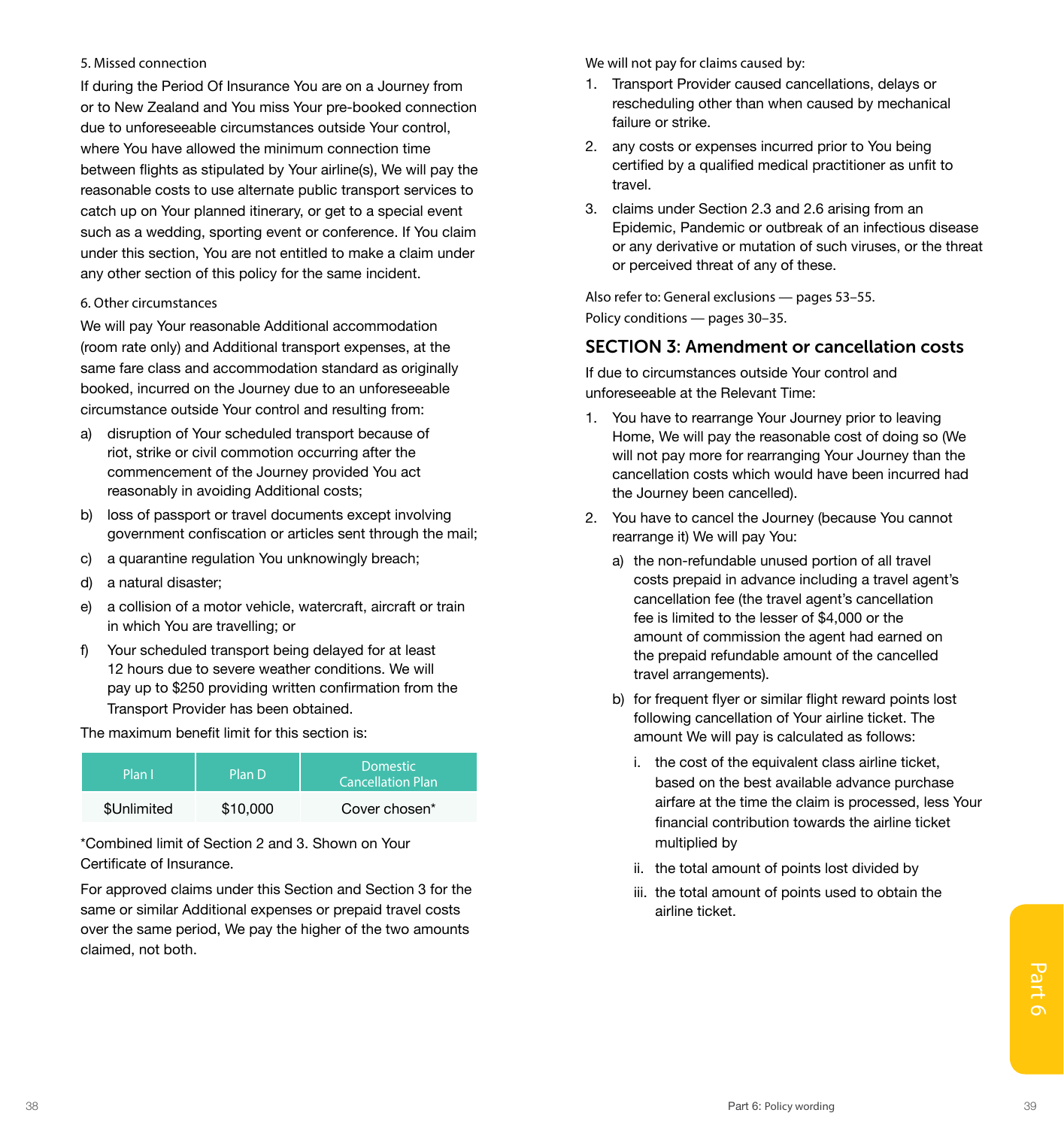The maximum benefit limit for this section is:

| Plan I                    | Plan D   | <b>Domestic</b><br><b>Cancellation Plan</b> |
|---------------------------|----------|---------------------------------------------|
| Cover chosen <sup>^</sup> | \$10,000 | Cover chosen*                               |

^Shown on Your Certificate of Insurance.

\*Combined limit of Section 2 and 3. Shown on Your Certificate of Insurance.

For approved claims under this Section and Section 2 for the same or similar Additional expenses or prepaid travel costs over the same period, We pay the higher of the two amounts claimed, not both.

We will not pay for claims caused by:

- 1. Transport Provider caused cancellations, delays or rescheduling other than when caused by strikes. This exclusion only applies to the costs directly incurred by You to rearrange or cancel (if it cannot be rearranged) the service of the Transport Provider who caused the cancellation, delay or rescheduling.
- 2. the disinclination of You or any other person to proceed with the Journey or deciding to change Your plans.
- 3. any costs or expenses incurred prior to You being certified by a qualified medical practitioner as unfit to travel.
- 4. anxiety, depression, mental illness or stress suffered by You, a Relative or another person unless referred to and diagnosed by a Registered Psychiatrist as a new condition (i.e. not an Existing Medical Condition) and:
	- a) You are certified as unfit to travel by the treating Registered Psychiatrist; or
	- b) the treating Registered Psychiatrist certifies that it was medically necessary for You to amend or cancel Your Journey to assist a Relative or another person.
- 5. the death, injury, sickness or disease of any person living outside New Zealand, except where they are Your Relative or Your business partner.
- 6. any contractual or business obligation or Your financial situation.
- 7. failure by You or another person to obtain the relevant visa, passport or travel documents.
- 8. errors or omissions by You or another person in a booking arrangement.
- 9. the standards and expectations of Your prepaid travel arrangements being below or not meeting the standard expected.
- 10. the failure of Your travel agent, Our agent who issued this policy, any tour operator, transport or accommodation supplier or provider, person or agency to pass on monies to operators or to deliver promised services.
- 11. a request by a Relative.
- 12. a request by Your employer unless You are a member of the police force and Your leave is revoked.
- 13. a lack in the number of persons required to commence any tour, conference, accommodation or travel arrangements or due to the negligence of a wholesaler or operator. This exclusion does not apply where Your prepaid tour is cancelled or rearranged before You leave New Zealand. In this event, We will pay the reasonable additional costs You incur to change Your travel plans so that You can continue with Your original overseas travel plans, up to \$500.
- 14. customs and immigration officials acting in the course of their duties or You travelling on incorrect travel documents.
- 15. or arising directly or indirectly from an Act Of Terrorism or the threat or perceived threat of an Act Of Terrorism.
- 16. or arising from an Epidemic, Pandemic or outbreak of an infectious disease or any derivative or mutation of such viruses, or the threat or perceived threat of any of these.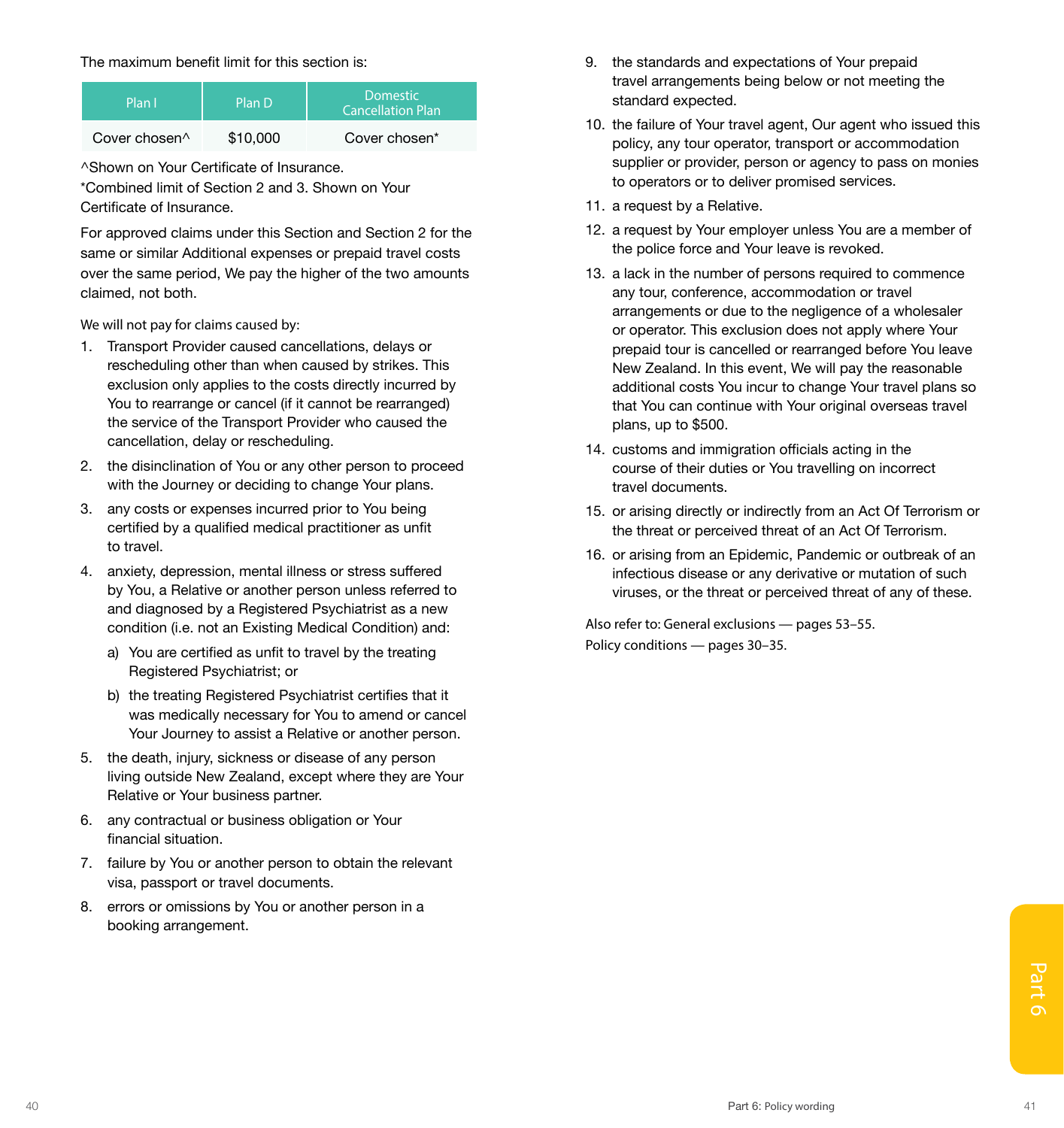### SECTION 4: Luggage and travel documents

#### 1. Loss, theft or damage

If during the Period Of Insurance Your luggage or personal effects are lost, stolen or damaged after deducting reasonable depreciation (where applicable and as determined by Us) We will replace, provide a replacement voucher, repair or pay You the monetary value of the luggage or personal effects. It is Our choice which of these We do.

This policy is an indemnity policy which means settlement of Your claim is based on the value of an item at the time of the loss and not on a 'new for old' or replacement cost basis. Reasonable depreciation takes into account the amount paid originally for the item, its age, wear and tear and advances in technology.

Our payment will not exceed the original purchase price of an item with a limit for any one item, set or pair of items including attached and unattached accessories of \$1,500 on Plan I and \$500 on Plan D or \$3,000 for camera, video camera equipment and laptop computers on Plan I.

For example a camera, camera accessories, lenses and tripod (attached or not) are considered one item. A necklace and pendant are considered one item.

The limit for a single item (including attached and unattached accessories) can be increased by \$10,000 if the additional amount payable has been paid to Us and is shown on the Certificate of Insurance. The overall increase in limits cannot exceed \$25,000.

2. Travel document replacement

We will pay You for the cost of replacing travel documents (including credit cards) lost or stolen on the Journey. We will also pay You for Your legal liability arising from their illegal use. You must however, comply with all the conditions of the issue of the document prior to and after the loss or theft.

The maximum benefit limit for this section is:

| Plan I   | Plan D  | <b>Domestic</b><br><b>Cancellation Plan</b> |
|----------|---------|---------------------------------------------|
| \$25,000 | \$5,000 | No cover                                    |

We will not pay for:

- 1. loss or theft which is not reported within 24 hours to the:
	- a) police; and
- tems are lost or stolen whilst travelling with a<br>
Transport Provider).<br>
Policy conditions pages 30–35.<br>
Part 6: Policy wording<br>
Part 6: Policy wording b) responsible Transport Provider (where Your items are lost or stolen whilst travelling with a Transport Provider).

All cases of loss or theft must be confirmed in writing by the police (and Transport Provider where applicable)at the time of making the report and a written report obtained.

- 2. damage, loss or theft of Valuables placed in the care of a Transport Provider unless security regulations prevented You from keeping the Valuables with You.
- 3. Valuables left Unattended in any motor vehicle at any time (even if in the boot).
- 4. items left Unattended in any motor vehicle unless stored in the boot and forced entry is gained.
- 5. items left Unattended in any motor vehicle between 10pm and 6am (even if in the boot).
- 6. any amount exceeding \$2,000 in total for all items left Unattended in any motor vehicle.
- 7. items left Unattended in a Public Place.
- 8. drones (including attached and unattached accessories) whilst in use.
- 9. sporting equipment whilst in use.
- 10. items sent under the provisions of any freight contract or any luggage forwarded in advance or which is unaccompanied.
- 11. surfboards or waterborne craft of any description. This exclusion does not apply if the item is lost, stolen or damaged while in the custody of a Transport Provider.
- 12. damage to fragile or brittle articles unless caused by a fire or motor vehicle collision. This exclusion does not apply to spectacles; lenses in cameras and video cameras; laptop and tablet computers; or binoculars.
- 13. damage caused by atmospheric or climatic conditions, wear and tear, vermin or any process of cleaning, repairing, restoring or alteration.
- 14. electrical or mechanical breakdown.
- 15. information stored on any electronic device or other media, including digital photos, downloaded files, electronic applications, programmed data, software or any other intangible asset.
- 16. bonds, coupons, gift cards, stamps, vouchers, warranties, pre-loaded or rechargeable cards including but not limited to phone, debit or stored value cards.
- 17. bullion, deeds, insurance premiums, manuscripts, negotiable instruments, precious metals or securities.
- 18. items described in Section 6 Money.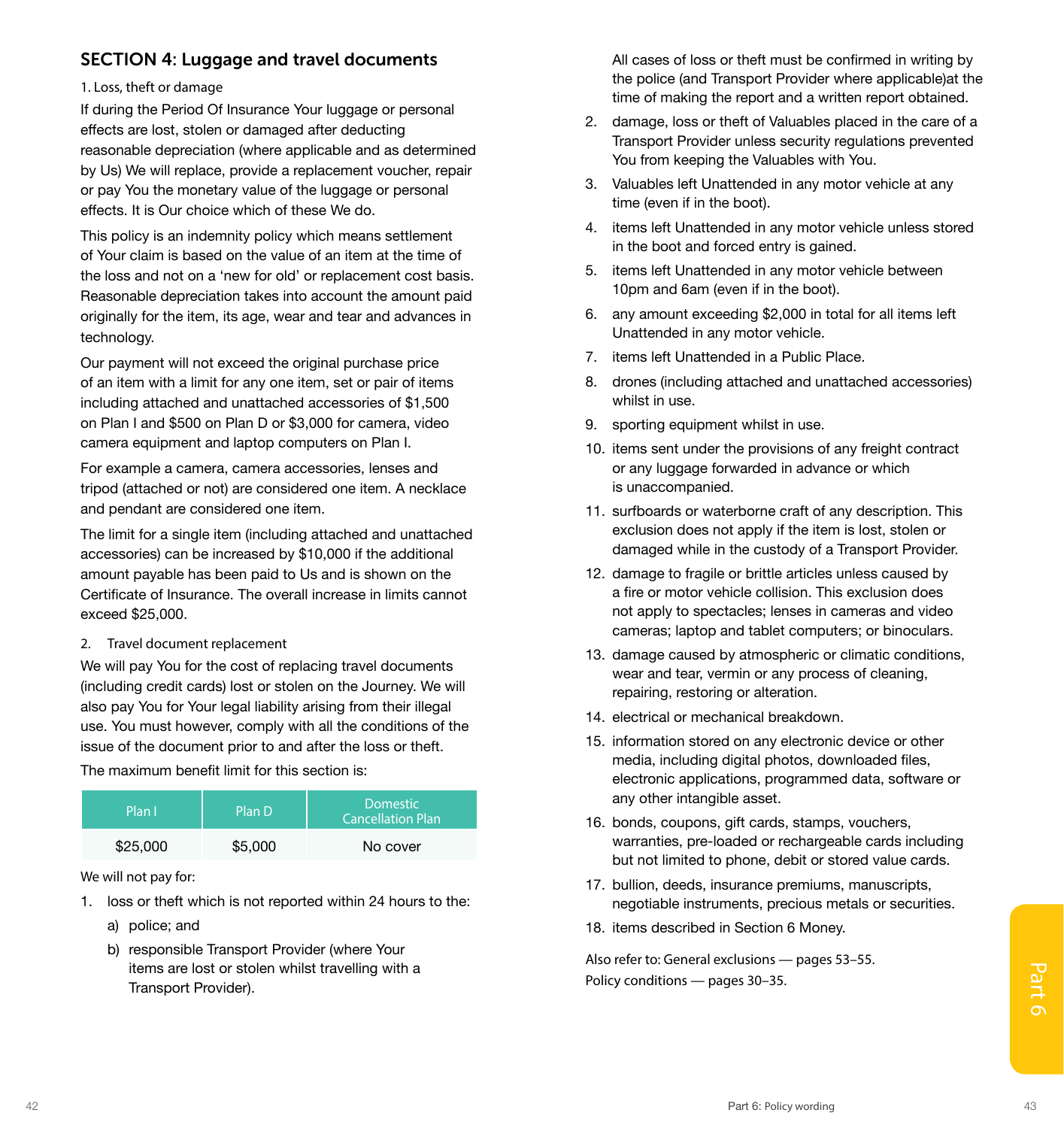### SECTION 5: Delayed luggage allowance

If all Your luggage is delayed by a Transport Provider during the Journey for more than 24 hours We will pay You up to \$500 for essential emergency items of clothing and toiletries You purchase overseas. This limit will be increased by \$500 if You still have not received Your luggage after 48 hours and will increase by a further \$500 if You still have not received Your luggage after 72 hours. We will only pay for purchases made before Your luggage is returned to You.

The original receipts for the items and written confirmation of the length of delay from the Transport Provider must be produced in support of Your claim. If Your luggage is not ultimately returned to You any amount claimable under this section will be deducted from any entitlement under Section 4 of this policy.

This section does not apply on the leg of the Journey that returns You Home.

The maximum benefit limit for this section is:

| Plan I  | Plan D   | <b>Domestic</b><br><b>Cancellation Plan</b> |
|---------|----------|---------------------------------------------|
| \$1,500 | No cover | No cover                                    |

We will not pay for:

1. delay which is not reported to the responsible Transport Provider within 24 hours. All reports must be confirmed in writing by the Transport Provider at the time of making the report and a written report obtained.

Also refer to: General exclusions — pages 53–55. Policy conditions — pages 30–35.

### SECTION 6: Money

We will reimburse You for cash, bank or currency notes, postal or money orders accidentally lost or stolen from Your person during the Period Of Insurance.

The maximum benefit limit for this section is:

| Plan l' | Plan D   | Domestic<br><b>Cancellation Plan</b> |
|---------|----------|--------------------------------------|
| \$500   | No cover | No cover                             |

We will not pay for:

- 1. loss or theft which is not reported within 24 hours to the:
	- a) police; and
	- b) responsible Transport Provider (where Your items are lost or stolen whilst travelling with a Transport Provider).

All cases of loss or theft must be confirmed in writing by the police (and Transport Provider where applicable) at the time of making the report and a written report obtained.

2. loss or theft of cash, bank or currency notes, postal or money orders whilst not carried on Your person.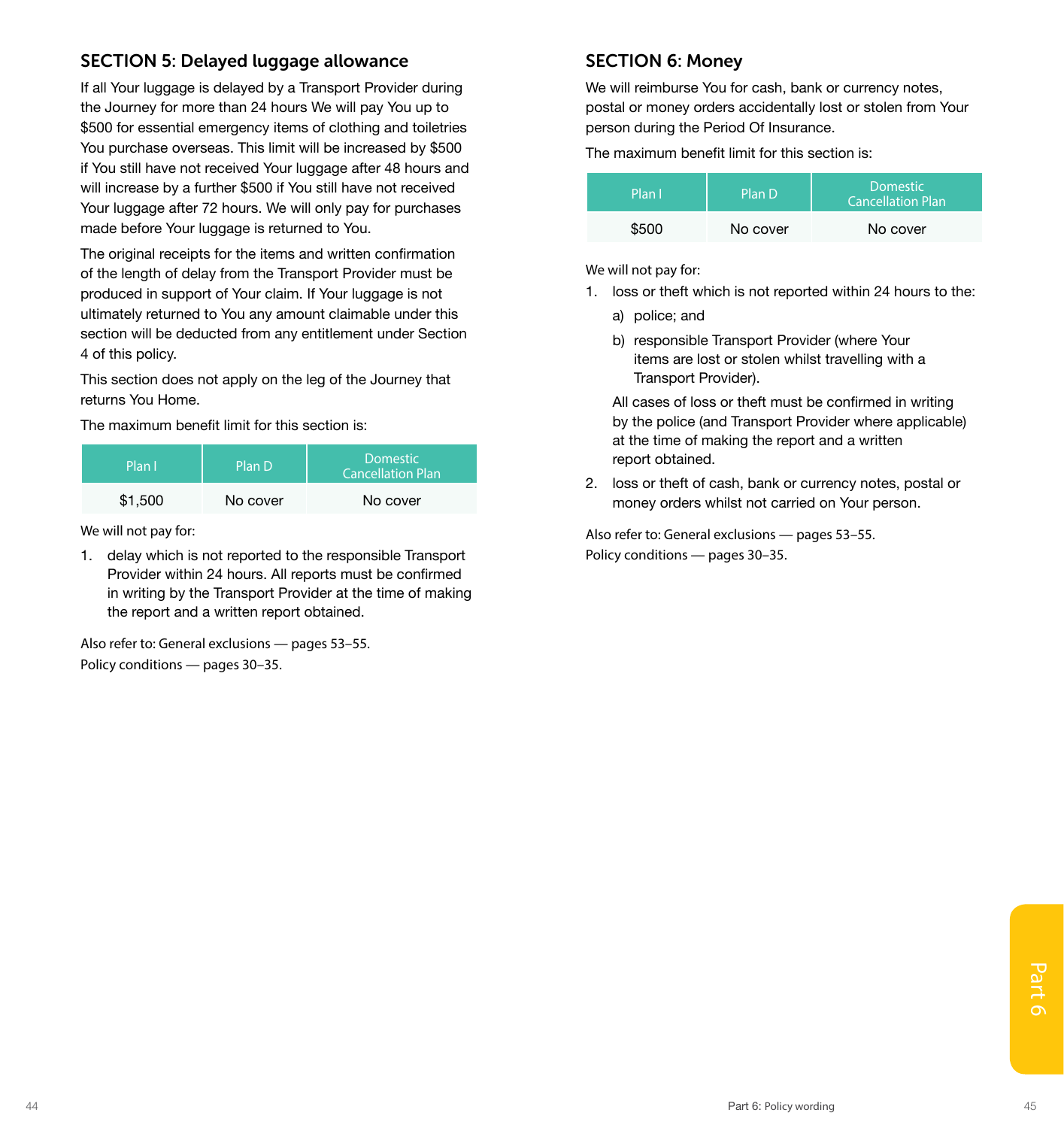### SECTION 7: Rental Car insurance excess

This cover applies if You:

- a) hire a Rental Car;
- b) are the nominated driver on the Rental Car agreement: and
- c) have comprehensive motor vehicle insurance for the Rental Car for the hire period.

If the Rental Car is damaged or stolen whilst in Your control during the Journey We will pay the lower of the Rental Car insurance excess or the repair costs to the Rental Car that You become liable to pay.

It is Your responsibility to provide the final loss/repair report to substantiate Your claim.

The maximum benefit limit for this section is:

| Plan I   | Plan D  | <b>Domestic</b><br><b>Cancellation Plan</b> |
|----------|---------|---------------------------------------------|
| \$10,000 | \$4,000 | No cover                                    |

We will not pay for:

- 1. any damage or theft, arising from the operation of a Rental Car in violation of the terms of the rental agreement.
- 2. any damage sustained to a Rental Car while it is being driven on an unsealed surface.
- 3. administration costs or loss of use penalties.

Also refer to: General exclusions — pages 53–55. Policy conditions — pages 30–35.

### SECTION 8: Travel delay

If Your pre-booked transport is temporarily delayed for at least 6 hours during the Journey due to an unforeseeable circumstance outside Your control, We will reimburse You up to \$200 on a Plan I or \$150 on a Plan D for reasonable Additional accommodation (room rate only) expenses. We will also reimburse up to these limits again for each full 24 hour period that the delay continues beyond the initial 6 hour delay.

You must claim from the Transport Provider first, and provide Us with written confirmation from the Transport Provider of the cause and period of the delay and the amount of compensation offered by them. You must also provide Us with receipts for the Additional accommodation (room rate only) expenses incurred.

The maximum benefit limit for this section is:

| Plan I  | Plan D | <b>Domestic</b><br><b>Cancellation Plan</b> |
|---------|--------|---------------------------------------------|
| \$2,000 | \$750  | No cover                                    |

We will not pay for:

- 1. claims arising directly or indirectly from an Act Of Terrorism or the threat or perceived threat of an Act Of Terrorism.
- 2. claims arising from an Epidemic, Pandemic or outbreak of an infectious disease or any derivative or mutation of such viruses, or the threat or perceived threat of any of these.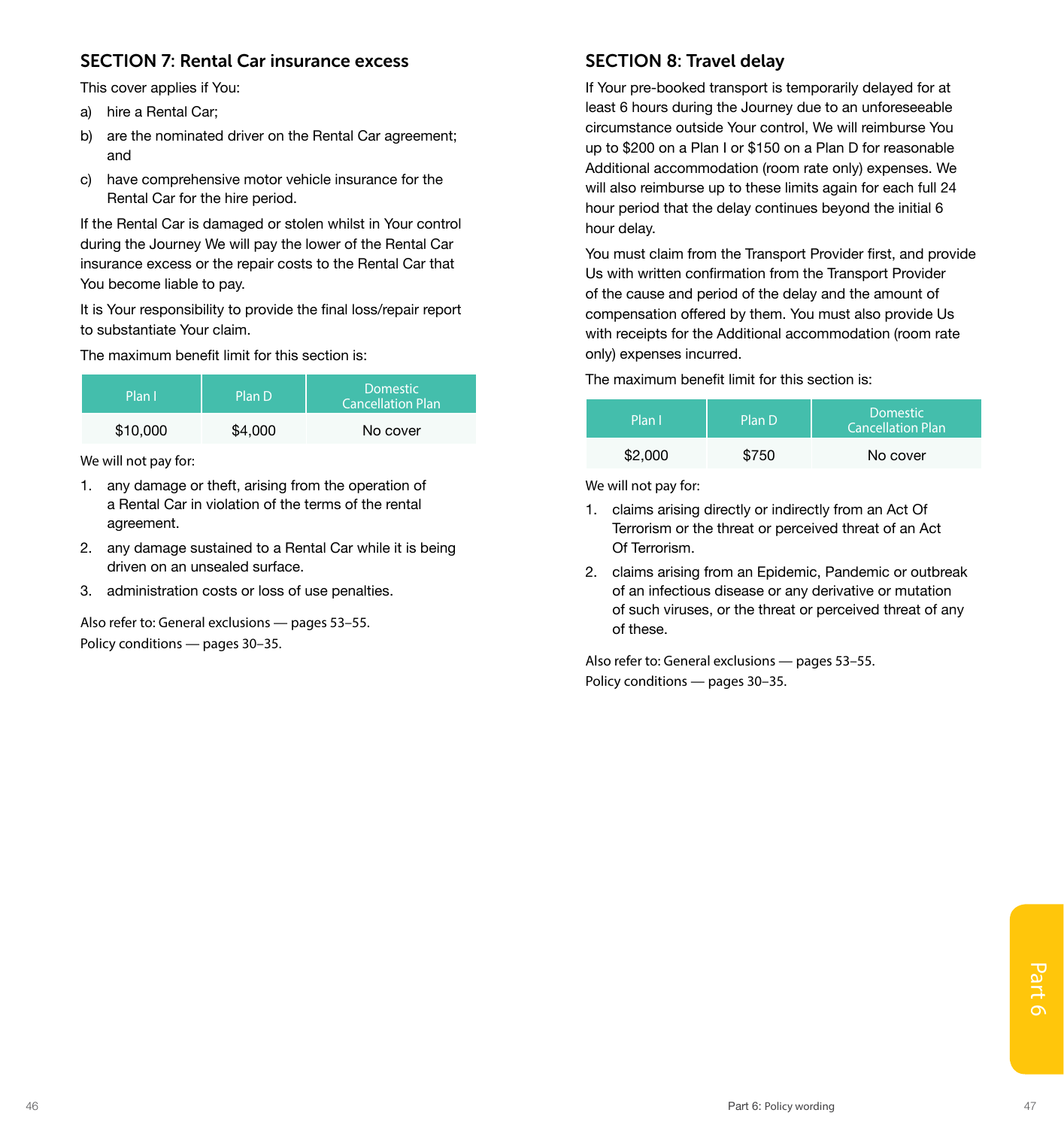### SECTION 9: Resumption of Journey

If You are required to return to New Zealand during the Journey due to the sudden serious injury, sickness, disease or death of a Relative or Your business partner in New Zealand, We will pay for the economy class transport costs You incur to return overseas provided:

- a) Your Period Of Insurance was at least 23 days;
- b) less than 50% of the Period Of Insurance had elapsed at the time of the onset of the sudden serious injury, sickness, disease or death of a Relative or Your business partner;
- c) Your return overseas occurs prior to the original expiry date of Your cover for Your original Journey;
- d) no claim due to the same event is made under Section 3 of this policy;
- e) the death was not caused by an illness or injury appearing prior to the commencement of Your original Journey; and
- f) the onset of the illness or injury did not occur prior to the commencement of Your original Journey.

The maximum benefit limit for this section is:

| Plan I  | Plan D   | <b>Domestic</b><br><b>Cancellation Plan</b> |
|---------|----------|---------------------------------------------|
| \$5,000 | No cover | No cover                                    |

Also refer to: General exclusions — pages 53–55. Policy conditions — pages 30–35.

### SECTION 10: Hospital incidentals

If hospitalised, We will pay You for incidentals such as phone calls and magazines. The amount We will pay is limited to \$75 for each night You are hospitalised overseas as a result of a Disabling Injury, Sickness or Disease during the Period Of Insurance, provided that the period of confinement is at least 48 hours.

Original receipts for these expenses must be produced in support of Your claim.

The maximum benefit limit for this section is:

| Plan I  | Plan D   | <b>Domestic</b><br><b>Cancellation Plan</b> |
|---------|----------|---------------------------------------------|
| \$8,000 | No cover | No cover                                    |

Also refer to: General exclusions — pages 53–55. Policy conditions — pages 30–35.

### SECTION 11: Hijacking

If whilst on the Journey You are detained on a means of public transport due to it being hijacked by persons using violence or threat of violence We will pay You \$1,000 for each 24 hour period You are forcibly detained by the hijackers.

The maximum benefit limit for this section is:

| Plan I  | Plan D   | <b>Domestic</b><br><b>Cancellation Plan</b> |
|---------|----------|---------------------------------------------|
| \$8,000 | No cover | No cover                                    |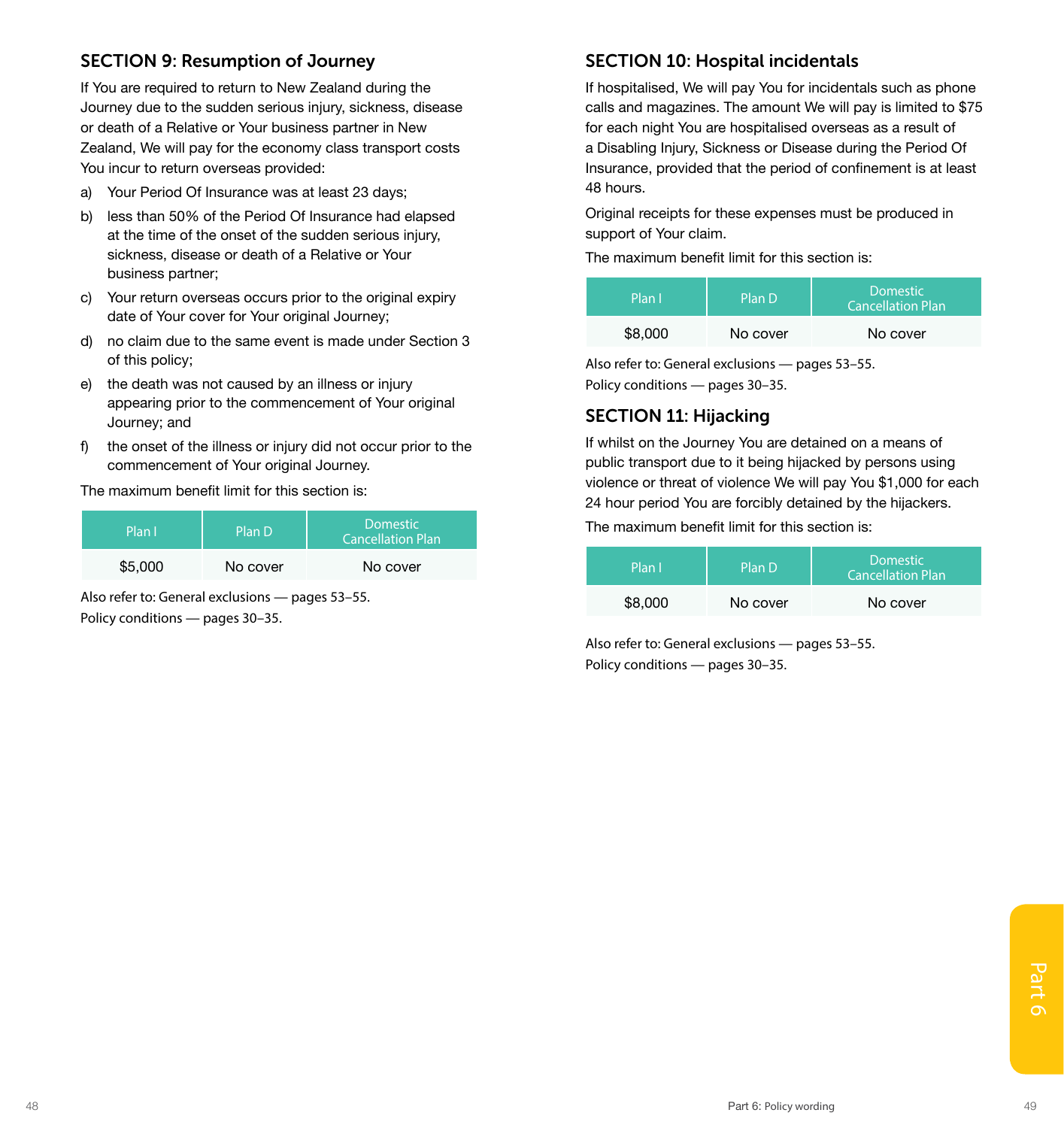### SECTION 12: Loss of income

If during the Period Of Insurance You suffer an injury caused solely and directly by violent, accidental, visible and external means (not caused by a sickness or disease) resulting in You losing income because You are unable to return to Your usual place of employment in New Zealand, We will pay You up to \$1,000 per month on Plan I or \$250 per month on Plan D for Your monthly net of income tax wage, but not in respect of the first 30 days after You originally planned to resume Your work in New Zealand. The benefit is only payable if Your disability occurs within 30 days of the accident. The maximum limit in respect of Accompanied Children is \$1,000 for each child. Cover for loss of income is limited to nine months.

The maximum benefit limit for this section is:

| Plan I    | Plan D    | <b>Domestic</b><br><b>Cancellation Plan</b> |
|-----------|-----------|---------------------------------------------|
| $$9.000*$ | $$2.250*$ | No cover                                    |

\*Maximum liability collectively for sections 12, 13 and 14: Plan I – \$15,000, Plan D – \$10,000.

Also refer to: General exclusions — pages 53–55. Policy conditions — pages 30–35.

### SECTION 13: Disability

If during the Period Of Insurance You suffer an injury caused solely and directly by violent, accidental, visible and external means (not caused by a sickness or disease) resulting in Your Permanent total loss of sight in one or both eyes or the Permanent total loss of use of one or more Limbs within one year of the date of the accident, We will pay You the amount shown in the Plan purchased.

The maximum benefit limit for this section is:

| Plan I     | Plan D     | <b>Domestic</b><br><b>Cancellation Plan</b> |
|------------|------------|---------------------------------------------|
| $$15,000*$ | $$10.000*$ | No cover                                    |

\*Maximum liability collectively for sections 12, 13 and 14: Plan I – \$15,000, Plan D – \$10,000.

Also refer to: General exclusions — pages 53–55. Policy conditions — pages 30–35.

### SECTION 14: Accidental death

If during the Period Of Insurance You suffer an injury caused solely and directly by violent, accidental, visible and external means (not caused by a sickness or disease) resulting in Your death, We will pay Your estate the amount shown in the Plan purchased provided Your death occurs within one year of the accident.

Our limit in respect of Accompanied Children is \$1,000 for each child.

The maximum benefit limit for this section is:

| Plan I     | Plan D     | <b>Domestic</b><br><b>Cancellation Plan</b> |
|------------|------------|---------------------------------------------|
| $$15.000*$ | $$10.000*$ | No cover                                    |

\*Maximum liability collectively for sections 12, 13 and 14: Plan I – \$15,000, Plan D – \$10,000.

Also refer to: General exclusions — pages 53–55. Policy conditions — pages 30–35.

### SECTION 15: Legal expenses

We will pay Your reasonable legal expenses if You are falsely arrested or wrongfully detained by any government or foreign power.

The maximum benefit limit for this section is:

| Plan l'  | Plan D  | <b>Domestic</b><br><b>Cancellation Plan</b> |
|----------|---------|---------------------------------------------|
| \$10,000 | \$5,000 | No cover                                    |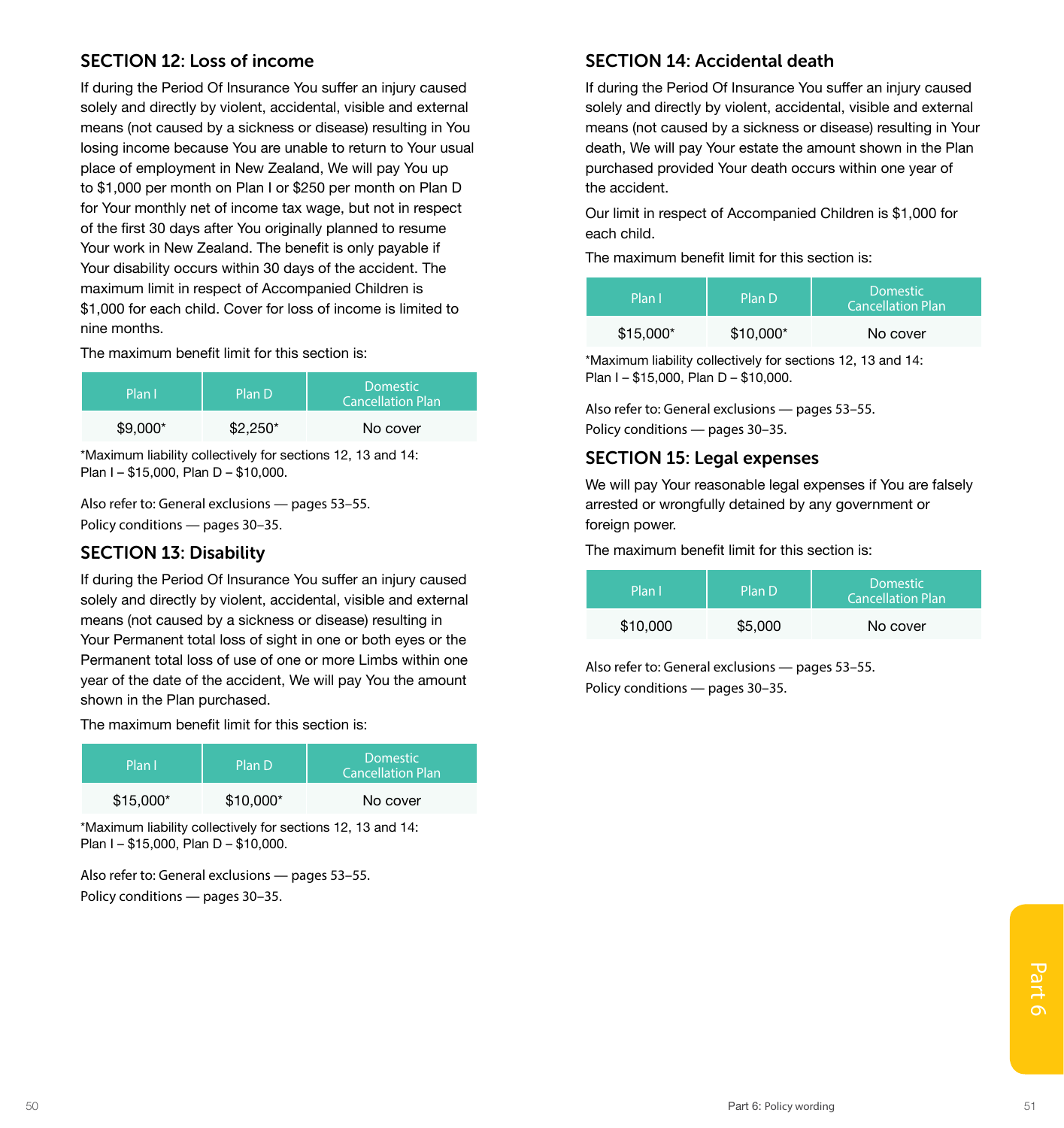### SECTION 16: Personal liability

We will provide cover if, as a result of Your negligent act occurring during the Period Of Insurance, You become unintentionally legally liable to pay compensation in respect to damage caused to someone else's property or the injury or death of someone else.

The maximum benefit limit for this section is:

| Plan I      | Plan D    | <b>Domestic</b><br><b>Cancellation Plan</b> |
|-------------|-----------|---------------------------------------------|
| \$2,500,000 | \$200,000 | No cover                                    |

We will not pay for:

- 1. liability You become liable to pay to somebody who is a member of Your family or travelling party or employed by You or deemed to be employed by You.
- 2. liability arising from loss or damage to property which is in Your legal custody or control.
- 3. liability arising from the conduct by You of any profession, trade or business.
- 4. liability arising out of the use or ownership by You of any aircraft, drone, firearm, waterborne craft or mechanically propelled vehicle.
- 5. liability arising out of occupation or ownership of any land, buildings or immobile property.
- 6. liability arising out of any wilful or malicious act.
- 7. liability arising out of the transmission of an illness, sickness or disease.
- 8. liability involving punitive, exemplary or aggravated damages or any fine or penalty.
- 9. liability arising out of Your liability under a contract or agreement unless You would be liable if that contract or agreement did not exist.

Also refer to: General exclusions — pages 53–55. Policy conditions — pages 30–35.

## General exclusions

Unless otherwise indicated, these exclusions apply to all sections of the policy.

We will not pay for:

- 1. claims for costs or expenses incurred outside the Period Of Insurance.
- 2. claims involving consequential loss of any kind including, but not limited to, loss of enjoyment or any financial loss not specifically covered in the policy.
- 3. claims arising from loss or theft or damage to property, or death, illness or bodily injury if You fail to take reasonable care or put yourself in a situation where a reasonable person could foresee that loss, theft or damage to property, or a death, illness or bodily injury might happen.
- 4. claims involving air travel other than as a passenger on a fully licensed passenger carrying aircraft operated by an airline or an air charter company.
- 5. claims arising as a result of war, invasion, act of foreign enemy, hostilities (whether war be declared or not), civil war, rebellion, revolution, insurrection or military or usurped power.
- 6. claims arising directly or indirectly from any nuclear reaction or contamination, ionising rays or radioactivity.
- 7. loss or damage caused by detention, confiscation or destruction by customs or other officials or authorities.
- 8. claims arising from any unlawful act committed by You or if You have not been honest and frank with all answers, the accuracy of information, statements and submissions made in connection with Your insurance application or claim.
- 9. claims arising from any government intervention, prohibition, regulation or restriction or court order.
- 10. claims directly or indirectly arising from circumstances You knew of, or a reasonable person in Your circumstances would know or foresee, at the Relevant Time, that could lead to the Journey being delayed, abandoned or cancelled.
- 11. claims directly or indirectly arising from travel booked or undertaken by You:
	- a) even though You knew, or a reasonable person in Your circumstances would know, You were unfit to travel, whether or not You had sought medical advice:
	- b) against the advice of a medical practitioner;
- 52 Part 6: Policy wording Sample 1 Part 6: Policy wording Sample 1 Part 6: Policy wording Sample 1 Part 6: Policy wording Sample 1 Part 6: Policy wording Sample 1 Part 6: Policy wording Sample 1 Part 6: Policy wording Samp c) to seek or obtain medical or dental advice, treatment or review; or
	- d) to participate in a clinical trial.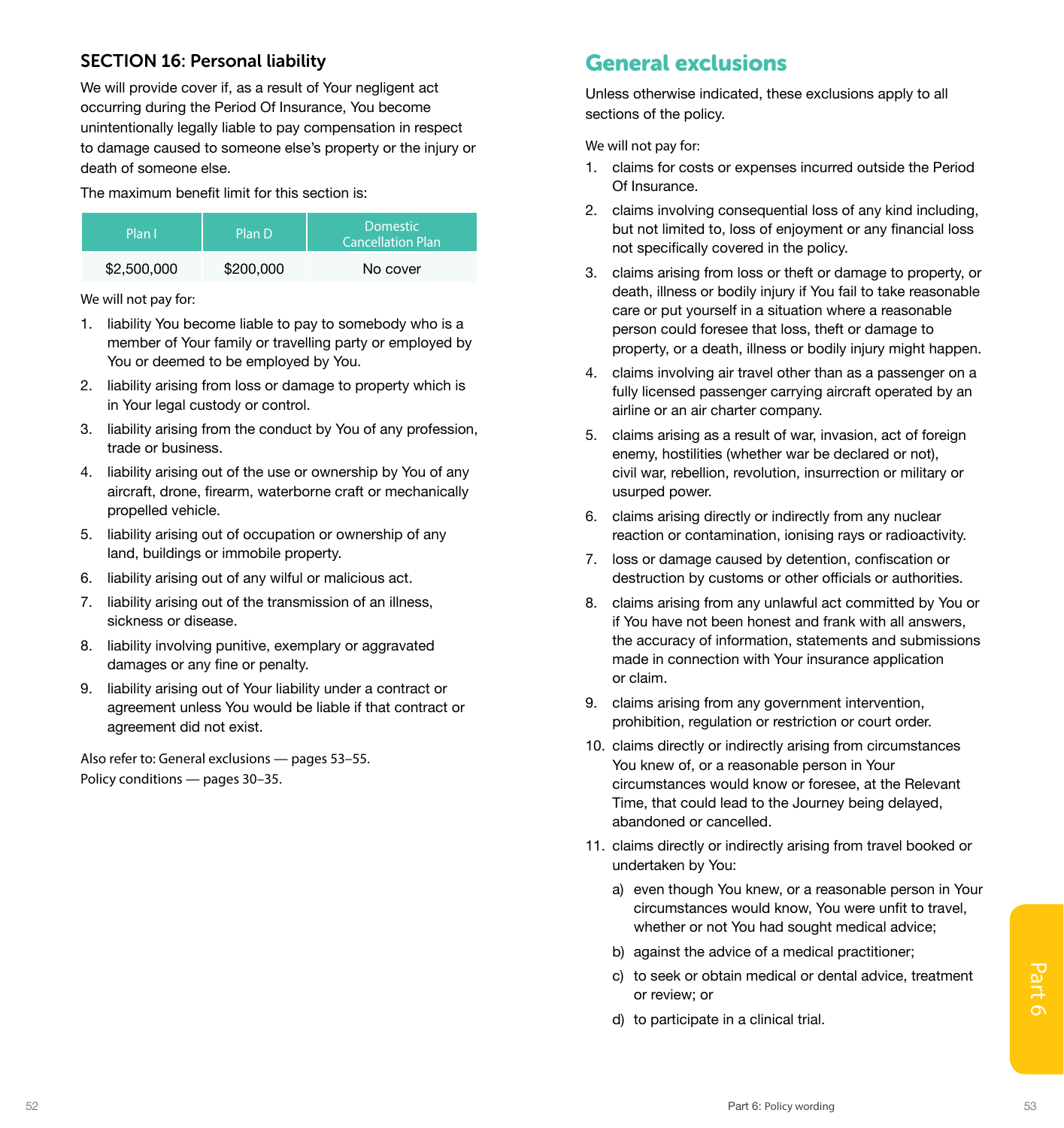- 12. claims in respect of travel booked or undertaken after Your Terminal Illness was diagnosed.
- 13. claims directly or indirectly arising from, or exacerbated by, any Existing Medical Condition You or Your travelling companion has.
- 14. claims directly or indirectly arising from or exacerbated by Your Existing Medical Condition of Cardiovascular Disease, chronic lung condition or other heart/ cardiovascular/respiratory system problem and any subsequent condition including an acute respiratory condition, Heart Attack, new infection or Stroke.
- 15. claims directly or indirectly arising from or exacerbated by Your Existing Medical Condition of reduced immunity.
- 16. claims directly or indirectly arising from pregnancy of You or any other person if You are aware of the pregnancy at the Relevant Time and:
	- a) where complications of this pregnancy or any previous pregnancy had occurred prior to this time;
	- b) it was a multiple pregnancy e.g. twins or triplets; or
	- c) where the conception was medically assisted e.g. (using assisted fertility treatment including hormone therapies or IVF.)
- 17. claims directly or indirectly arising from:
	- a) pregnancy of You or any other person after the start of the 24th week of pregnancy; or
	- b) pregnancy of You or any other person where the problem arising is not an unexpected serious medical complication.
- 18. claims directly or indirectly arising from childbirth or the health of a newborn child whatever the proximate cause of the claim is. This exclusion applies irrespective of the stage of pregnancy at which the child is born.
- 19. claims directly or indirectly arising from You having elective medical or dental treatment or surgery, a cosmetic procedure or body modification (including tattoos and piercings) during the Journey.
- 20. claims involving or directly or indirectly arising from Your suicide, attempted suicide, self-inflicted injury or condition, stress, travel exhaustion, any conduct engaged in whilst under the influence or effect of alcohol or drugs, the effect of or chronic use of alcohol or drugs or the transmission of any sexually transmittable disease or virus.
- 21. claims directly or indirectly arising from or exacerbated by the health of a Relative or Your business partner who are not travelling, unless at the Relevant Time that person:
	- a) had not been hospitalised in the previous 2 years for a condition that was directly or indirectly arising from or related to the condition that caused the claim;
- b) did not reside in a nursing home or require similar home care assistance;
- c) was not on a waiting list for, or did not know they needed surgery, inpatient treatment or tests at a hospital or clinic;
- d) did not have a drug or alcohol addiction; and
- e) did not have a Terminal Illness.
- 22. claims directly or indirectly arising from, or exacerbated by the health of any other person not listed in general exclusion 21.
- 23. any Goods and Services Tax (GST) liability or any fine, charge or penalty You are liable for because of a failure to fully disclose to Us Your input tax credit entitlement for the Amount Payable.
- 24. losses for which insurance is prohibited by law.
- 25. claims arising from the failure of any travel agent, tour operator, accommodation provider, airline or other carrier, car rental agency or any other travel or tourism services provider to provide services or accommodation due to their Insolvency or the Insolvency of any person, company or organisation they deal with.
- 26. claims involving You travelling (during the Journey) in International Waters in a private sailing vessel or a privately registered vessel.
- 27. claims involving participation by You or Your travelling companion in hunting; racing (other than on foot); polo playing; hang gliding; off piste snow skiing or snowboarding; rodeo riding; BASE jumping; moto cross; freestyle BMX riding; running with the bulls; sports activities in a Professional capacity; mountaineering or rock climbing using guides, ropes, rock climbing equipment or oxygen; or scuba diving unless You hold an Open Water Diving Certificate or are diving with a qualified diving instructor.
- 28. claims involving participation by You (during the Journey) in motorcycling or moped riding where:
	- a) the motorcycle/moped has an engine capacity of more than 200cc;
	- b) whilst in control of a motorcycle or moped or as a passenger You are not wearing a helmet;
	- c) whilst in control of a motorcycle or moped You do not hold a valid New Zealand motorcycle licence or New Zealand motor vehicle driver licence, and a licence valid in the relevant country; or
	- d) whilst You are a pillion passenger the driver does not hold a licence valid in the relevant country.
- by the health of a Relative or Your business partner who are not travelling, unless at the Relevant Time<br>
who are not travelling, unless at the Relevant Time<br>
that person:<br>
a) had not been hospitalised in the previous 2 ye 29. claims involving participation by You (during the Journey) in On-Piste snow skiing, On-Piste snowboarding or snowmobiling.